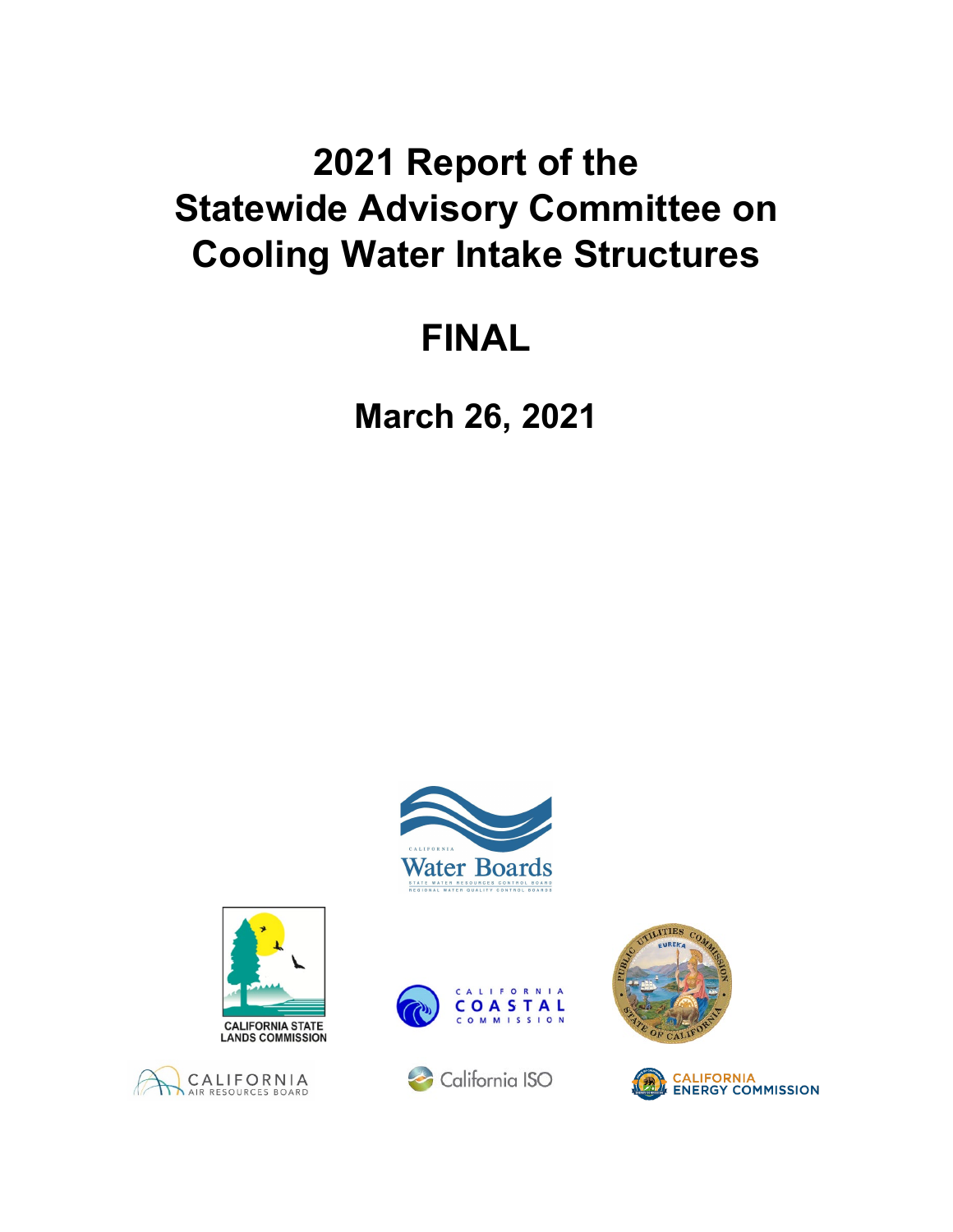# **Table of Contents**

| I.    |                                                                                     |  |
|-------|-------------------------------------------------------------------------------------|--|
|       |                                                                                     |  |
|       |                                                                                     |  |
|       |                                                                                     |  |
|       |                                                                                     |  |
|       |                                                                                     |  |
|       | IV. Local Air District Permitting and Rulemaking Activity Affecting Power Plants 23 |  |
|       |                                                                                     |  |
|       |                                                                                     |  |
|       |                                                                                     |  |
|       |                                                                                     |  |
|       |                                                                                     |  |
|       |                                                                                     |  |
|       | VI. System-Wide Grid Reliability Concerns and Need for Redondo Beach Generating     |  |
|       |                                                                                     |  |
|       |                                                                                     |  |
|       |                                                                                     |  |
| VII.  |                                                                                     |  |
|       | Alternative 1 & Recommendation - Extend OTC Compliance Date for Redondo             |  |
|       | Alternative 2 – Extend OTC Compliance Date for Redondo Beach for One Year 48        |  |
|       |                                                                                     |  |
| VIII. |                                                                                     |  |
|       |                                                                                     |  |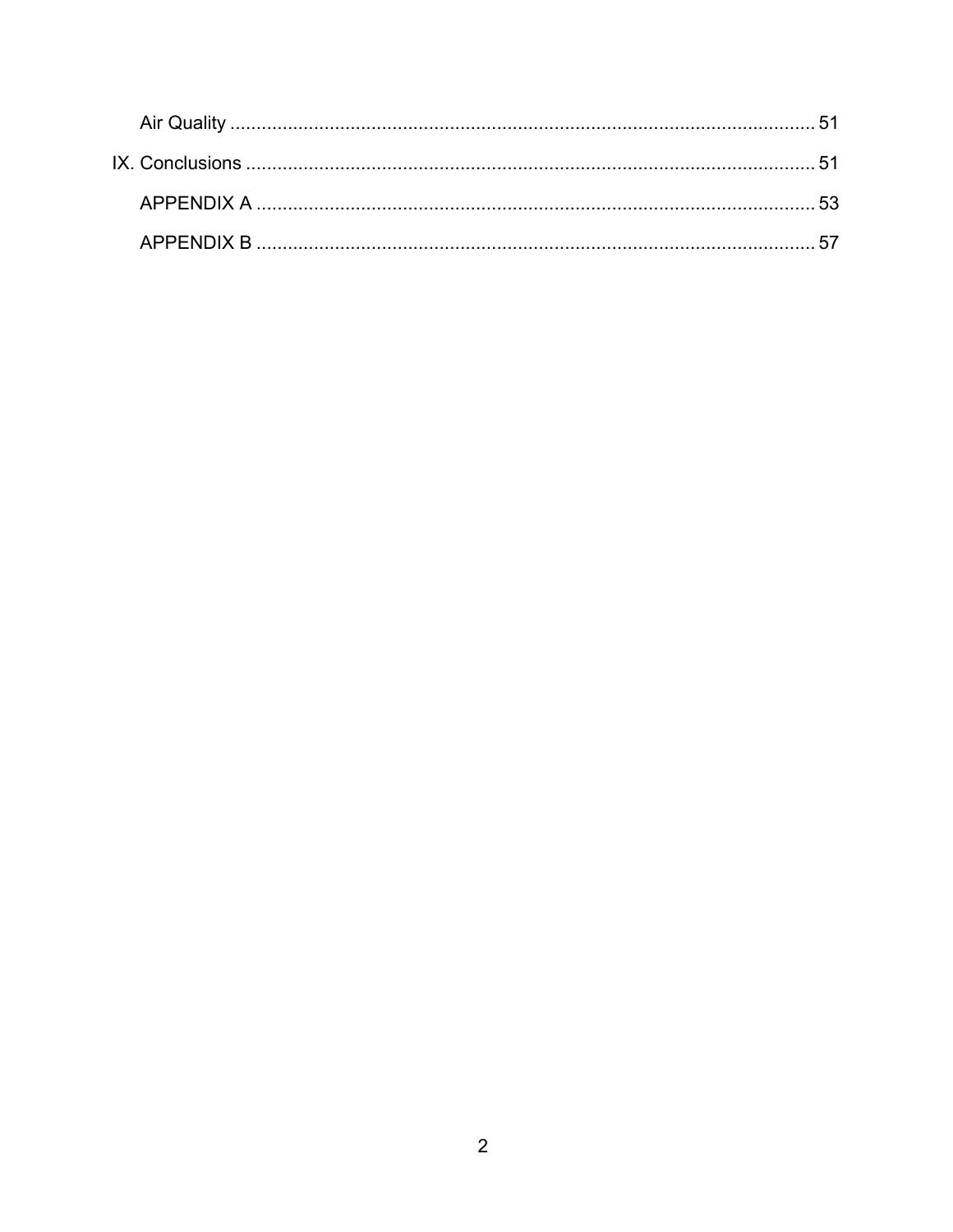# **Acronyms and Abbreviations**

| <b>AFC</b>     | <b>Application for Certification</b>            |  |  |  |
|----------------|-------------------------------------------------|--|--|--|
| <b>BAA</b>     | <b>Balancing Authority Area</b>                 |  |  |  |
| <b>BARCT</b>   | Best Available Retrofit Control Technology      |  |  |  |
| <b>CAISO</b>   | California Independent System Operator          |  |  |  |
| <b>CARB</b>    | California Air Resources Board                  |  |  |  |
| <b>CCGT</b>    | <b>Combined Cycle Gas Turbine</b>               |  |  |  |
| <b>CEC</b>     | <b>California Energy Commission</b>             |  |  |  |
| <b>CPUC</b>    | <b>California Public Utilities Commission</b>   |  |  |  |
| HE             | <b>Hour Ending</b>                              |  |  |  |
| <b>IEPR</b>    | <b>Integrated Energy Policy Report</b>          |  |  |  |
| IOU            | <b>Investor-Owned Utility</b>                   |  |  |  |
| <b>IRP</b>     | <b>Integrated Resource Planning</b>             |  |  |  |
| <b>LADWP</b>   | Los Angeles Department of Water and Power       |  |  |  |
| <b>LCR</b>     | <b>Local Capacity Requirement</b>               |  |  |  |
| <b>LTPP</b>    | Long-Term Procurement Plan                      |  |  |  |
| <b>MGD</b>     | <b>Million Gallons per Day</b>                  |  |  |  |
| <b>MVAR</b>    | Mega Volt, Ampere, Reactive                     |  |  |  |
| <b>MW</b>      | Megawatt                                        |  |  |  |
| <b>NPDES</b>   | National Pollutant Discharge Elimination System |  |  |  |
| <b>NQC</b>     | <b>Net Qualifying Capacity</b>                  |  |  |  |
| <b>OTC</b>     | <b>Once-Through Cooling</b>                     |  |  |  |
| <b>PDT</b>     | Pacific Daylight Time                           |  |  |  |
| <b>PPA</b>     | Power Purchase Agreement                        |  |  |  |
| <b>PRM</b>     | <b>Planning Reserve Margin</b>                  |  |  |  |
| <b>PTA</b>     | <b>Petition to Amend</b>                        |  |  |  |
| <b>PTC</b>     | <b>Permit to Construct</b>                      |  |  |  |
| <b>PTO</b>     | <b>Participating Transmission Owner</b>         |  |  |  |
| <b>RECLAIM</b> | Regional Clean Air Initiatives Market           |  |  |  |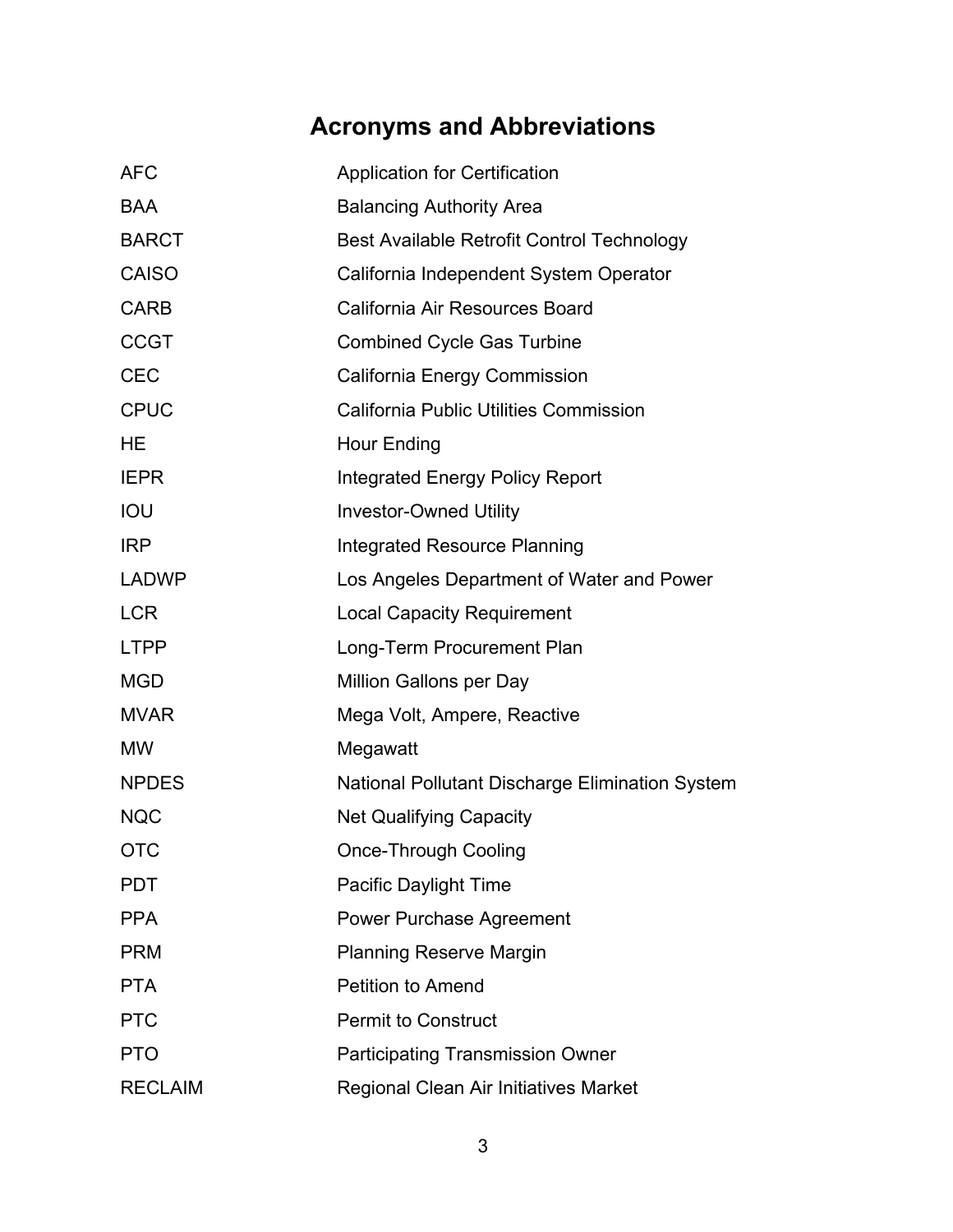| <b>RMR</b>               | <b>Reliability Must Run</b>                                               |
|--------------------------|---------------------------------------------------------------------------|
| <b>SACCWIS</b>           | Statewide Advisory Committee on Cooling Water Intake<br><b>Structures</b> |
| <b>SCAQMD</b>            | South Coast Air Quality Management District                               |
| <b>SCE</b>               | Southern California Edison                                                |
| <b>SCGT</b>              | Single Cycle Gas Turbine                                                  |
| SDG&E                    | San Diego Gas & Electric                                                  |
| <b>SLC</b>               | <b>State Lands Commission</b>                                             |
| <b>SONGS</b>             | <b>San Onofre Nuclear Generating Station</b>                              |
| <b>State Water Board</b> | <b>State Water Resources Control Board</b>                                |
| <b>TMDL</b>              | <b>Total Maximum Daily Load</b>                                           |
| <b>TSO</b>               | Time Schedule Order                                                       |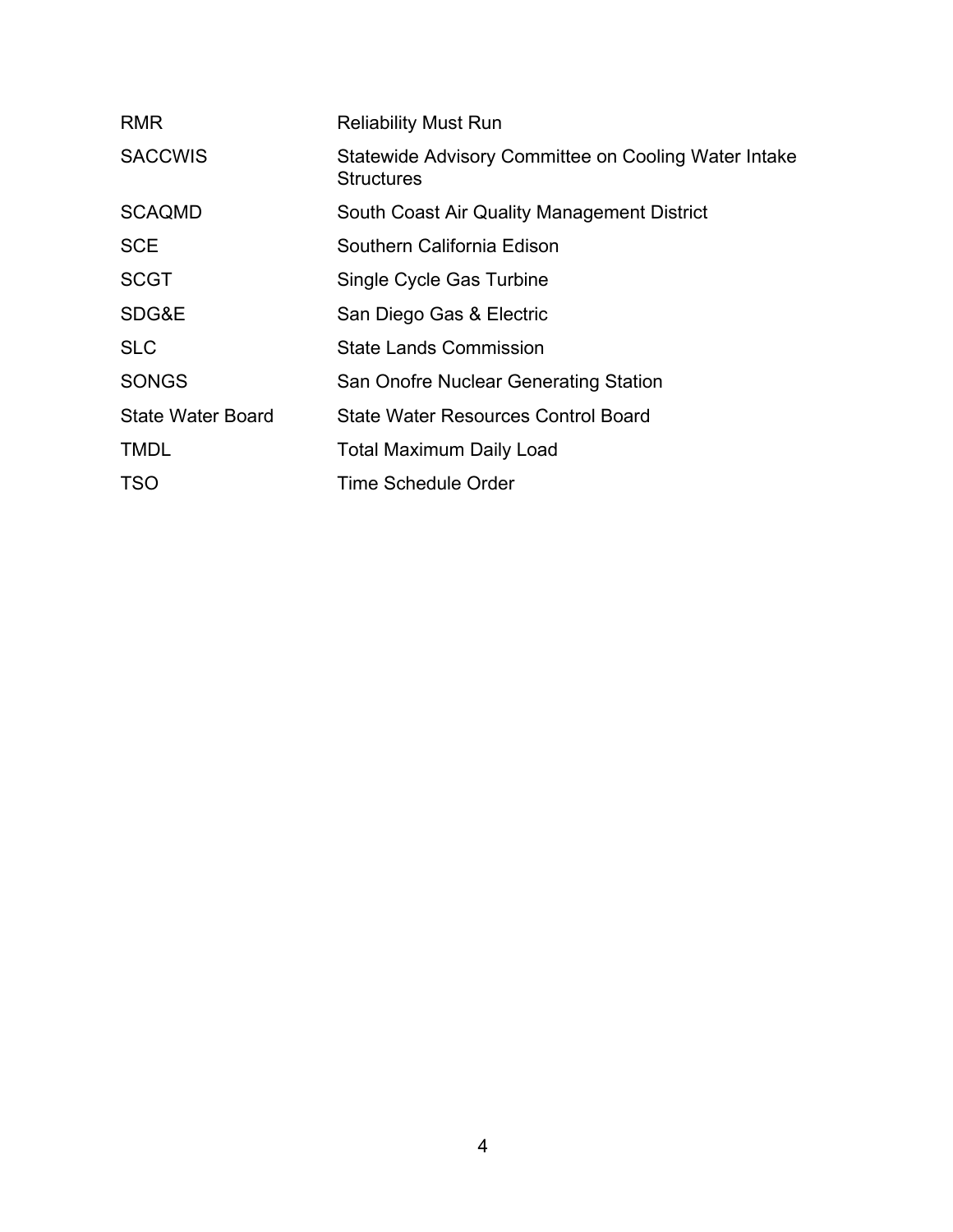#### <span id="page-5-0"></span>**I. Introduction**

The Statewide Advisory Committee on Cooling Water Intake Structures (SACCWIS) has prepared this report to the State Water Resources Control Board (State Water Board) to summarize the State of California's current electrical grid reliability needs and to recommend a two-year extension to the compliance schedule for Redondo Beach Generating Station (Redondo Beach) to address system-wide grid reliability needs.

The SACCWIS includes representatives from the California Energy Commission (CEC), California Public Utilities Commission (CPUC), California Coastal Commission (CCC), California State Lands Commission (SLC), California Air Resources Board (CARB), the California Independent System Operator Corporation (CAISO), and the State Water Board. The State Water Board, in adopting the Water Quality Control Policy on the Use of Coastal and Estuarine Waters for Power Plant Cooling, also known as the Once-Through Cooling (OTC) Policy, [1](#page-5-1) impaneled the SACCWIS to advise the State Water Board on the implementation of the OTC Policy. The SACCWIS provides recommendations to ensure the compliance schedule takes into account the reliability of California's electricity supply, including local area reliability, statewide grid reliability, and permitting constraints. Section 3.B(4) of the OTC Policy provides that the SACCWIS will report to the State Water Board with recommendations on modifications to the compliance schedule each year.

Since 2010, the OTC Policy has reduced marine and estuarine water use by electric generators in California and lessened entrainment and impingement mortality of marine life. The SACCWIS is committed to realizing full compliance with the OTC Policy in the coming years, while maintaining the reliability of California's electric system and meeting the state's environmental and energy goals.

This report primarily focuses on power generating facilities within the California Independent System Operator (CAISO) balancing authority area (BAA). It does not focus on facilities owned or operated by the Los Angeles Department of Water and Power

<span id="page-5-1"></span><sup>&</sup>lt;sup>1</sup> The most recent version of the OTC Policy is available on the State Water Board's [website.](https://www.waterboards.ca.gov/water_issues/programs/ocean/cwa316/policy.html)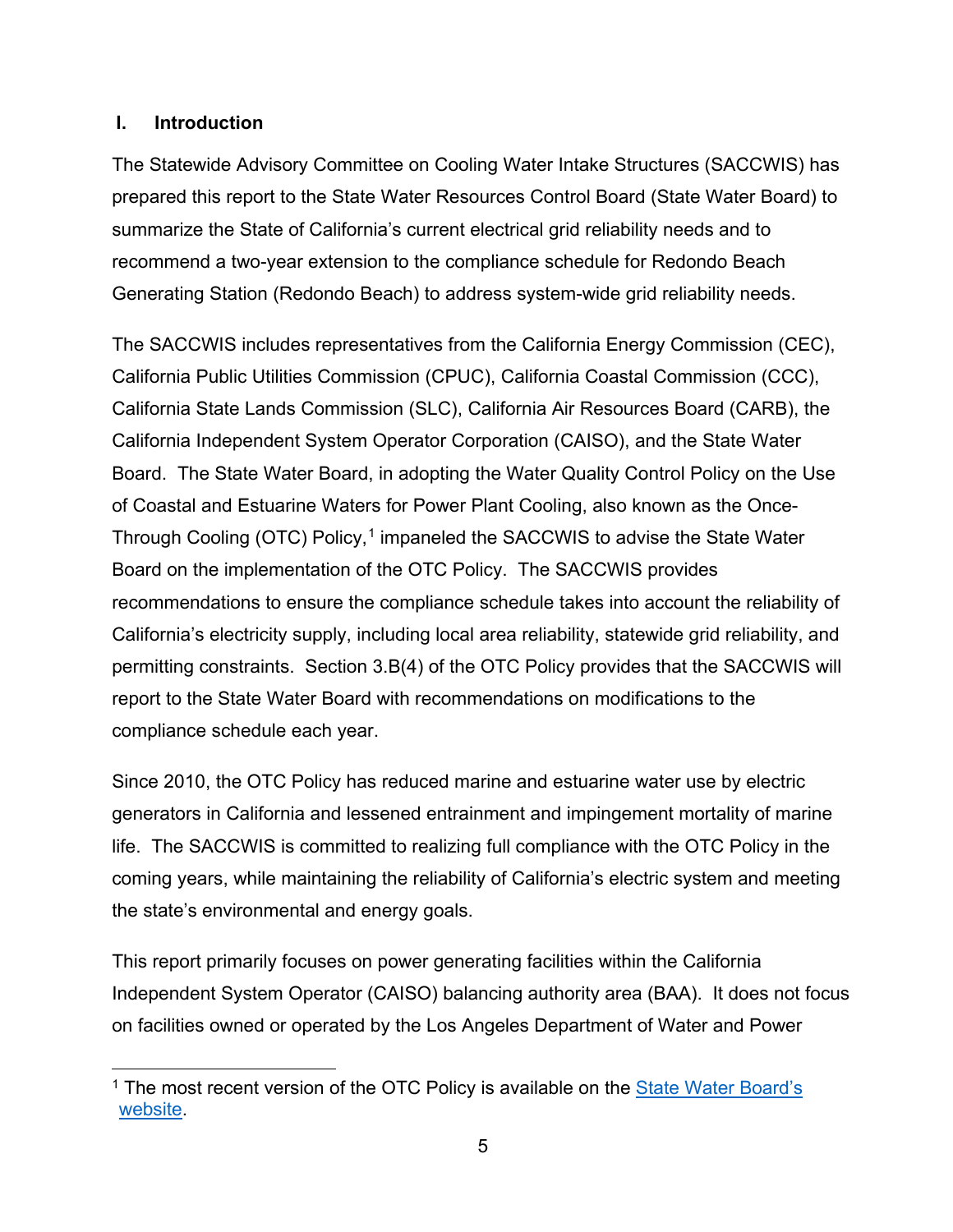(LADWP), as those compliance dates were reviewed and modified by the State Water Board in July 2011.

On November 7, 2019, the CPUC adopted Decision (D.) 19-11-016, which directed load serving entities under its jurisdiction to procure 3,300 MW of capacity by August 1, 2023, and also recommended extensions of OTC Policy compliance dates for four OTC generators while procurement is underway. On January 23, 2020, the SACCWIS recommended a slightly modified extension schedule for the same four generators. On September 1, 2020, the State Water Board amended the OTC Policy under Resolution No. 2020-0029, which extended the compliance dates of four power plants to address system-wide grid reliability in the CAISO BAA. This OTC Policy amendment was approved by the Office of Administrative Law on November 30, 2020. The OTC Policy amendment extended the compliance dates as follows:

- Alamitos Generating Station Units 3, 4, and 5 for three years until December 31, 2023;
- Huntington Beach Generating Station Unit 2 for three years until December 31, 2023;
- Ormond Beach Generating Station Units 1 and 2 for three years until December 31, 2023; and
- Redondo Beach Generating Station Units 5, 6, and 8 for one year until December 31, 2021.

In August 2020, swaths of the western United States encountered a prolonged and extreme heat storm. This led to a series of circumstances that ultimately required the CAISO to initiate rotating outages in its BAA to prevent wide-spread service interruptions. Since that time, critical uncertainties have sparked efforts from the CPUC, CAISO, and CEC to revise their forecasting models and have highlighted the need for additional capacity.

On November 19, 2020, the CPUC adopted Rulemaking (R.) 20-11-003, which directs the CPUC to consider short-term procurement to address potential grid reliability issues starting in summer 2021. The CPUC adopted D.21-02-028 on February 11, 2021, which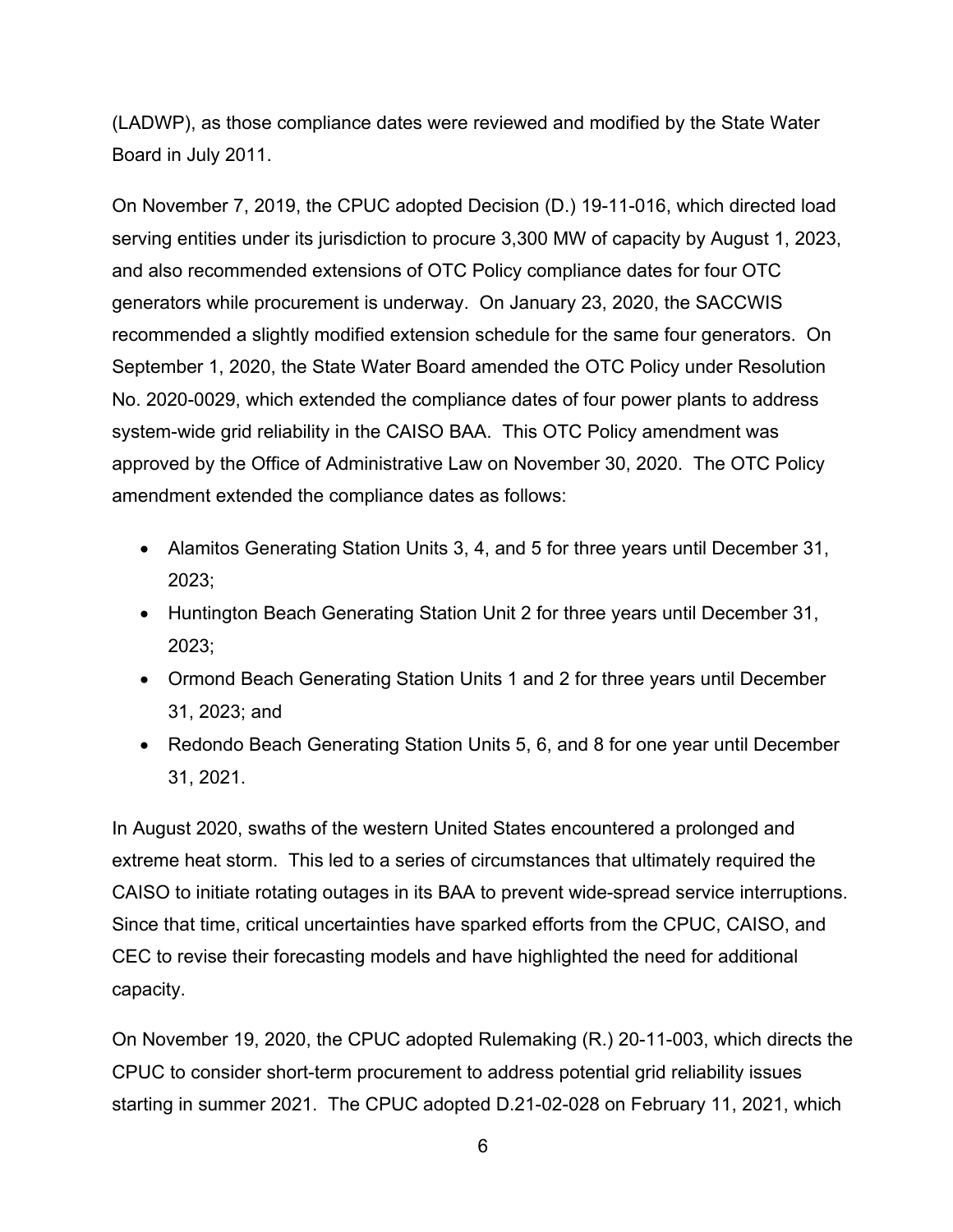directed the three investor-owned utilities to undertake expedited procurement for capacity that will be available to serve demand in the summer of 2021. D.21-02-028 also anticipates a subsequent decision in R.20-11-003 to address 2022 capacity needs. While this proceeding and other CPUC procurement efforts are still ongoing, a comprehensive stack analysis conducted by the CPUC, CAISO, and CEC indicates that additional procurement is needed to mitigate grid reliability concerns. The power generated by Redondo Beach will help offset projected system-wide shortfalls during periods of high energy demand.

As a result, the SACCWIS recommends the State Water Board extend the OTC Policy compliance date of Redondo Beach Units 5, 6, and 8 for two years through December 31, 2023.

# <span id="page-7-0"></span>**II. Status of Compliance and Once-Through Cooling Water Use**

Since the OTC Policy was adopted in 2010, several power generating units have retired, repowered, or come into compliance. The closure of the San Onofre Nuclear Generating Station (SONGS) resulted in a significant reduction in projected ocean or estuarine water use for power plant cooling. Table 1 shows the power plants in the CAISO and LADWP BAAs that have achieved compliance, several of which did so well in advance of their mandated compliance deadlines.

| <b>Facility &amp; Units</b> | <b>NQC</b><br>$(MW)^2$ | <b>OTC Policy</b><br><b>Scheduled</b><br>Compliance<br><b>Date</b> | <b>Actual Compliance Date</b> |
|-----------------------------|------------------------|--------------------------------------------------------------------|-------------------------------|
| Humboldt Bay 1, 2           | 135                    | Dec. 31, 2010                                                      | Retired Sept. 30, 2010        |
| South Bay                   | 296                    | Dec. 31, 2011                                                      | <b>Retired Dec. 31, 2010</b>  |
| Potrero 3                   | 206                    | Oct. 1, 2011                                                       | <b>Retired Feb. 28, 2011</b>  |

| <b>Table 1: OTC Compliance Achievement</b> |
|--------------------------------------------|
|--------------------------------------------|

<span id="page-7-1"></span><sup>2</sup> Net Qualifying Capacity (NQC) in Mega Watts (MW). NQC is the net amount of capacity available from a resource that can be counted towards meeting Resource Adequacy Requirements.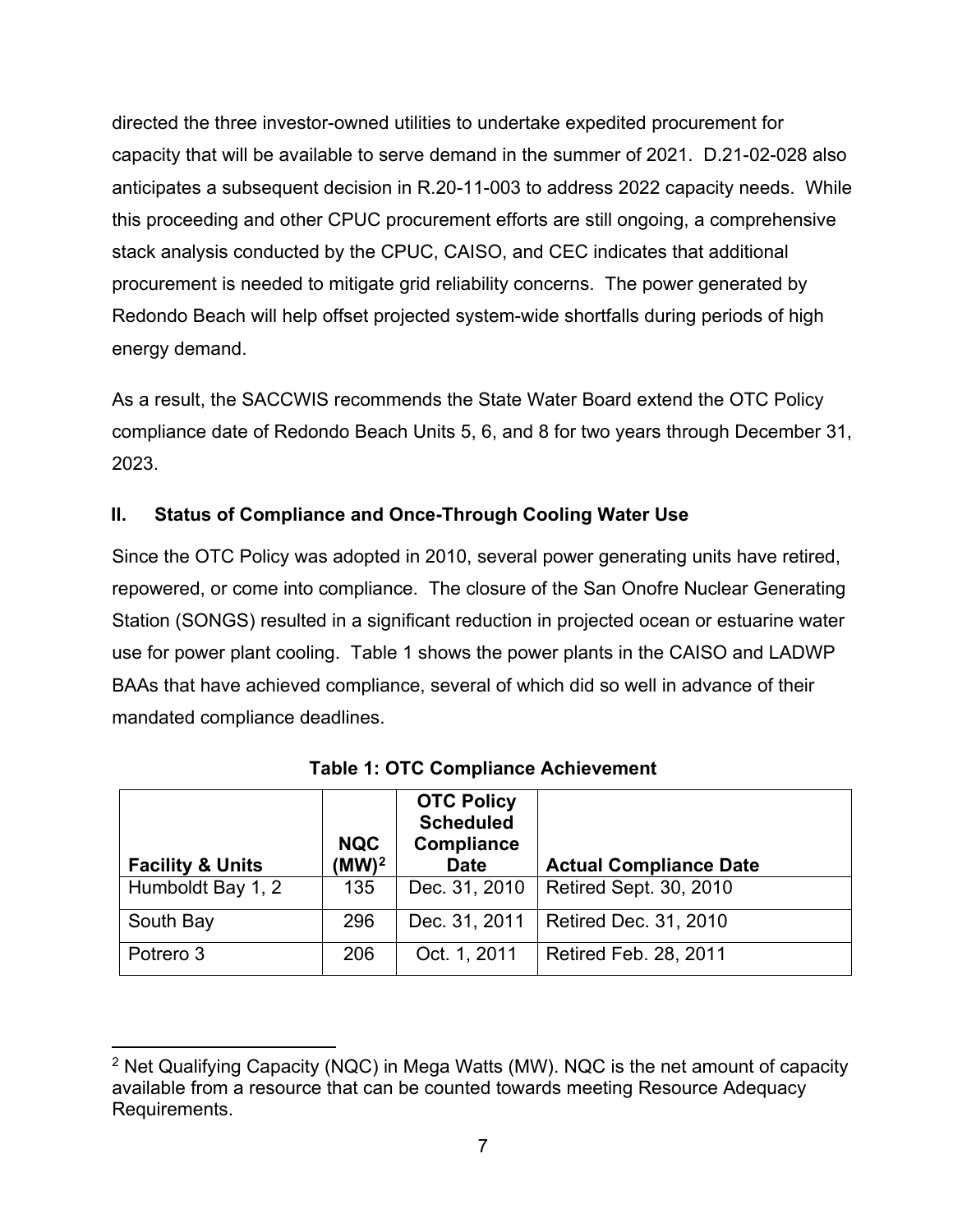|                             |                        | <b>OTC Policy</b><br><b>Scheduled</b> |                                     |
|-----------------------------|------------------------|---------------------------------------|-------------------------------------|
| <b>Facility &amp; Units</b> | <b>NQC</b><br>$(MW)^2$ | <b>Compliance</b><br><b>Date</b>      | <b>Actual Compliance Date</b>       |
| Huntington Beach 3, 4       | 452                    | Dec. 31, 2020                         | Retired Nov. 1, 2012 <sup>3</sup>   |
| Contra Costa 6, 7           | 674                    | Dec. 31, 2017                         | Retired Apr. 30, 2013 <sup>4</sup>  |
| San Onofre 2, 3             | 2,246                  | Dec. 31, 2022                         | Retired June 7, 2013 <sup>5</sup>   |
| Haynes 5, 6                 | 535                    | Dec. 31, 2013                         | Retired June 13, 2013 <sup>6</sup>  |
| El Segundo 3                | 335                    | Dec. 31, 2015                         | Retired July 27, 20137              |
| Morro Bay 3, 4              | 650                    | Dec. 31, 2015                         | Retired Feb. 5, 2014                |
| El Segundo 4                | 335                    | Dec. 31, 2015                         | Retired Dec. 31, 2015               |
| Scattergood 3               | 497                    | Dec. 31, 2015                         | Retired Dec. 31, 2015               |
| Pittsburg                   | 1,159                  | Dec. 31, 2017                         | Operations ceased Dec. 31, 2016     |
| Moss Landing 6, 7           | 1,509                  | Dec. 31, 2020                         | Retired Jan. 1, 2017                |
| Encina 1                    | 106                    | Dec. 31, 2017                         | <b>Retired Mar. 1, 2017</b>         |
| Mandalay 1, 2               | 430                    | Dec. 31, 2020                         | Retired Feb. 5, 2018                |
| Encina 2-5                  | 844                    | Dec. 31, 2018                         | Retired Dec. 11, 2018               |
| Redondo Beach 7             | 493                    | Dec. 31, 2020                         | Retired Oct. 1, 2019                |
| Alamitos 1, 2, 6            | 848                    | Dec. 31, 2020                         | Retired Dec. 31, 2019               |
| Huntington Beach 1          | 215                    | Dec. 31, 2020                         | Retired Dec. 31, 2019               |
| Moss Landing 1, 2           | 1,020                  | Dec. 31, 2020                         | Complied Oct. 23, 2020 <sup>8</sup> |
| <b>Total Capacity (MW)</b>  | 12,985                 |                                       |                                     |

<span id="page-8-0"></span><sup>3</sup> Huntington Beach Units 3 and 4 were converted to synchronous condensers in 2013. Once-through cooling water was used in a limited capacity until September 30, 2018.

<span id="page-8-1"></span><sup>4</sup> Although NRG retired Contra Costa Units 6-7, the Marsh Landing facility was constructed immediately next to the retired facility. The Marsh Landing Generating Station is a non-OTC generating facility.

<span id="page-8-2"></span><sup>5</sup> SONGS Units 2 and 3 were officially retired June 7, 2013, but they ceased power generation on Jan. 31, 2012.

<span id="page-8-3"></span> $\overline{6}$  LADWP retired Haynes Units 5-6 and replaced them with Haynes Units 11-16, which do not use OTC technology.

<span id="page-8-4"></span><sup>7</sup> NRG retired El Segundo Unit 3 and replaced it with El Segundo Units 5-8, which do not use OTC technology.

<span id="page-8-5"></span><sup>8</sup> Dynegy Moss Landing complied with Track 2 of the OTC Policy.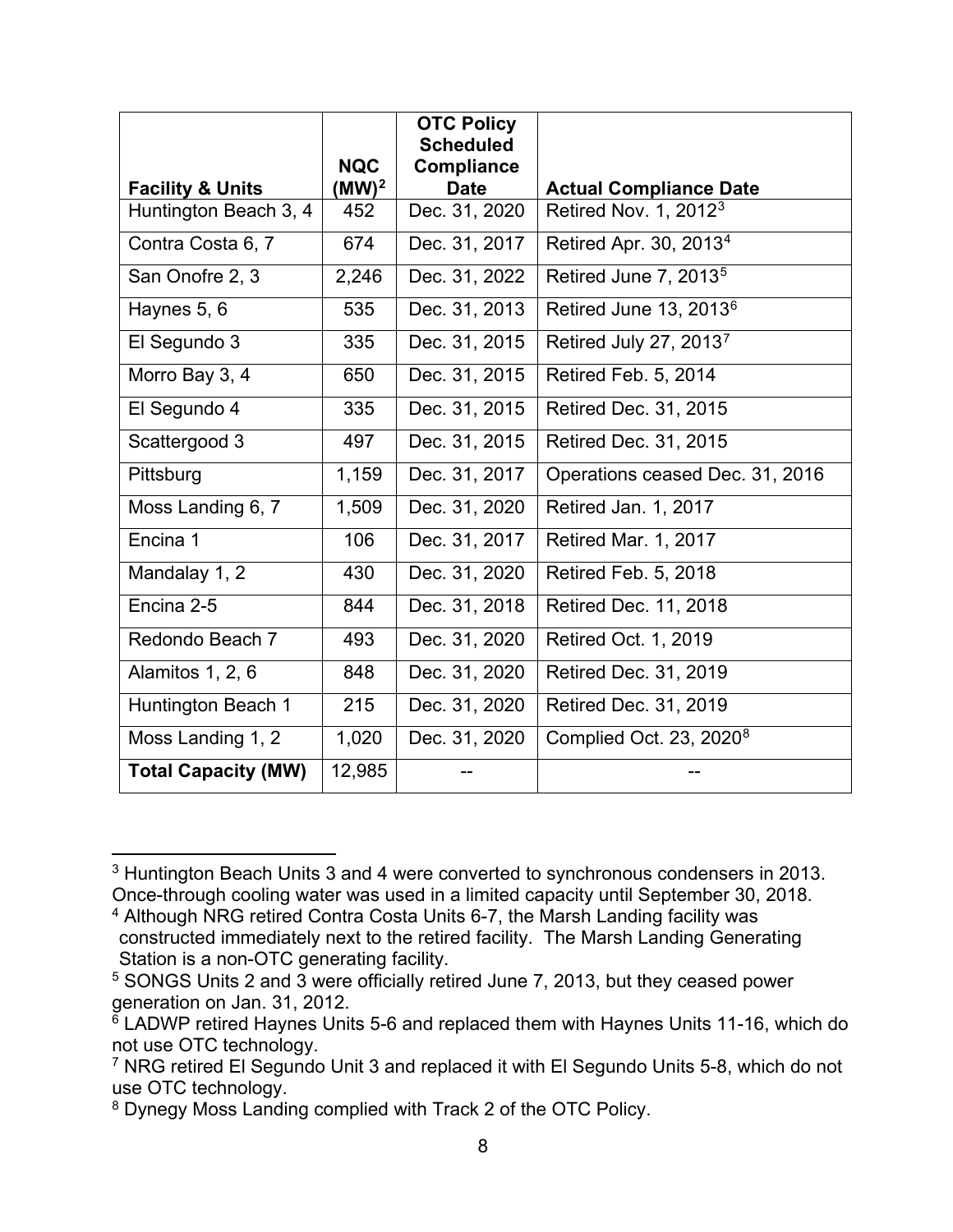Table 2 reflects the current compliance plans for the remaining power generating units that use ocean water for once-through cooling. Table 3 presents recent performance of the OTC units in percent of annual capacity factors. The annual capacity factor is defined as the ratio of the electrical energy produced by a generating unit for the year divided by the maximum energy that could have been produced at continuous full power operation. The capacity factor provides one indication of how a generating unit is utilized. Generating units used to meet peak power needs typically have lower capacity factors. The capacity of most of the remaining OTC plants is only used a small percentage of the time, but this capacity helps serve demand during peak hours and stressed operating conditions. Some of the capacity at these plants will need to be replaced to ensure system and local reliability.

| <b>Facilities and Units</b>   | <b>NQC</b><br>(MW) as<br>Ωf<br>12/2020 | <b>OTC Policy</b><br><b>Scheduled</b><br>Compliance<br><b>Date</b> | <b>Owner Proposed Compliance</b><br><b>Method</b>       |
|-------------------------------|----------------------------------------|--------------------------------------------------------------------|---------------------------------------------------------|
| Alamitos $3, 4, 5$            | 1,137                                  | Dec. 31, 2023                                                      | Plans to retire and replace units by<br>compliance date |
| Harbor 5                      | 229                                    | Dec. 31, 2029                                                      | Plans to comply by Dec. 31, 2029 <sup>9</sup>           |
| Haynes 1, 2                   | 444                                    | Dec. 31, 2029                                                      | Plans to comply by Dec. 31, 2029                        |
| Haynes 8                      | 575                                    | Dec. 31, 2029                                                      | Plans to comply by Dec. 31, 2029                        |
| Huntington Beach 2            | 226                                    | Dec. 31, 2023                                                      | Plans to retire and replace unit by<br>compliance date  |
| Ormond Beach 1, 2             | 1,491                                  | Dec. 31, 2023                                                      | Plans to retire units by compliance<br>date             |
| Redondo Beach 5,              | 834                                    | Dec. 31, 2021                                                      | Plans to retire units by compliance                     |
| 6, 8                          |                                        |                                                                    | date                                                    |
| Scattergood 1, 2              | 367                                    | Dec. 31, 2024                                                      | Project pending                                         |
| <b>Total Capacity</b><br>(MW) | 5,303                                  |                                                                    |                                                         |

**Table 2: OTC Compliance Plans for Remaining Units**

<span id="page-9-0"></span><sup>&</sup>lt;sup>9</sup> In February 2019, the City of Los Angeles Mayor Eric Garcetti announced that LADWP will replace the OTC units with alternative renewable alternatives and LADWP has embarked on studies to assist in the determination of alternative(s) for future repower to replace the remaining OTC units at the Harbor, Haynes, and Scattergood Generating Stations.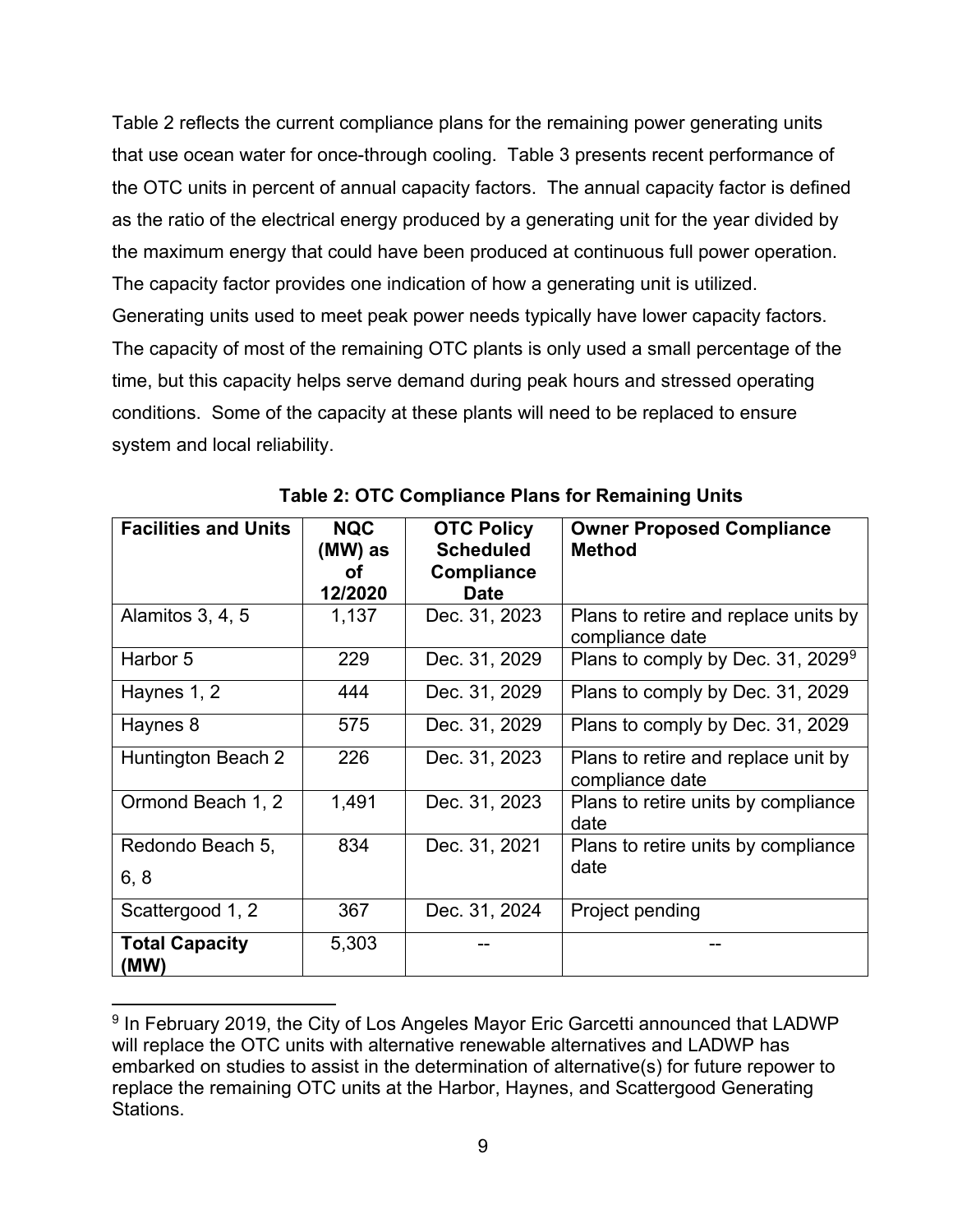| <b>CAISO Balancing</b>           | <b>OTC Policy</b>      | NQC (MW) | <b>Annual Capacity Factors (Percent)</b> |       |       |       |       |       |
|----------------------------------|------------------------|----------|------------------------------------------|-------|-------|-------|-------|-------|
| <b>Authority Area Facilities</b> | <b>Scheduled</b>       |          | 2014                                     | 2015  | 2016  | 2017  | 2018  | 2019  |
| and Units                        | <b>Compliance Date</b> |          |                                          |       |       |       |       |       |
| Alamitos 1                       | Dec. 31, 2020          | 175      | 1.40                                     | 3.00  | 2.00  | 2.70  | 2.09  | 1.81  |
| <b>Alamitos 2</b>                | Dec. 31, 2020          | 175      | 5.40                                     | 6.10  | 3.40  | 4.17  | 5.71  | 2.72  |
| Alamitos 3                       | Dec. 31, 2023          | 321      | 16.60                                    | 10.80 | 10.40 | 6.67  | 10.13 | 5.58  |
| Alamitos 4                       | Dec. 31, 2023          | 336      | 18.70                                    | 7.00  | 9.90  | 8.78  | 9.60  | 5.59  |
| Alamitos 5                       | Dec. 31, 2023          | 480      | 1.70                                     | 3.40  | 1.90  | 3.06  | 2.93  | 1.24  |
| Alamitos 6                       | Dec. 31, 2020          | 485      | 4.50                                     | 6.20  | 2.70  | 4.23  | 3.58  | 3.32  |
| Huntington Beach 2               | Dec. 31, 2023          | 226      | 26.20                                    | 19.40 | 12.40 | 9.03  | 6.99  | 4.12  |
| Moss Landing 1                   | Dec. 31, 2020          | 510      | 39.20                                    | 35.50 | 24.60 | 24.73 | 44.64 | 56.80 |
| Moss Landing 2                   | Dec. 31, 2020          | 510      | 47.00                                    | 37.00 | 26.10 | 24.83 | 43.46 | 53.57 |
| Ormond Beach 1                   | Dec. 31, 2023          | 741      | 0.80                                     | 2.50  | 0.70  | 1.64  | 1.31  | 0.55  |
| Ormond Beach 2                   | Dec. 31, 2023          | 750      | 2.40                                     | 3.20  | 0.80  | 1.75  | 1.28  | 1.63  |
| Redondo Beach 5                  | Dec. 31, 2021          | 179      | 2.30                                     | 3.50  | 1.40  | 2.52  | 2.04  | 1.94  |
| Redondo Beach 6                  | Dec. 31, 2021          | 175      | 2.10                                     | 4.20  | 3.10  | 4.18  | 1.67  | 2.50  |
| Redondo Beach 8                  | Dec. 31, 2021          | 480      | 3.30                                     | 3.90  | 1.70  | 3.99  | 2.79  | 1.88  |
| <b>LADWP Balancing</b>           |                        |          |                                          |       |       |       |       |       |
| <b>Authority Area Facilities</b> |                        |          |                                          |       |       |       |       |       |
| and Units                        |                        |          |                                          |       |       |       |       |       |
| Harbor 5                         | Dec. 31, 2029          | 75       | 3.30                                     | 2.40  | 4.00  | 2.29  | 1.01  | 3.40  |

# **Table 3: Recent Performance of OTC Generating Units**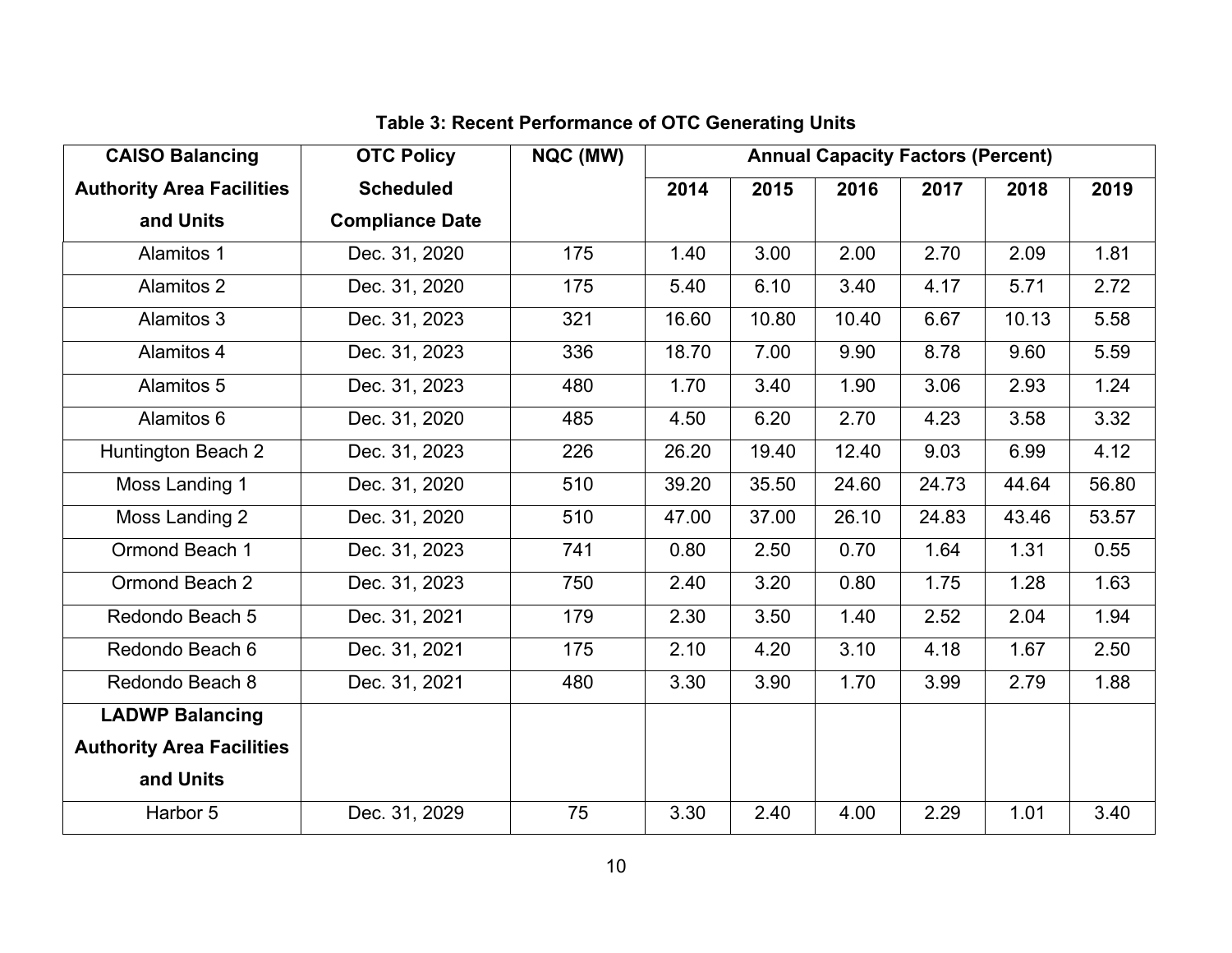| <b>CAISO Balancing</b>           | <b>OTC Policy</b>      | NQC (MW) | <b>Annual Capacity Factors (Percent)</b> |       |       |       |       |       |
|----------------------------------|------------------------|----------|------------------------------------------|-------|-------|-------|-------|-------|
| <b>Authority Area Facilities</b> | <b>Scheduled</b>       |          | 2014                                     | 2015  | 2016  | 2017  | 2018  | 2019  |
| and Units                        | <b>Compliance Date</b> |          |                                          |       |       |       |       |       |
| Haynes 1                         | Dec. 31, 2029          | 230      | 12.70                                    | 6.50  | 12.30 | 3.45  | 1.64  | 4.05  |
| Haynes 2                         | Dec. 31, 2029          | 230      | 13.10                                    | 8.00  | 16.00 | 5.34  | 1.13  | 1.18  |
| Haynes 8                         | Dec. 31, 2029          | 264      | 34.20                                    | 38.00 | 40.90 | 39.56 | 45.39 | 39.22 |
| Scattergood 1                    | Dec. 31, 2024          | 163      | 24.50                                    | 8.30  | 22.90 | 5.32  | 4.47  | 3.62  |
| Scattergood 2                    | Dec. 31, 2024          | 163      | 6.60                                     | 21.20 | 5.90  | 2.09  | 2.38  | 6.62  |

Source: California Energy Commission, Quarterly Fuel and Energy Report, December 2019.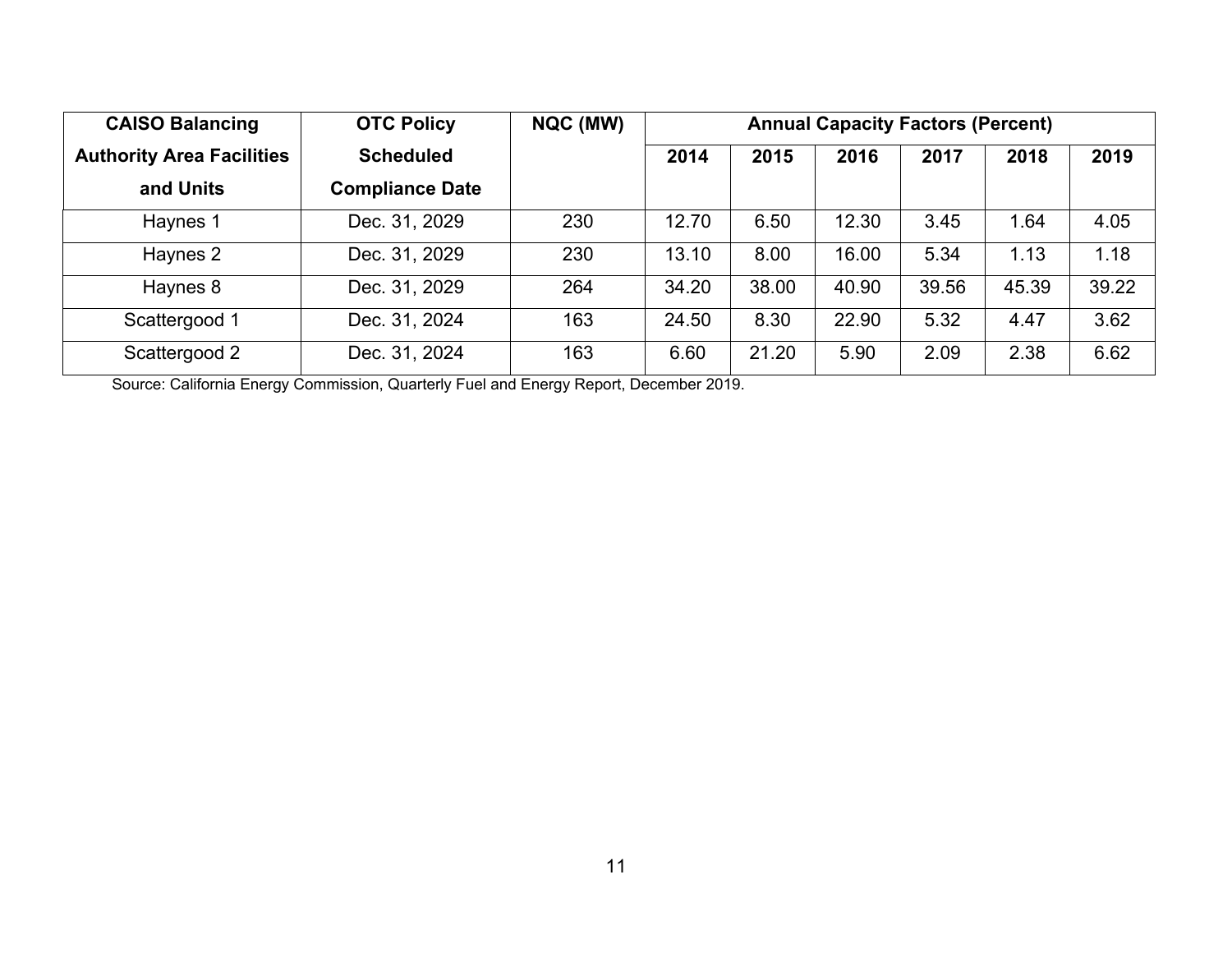#### <span id="page-12-0"></span>**Once-Through Cooling Water Use**

There are a number of perspectives from which to assess the impact of the OTC power generating plants (OTC fleet) on impingement and entrainment of marine and estuarine aquatic life. All direct biological measures are beyond the scope of the SACCWIS' responsibility. However, Figures 1 and 2 offer an indicator of environmental impact using ocean or estuarine water flow rates as the metric through time, where Figure 1 shows flow without an extension of Redondo Beach and Figure 2 shows flow with an extension of Redondo Beach. The uppermost line in blue shows the reduction in design water flow based on the OTC Policy compliance schedule as most recently amended and adopted by the State Water Board. The green line shows the aggregate water flow using design flow rates based on the actual retirement dates and expected retirement dates. The red line shows actual flow rates from the OTC fleet. See Appendix A for actual flow rate data.

The red line is far below the two upper lines because virtually all fossil fuel OTC facilities are operating with annual capacity factors far below power plant permit expectations (the source of the design condition flow rates). In addition, SONGS and several other OTC facilities retired well before their OTC compliance date, thus creating accelerated environmental benefits compared to the original compliance schedule.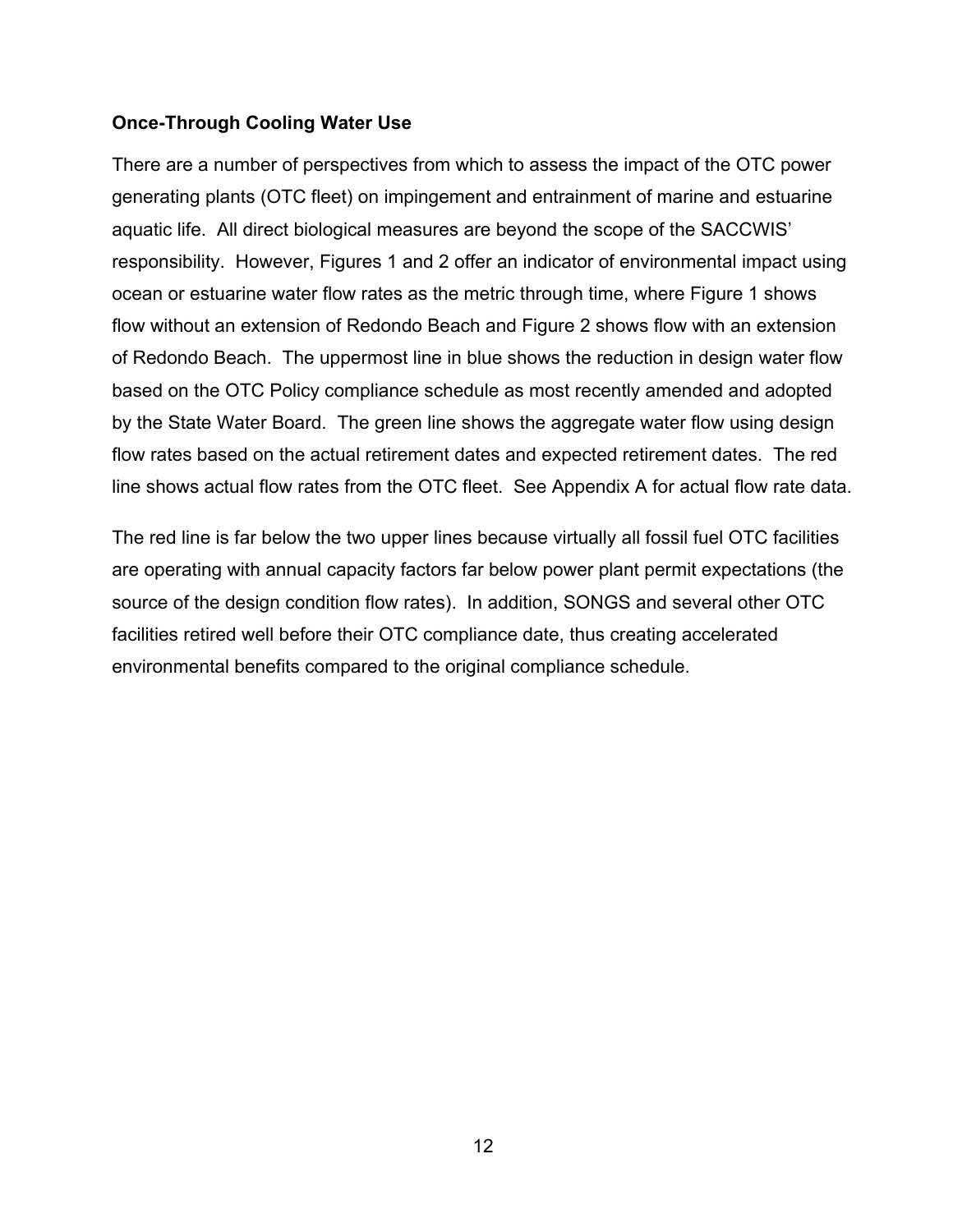

 **Figure 1: Historic and Projected Water Usage by the Combined OTC Fleet Without a Redondo Beach Extension**

Source: CEC and State Water Board Staff, Updated February 17, 2021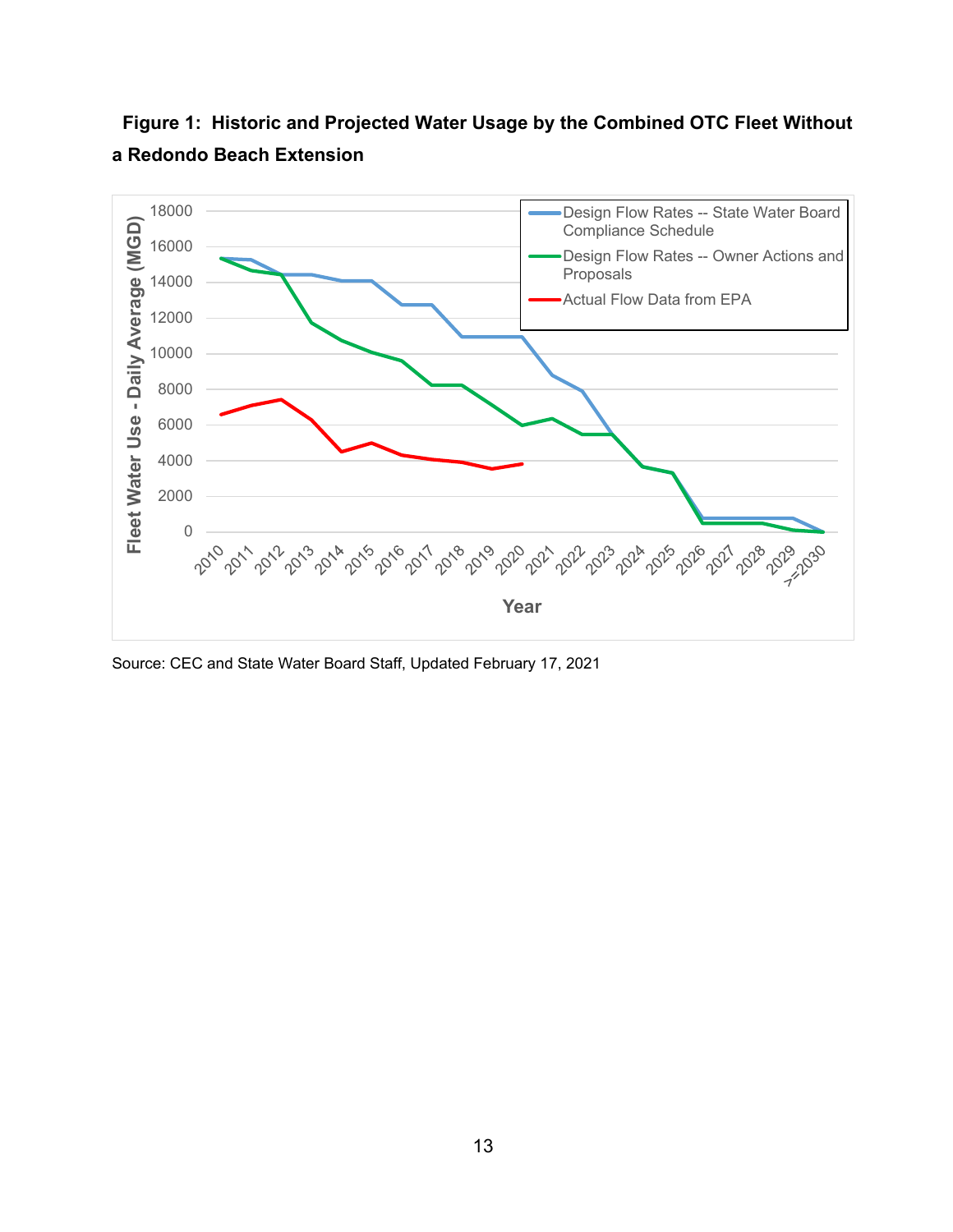

**Figure 2: Historic and Projected Water Usage by the Combined OTC Fleet With a Redondo Beach Extension**

Source: CEC and State Water Board Staff, Updated March 3, 2021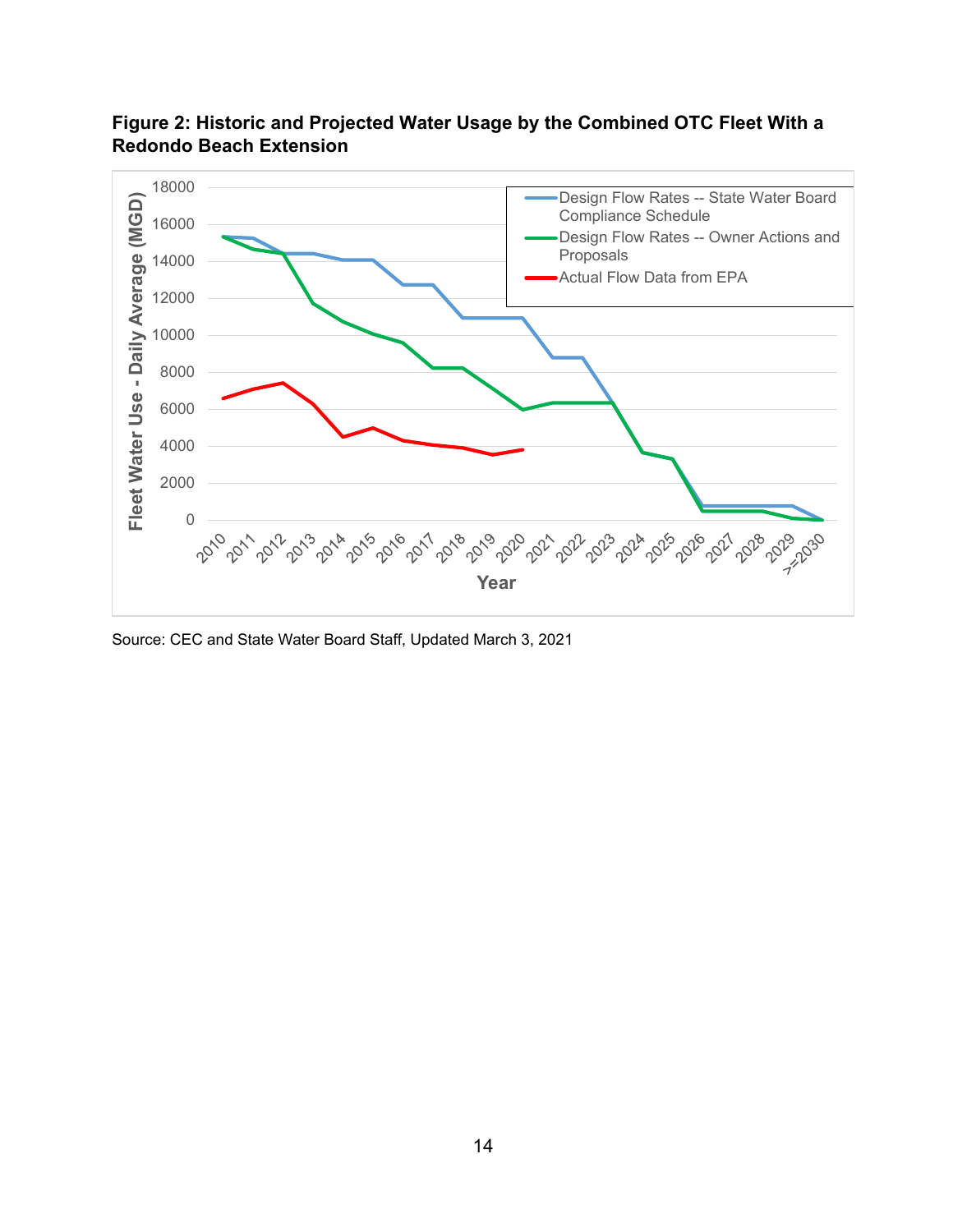#### <span id="page-15-0"></span>**III. Grid Resource and Infrastructure Planning and Status**

The CPUC's Long-Term Procurement Plan (LTPP) proceeding evaluated generation resources in the CAISO system every two years, most recently in 2015. The intent was to evaluate whether existing and projected resources are sufficient to meet future demand, and to authorize procurement of additional resources in the event that they are insufficient. Retirement schedules for OTC generating facilities were incorporated into this analysis and updated according to progress towards or changes in retirement deadlines. In addition to system-wide analyses, the LTPP also evaluated capacity requirements in localized, high-demand areas. The CPUC has now implemented its Integrated Resource Planning (IRP) process in response to the legislative requirements of Senate Bill 350 (De Leon, Chapter 547, Statutes of 2015), which serves as a successor to LTPP and includes the function of periodically evaluating generation resources in the CAISO system[.10](#page-15-1)

The CEC is the lead agency for licensing fossil fuel power plants 50 MW and larger and has a regulatory certification process under the California Environmental Quality Act. Under this process, the CEC conducts an environmental analysis of each project's Application for Certification (AFC) including an analysis of alternatives and mitigation measures to minimize any significant adverse effect the project may have on the environment. These requirements do not apply to the repowering or replacement of an existing power plant wherein the net increase in capacity is less than 50 MW.

Tables 4 through 7 show the different authorizations and approvals of electric capacity procurement for the Southern California Area. The different tracks reflect the separate procurement authorizations under the CPUC's most recent full LTPP proceeding, R.12- 03-014. Track 1 procurement stems from D.13-02-015, which outlined requirements in the West Los Angeles Basin and Big Creek/Ventura local reliability areas. Track 8 procurement stems from D.14-03-004, which outlined additional requirements in the West Los Angeles Basin and San Diego/Imperial Valley local reliability areas in response to the

<span id="page-15-1"></span><sup>&</sup>lt;sup>10</sup> The combined IRP-LTPP proceeding is R.16-02-007.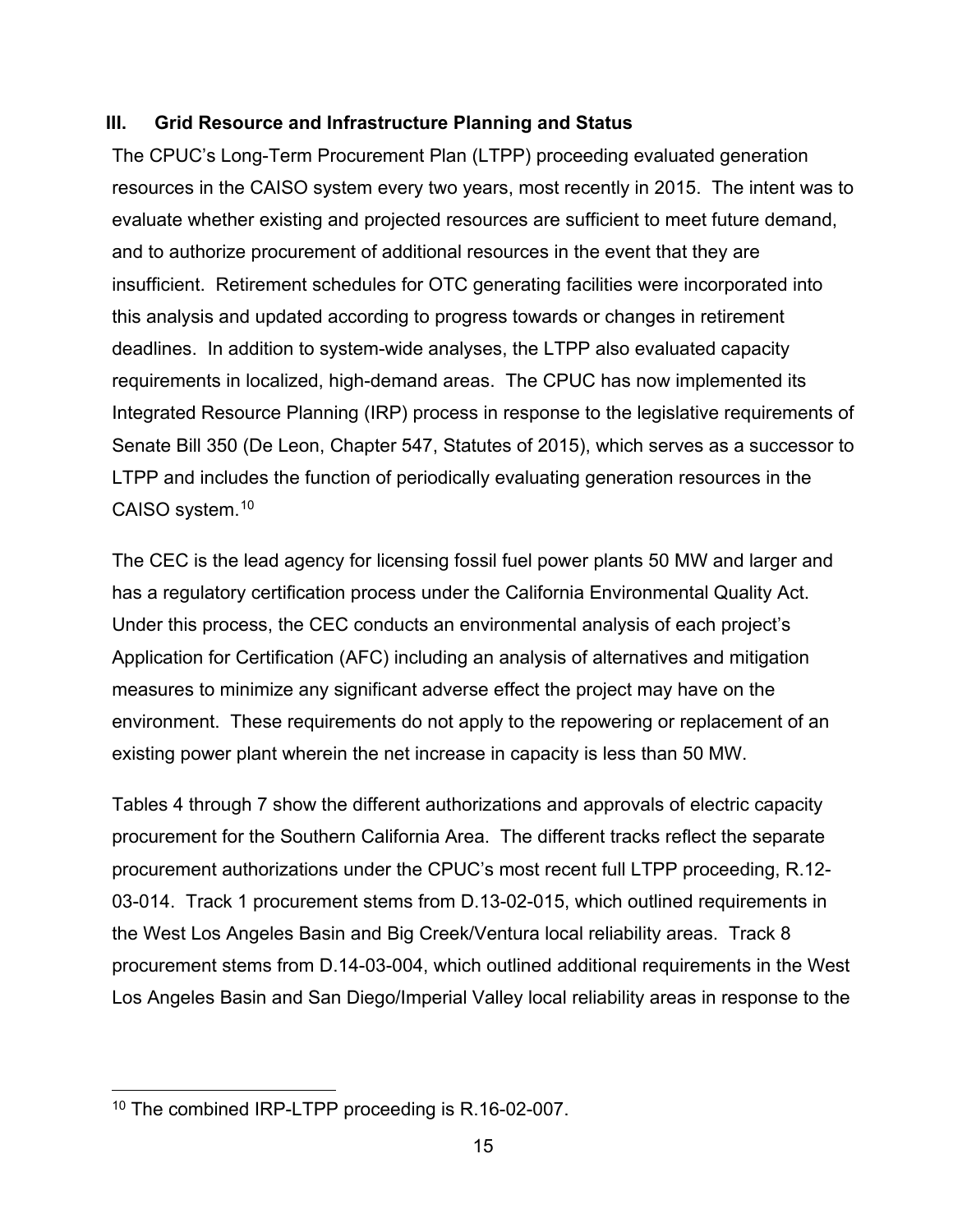retirement of the SONGS. The use of the term "track" in this context is different from the two tracks for compliance with the OTC Policy.

| <b>Resource</b><br><b>Type</b>                                                         | Track 1<br>LCR <sup>11</sup><br>(West LA<br>Basin)<br><b>MW</b> | <b>Track 1</b><br><b>LCR</b><br>(Big<br>Creek/<br>Ventura)<br><b>MW</b> | <b>Additional</b><br><b>Track 4</b><br><b>Authorization</b><br>(West LA Basin)<br><b>MW</b> | <b>Total</b><br>Authorization<br><b>MW</b> | <b>Approved</b><br><b>Applications</b><br><b>MW</b> |
|----------------------------------------------------------------------------------------|-----------------------------------------------------------------|-------------------------------------------------------------------------|---------------------------------------------------------------------------------------------|--------------------------------------------|-----------------------------------------------------|
| <b>Preferred</b><br>Resources <sup>12</sup><br>& Energy<br><b>Storage</b><br>(Minimum) | 200                                                             |                                                                         | 400                                                                                         | 600                                        | 56513                                               |
| <b>Gas-fired</b><br><b>Generation</b><br>(Minimum)                                     | 1,000                                                           |                                                                         |                                                                                             | 1,000                                      | 1,000                                               |
| Optional:<br><b>Preferred</b><br>Resources/<br><b>Storage</b>                          | Up to $400$                                                     |                                                                         |                                                                                             | Up to $400$                                | $\overline{0}$                                      |
| <b>Optional:</b><br>Any<br><b>Resource</b>                                             | 200                                                             |                                                                         | 100 to 300                                                                                  | 300 to 500                                 | 382                                                 |
| <b>Required:</b><br>Any<br><b>Resource</b>                                             |                                                                 | 215<br>(minimum)<br>to 290                                              |                                                                                             | 215<br>(minimum) to<br>290                 | 20714                                               |
| <b>Total</b>                                                                           | 1,400 to<br>1,800                                               | $215$ to<br>290                                                         | 500 to 700                                                                                  | 2,115 to 2,790                             | 2,154                                               |

**Table 4: Southern California Edison Current Authorizations**

<span id="page-16-0"></span><sup>&</sup>lt;sup>11</sup> Local Capacity Requirement (LCR)

<span id="page-16-1"></span><sup>&</sup>lt;sup>12</sup> Preferred resources are those used for energy efficiency, demand response, renewable resources, and distributed generation. Preferred resources are described in the 2005 State Energy Action Plan II.

<span id="page-16-2"></span><sup>&</sup>lt;sup>13</sup> Includes roughly 27 MW of storage capacity authorized by Resolution E-4804 to alleviate constraints in Southern California due to the Aliso Canyon gas storage facility outage.

<span id="page-16-3"></span><sup>&</sup>lt;sup>14</sup> Includes the 100 MW Strata Saticoy storage project approved in D.19-12-055 and 95 MW of storage and demand response resources (with the option for an additional 20 MW from one storage resource) approved in Resolution E-5033, which replaced the 262 MW Puente Power Project that was approved in D.16-05-050 and subsequently cancelled.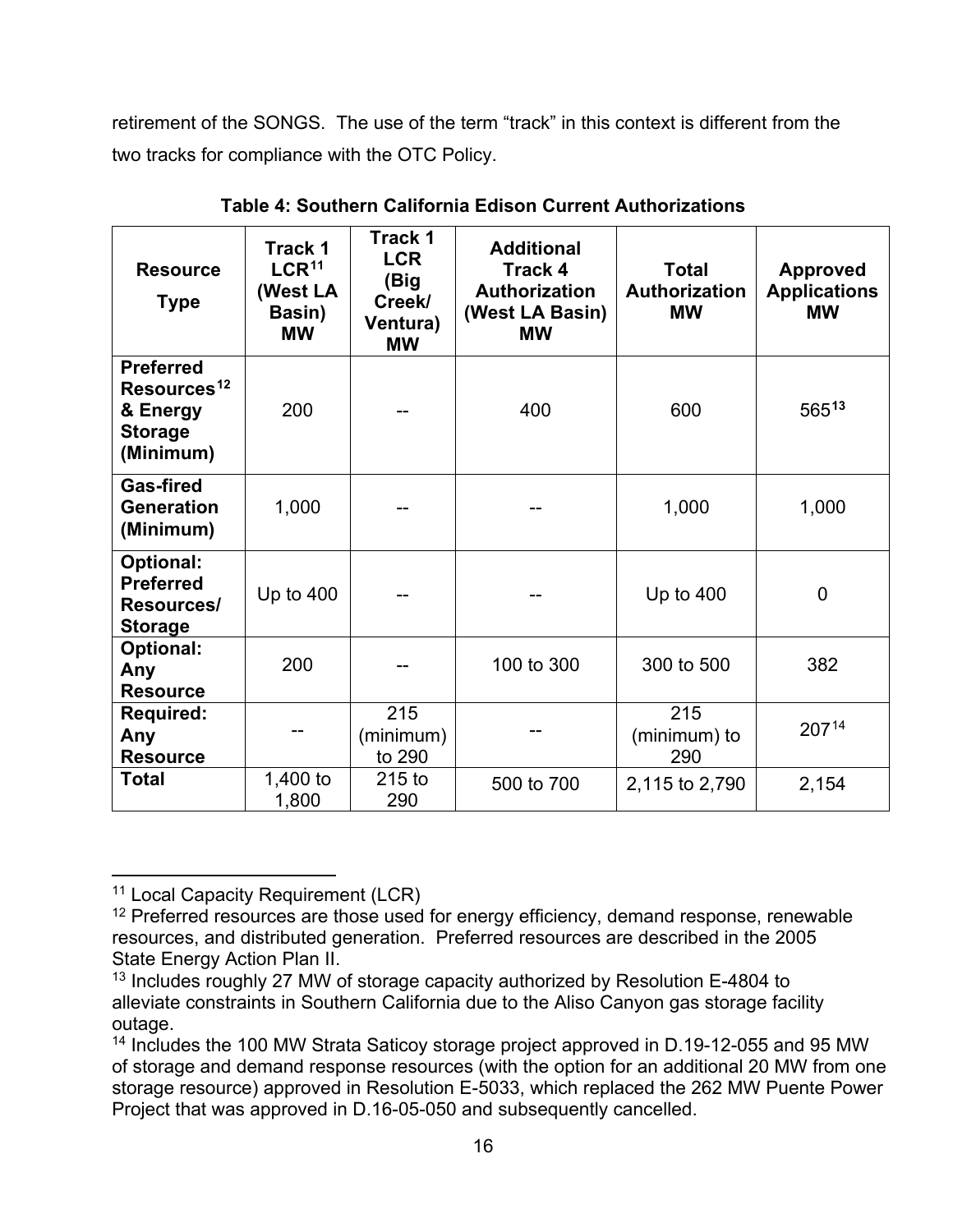| <b>Resource Type</b>                          | Location                 | <b>Capacity MW</b> | <b>Status</b>          |
|-----------------------------------------------|--------------------------|--------------------|------------------------|
| <b>Demand</b><br><b>Response</b>              | <b>Big Creek/Ventura</b> | 14                 | Approved <sup>16</sup> |
| <b>Demand</b><br><b>Response</b>              | <b>West LA Basin</b>     | 5                  | Approved               |
| <b>Distributed</b><br><b>Generation</b>       | <b>Big Creek/Ventura</b> | 6                  | Approved               |
| <b>Distributed Solar</b><br><b>Generation</b> | Johanna/Santiago         | 12                 | Approved               |
| <b>Distributed Solar</b><br><b>Generation</b> | <b>West LA Basin</b>     | 28                 | Approved               |
| <b>Energy Efficiency</b>                      | <b>Big Creek/Ventura</b> | 6                  | Approved               |
| <b>Energy Efficiency</b>                      | Johanna/Santiago         | 23                 | Approved               |
| <b>Energy Efficiency</b>                      | <b>West LA Basin</b>     | 101                | Approved               |
| <b>Energy Storage</b>                         | <b>Big Creek/Ventura</b> | 186                | Approved               |
| <b>Energy Storage</b>                         | Johanna/Santiago         | 153                | Approved               |
| <b>Energy Storage</b>                         | Long Beach               | 100                | Operational            |
| <b>Energy Storage</b>                         | West LA Basin            | 138                | Approved               |
| <b>Combined Cycle</b><br><b>Gas Turbine</b>   | <b>Alamitos</b>          | 640                | Operational            |
| <b>Combined Cycle</b><br><b>Gas Turbine</b>   | <b>Huntington Beach</b>  | 644                | Operational            |
| <b>Gas Combustion</b><br><b>Turbine</b>       | <b>Stanton</b>           | 98                 | Operational            |

**Table 5: Southern California Edison Approved Applications**[15](#page-17-0)

<span id="page-17-0"></span><sup>&</sup>lt;sup>15</sup> For additional details, see Southern California Edison application <u>A.14-11-012, A.14-11-016</u>,

<span id="page-17-1"></span><sup>&</sup>lt;u>[A.15-12-013,](https://docs.cpuc.ca.gov/PublishedDocs/Efile/G000/M156/K571/156571612.PDF) [A.16-11-002,](https://docs.cpuc.ca.gov/PublishedDocs/Efile/G000/M169/K917/169917051.PDF) [Resolution E-4804,](https://docs.cpuc.ca.gov/PublishedDocs/Published/G000/M167/K245/167245981.PDF)</u> and <u>Resolution E-5033</u>.<br><sup>16</sup> Approved status indicates that the project has been approved, or that a portion of the capacity (MW) of the associated facility may be operational.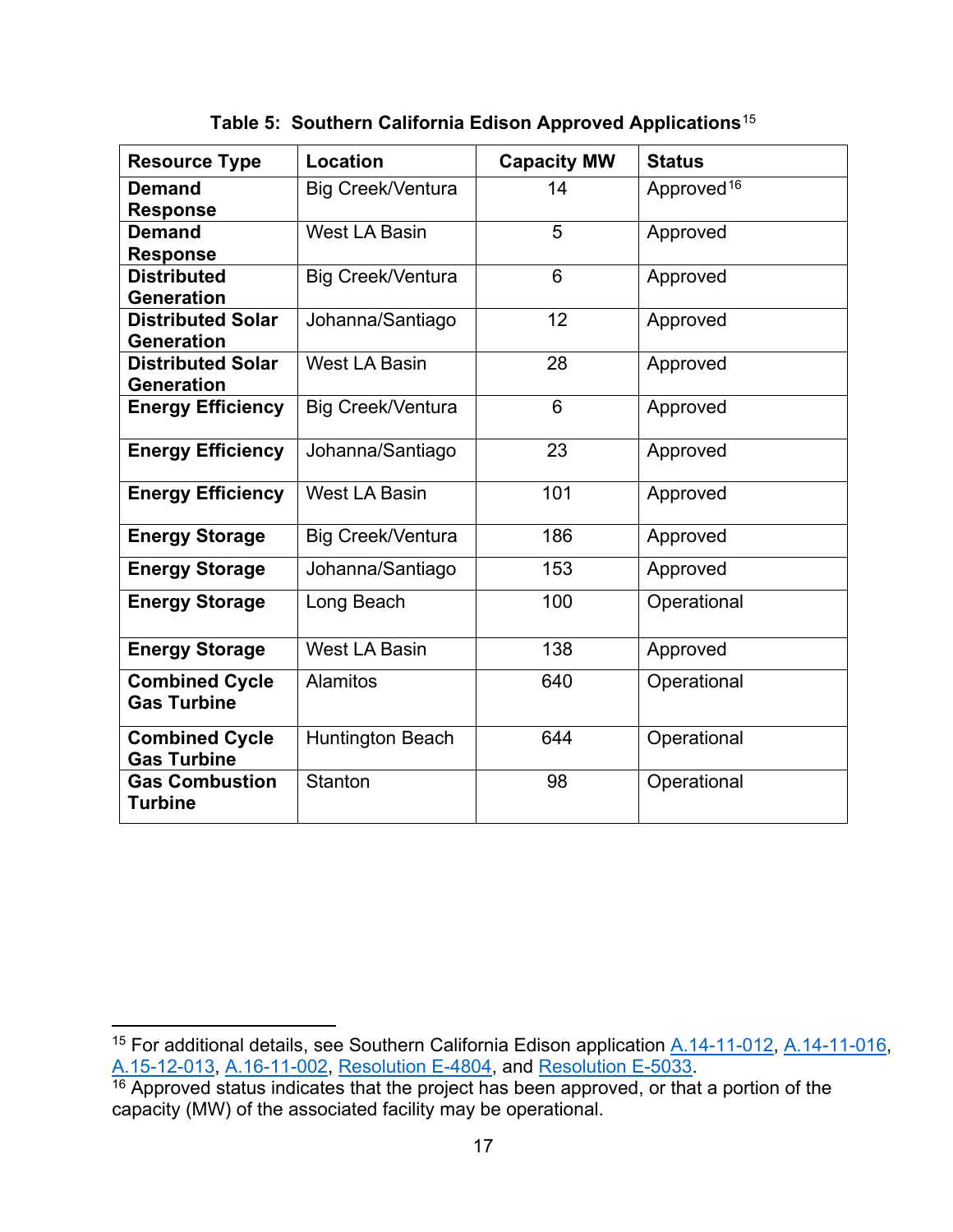| <b>Resource</b><br><b>Type</b>                                                | D.13-03-029/<br>D.14-02-016<br><b>MW</b> | <b>Additional</b><br>Track 4<br><b>Authorization</b><br><b>MW</b> | <b>Total</b><br>Authorization<br><b>MW</b> | Pending &<br><b>Approved</b><br><b>Applications</b><br><b>MW</b> |
|-------------------------------------------------------------------------------|------------------------------------------|-------------------------------------------------------------------|--------------------------------------------|------------------------------------------------------------------|
| <b>Preferred</b><br><b>Resources &amp;</b><br><b>Energy</b><br><b>Storage</b> |                                          | 200 (Minimum)                                                     | 300                                        | $144.5^{17}$                                                     |
| <b>Optional:</b><br>Any<br><b>Resource</b>                                    | 300<br>(Pio Pico, CA)                    | 300 to 600                                                        | 600 to 900                                 | 800                                                              |
| <b>Total</b>                                                                  | 300                                      | 500 to 800                                                        | 800 to 1,100                               | 944.5                                                            |

**Table 6: San Diego Gas & Electric Current Authorizations**

**Table 7: San Diego Gas & Electric Approved Applications**[18](#page-18-1)

| <b>Resource Type</b>                       | Location                  | <b>Capacity in MW</b> | <b>Status</b>          |  |
|--------------------------------------------|---------------------------|-----------------------|------------------------|--|
| <b>Demand</b><br><b>Response</b>           | San Diego/Imperial Valley | 4.5                   | Approved <sup>19</sup> |  |
| <b>Energy</b><br><b>Efficiency</b>         | San Diego/Imperial Valley | 19                    | Approved               |  |
| <b>Energy Storage</b>                      | San Diego/Imperial Valley | 121                   | Approved               |  |
| Gas<br><b>Combustion</b><br><b>Turbine</b> | Carlsbad (Encina site)    | 500                   | Operational            |  |
| <b>Gas Turbine</b>                         | Pio Pico                  | 300                   | Operational            |  |

<span id="page-18-0"></span><sup>&</sup>lt;sup>17</sup> Includes roughly 38 MW of storage capacity authorized by Resolution E-4798 to alleviate constraints in Southern California due to the Aliso Canyon gas storage facility outage.

<span id="page-18-1"></span><sup>&</sup>lt;sup>18</sup> For additional details on approved projects, see San Diego Gas & Electric application [A.14-07-](https://apps.cpuc.ca.gov/apex/f?p=401:56:0::NO:RP,57,RIR:P5_PROCEEDING_SELECT:A1407009) [009,](https://apps.cpuc.ca.gov/apex/f?p=401:56:0::NO:RP,57,RIR:P5_PROCEEDING_SELECT:A1407009) [A.16-03-014,](https://apps.cpuc.ca.gov/apex/f?p=401:56:0::NO:RP,57,RIR:P5_PROCEEDING_SELECT:A1603014) [A.17-04-017,](https://apps.cpuc.ca.gov/apex/f?p=401:56:0::NO:RP,57,RIR:P5_PROCEEDING_SELECT:A1704017) and [Resolution E-4798.](https://docs.cpuc.ca.gov/PublishedDocs/Published/G000/M166/K269/166269958.PDF)<br><sup>19</sup> Approved status indicates that the project has been approved, or that a portion of the

<span id="page-18-2"></span>capacity (MW) of the associated facility may be operational.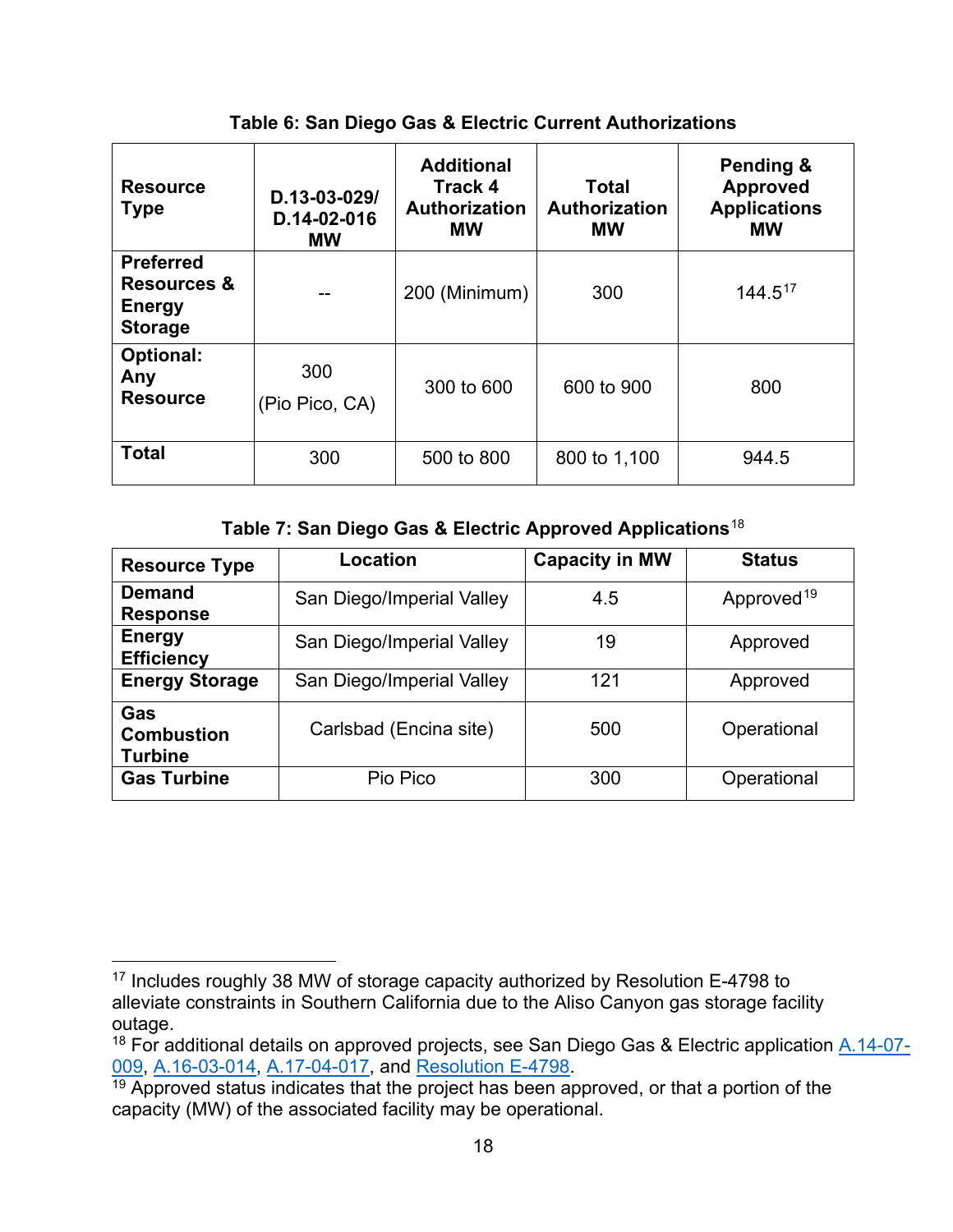The Alamitos AFC and Huntington Beach Petition to Amend (PTA) Certifications were approved on April 12, 2017, and the projects reached commercial operation in February 2020. The Stanton Energy Reliability Center is one of the projects selected by Southern California Edison (SCE) to meet the Western Los Angeles Basin local capacity requirements, and reached commercial operation in July 2020. The Redondo Beach AFC was withdrawn by AES on April 7, 2020, and on June 3, 2020, the Energy Commission's Presiding Member terminated the proceeding for the Redondo Beach AFC. The NRG Puente Power Project AFC was withdrawn by NRG on December 7, 2018, and will now be replaced with a suite of alternatives.<sup>20</sup> On December 11, 2018, the Energy Commission's Presiding Member terminated the proceeding for the NRG Puente Power Project AFC.<sup>[21](#page-19-1)</sup> Following solicitations by SCE to replace the Puente Power Project, the CPUC approved 195 MW of storage and demand response capacity in D.19-12-055 and Resolution E-5033.

In addition to its work supporting the CPUC LTPP and now the IRP proceeding, the CAISO expanded its transmission planning process to explore transmission alternatives for improving reliability to the local capacity areas affected by the retirements of OTC generating units. The CAISO approved several transmission upgrades and additions in its 2013-2014 transmission planning process to help address Local Capacity Requirements (LCR) issues associated with the compliance schedule under the OTC Policy and the closure of SONGS. The timing of the CAISO-approved transmission projects and CPUC projects, as well as authorized procurement levels for SCE and San Diego Gas & Electric (SDG&E), facilitate attainment of the compliance schedule of the OTC Policy.

The CAISO's analysis in the 2019-2020 Transmission Plan<sup>[22](#page-19-2)</sup> indicated that the authorized resources and previously-approved transmission projects are working together to meet

<span id="page-19-0"></span><sup>&</sup>lt;sup>20</sup> The Puente Power Project was a replacement project for the Mandalay Power Plant. The suite of alternatives includes: transmission upgrades, additional energy efficiency, demand response, and battery storage.<br><sup>21</sup> The 2018-2019 Transmission Plan is available on CAISO's website.

<span id="page-19-1"></span>

<span id="page-19-2"></span><sup>&</sup>lt;sup>22</sup> Draft plans and appendices of the 2018-2019 Transmission Plan are available on [CAISO's website.](http://www.caiso.com/Pages/documentsbygroup.aspx?GroupID=E17F9B56-753A-4A3D-B75E-ED763CD06C4A)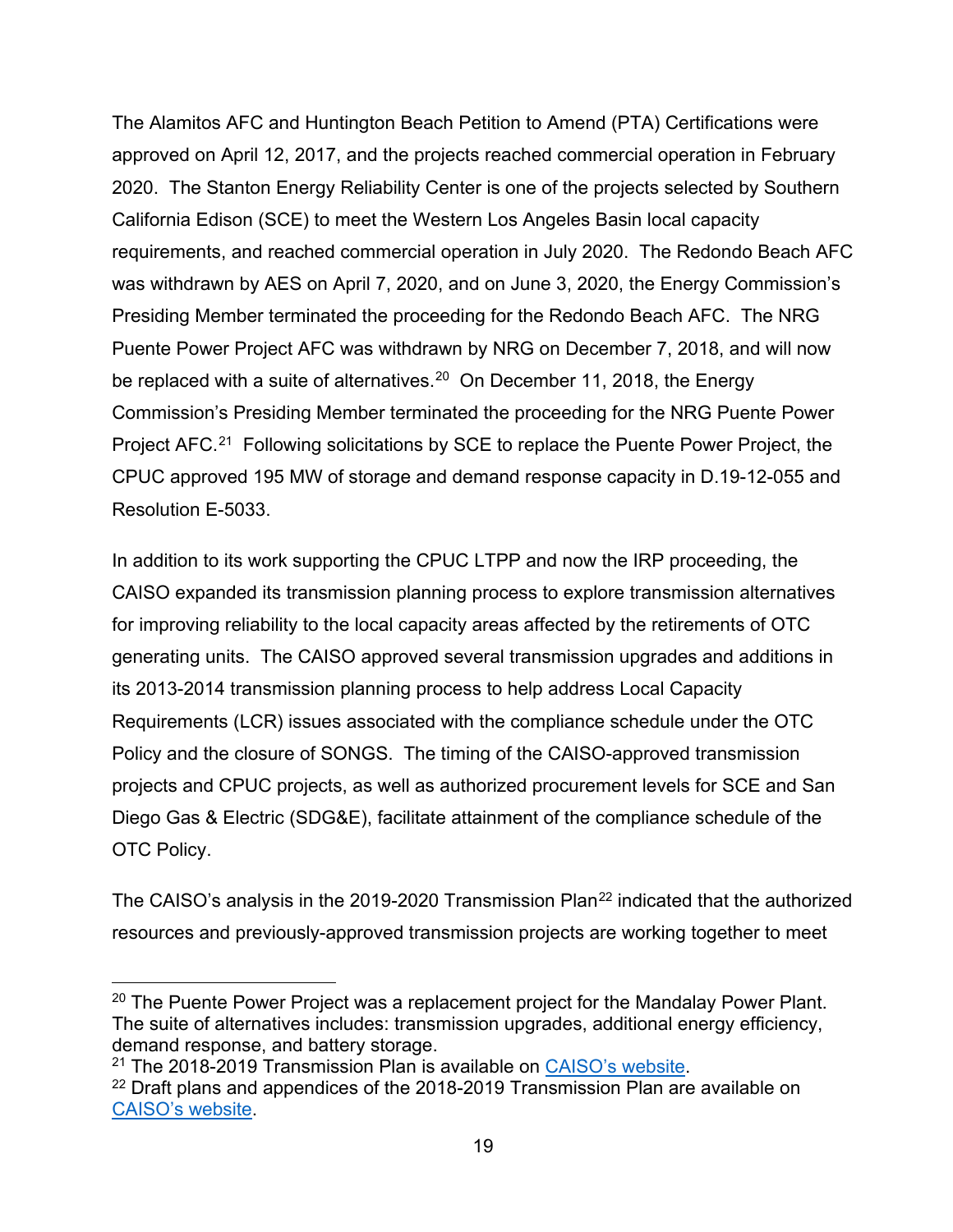the reliability needs in the Los Angeles Basin and San Diego areas. Due to the delay of the Carlsbad Energy Center Project, the CAISO conducted a 2018 summer reliability study to assess risk to the Los Angeles Basin and San Diego-Imperial Valley local reliability areas. The assessment culminated in the Encina Power Station 2018 Reliability Study.<sup>[23](#page-20-0)</sup> This study was completed at the end of 2016 and was the basis for amending the OTC Policy to defer the compliance date for Encina Units 2, 3, 4, and 5 by one year to 2018.

The following provides a summary of the reliability transmission projects approved by the CAISO Board of Governors in the 2012-2013, 2013-2014, 2014-2015, 2015-2016, and 2016-2017 Transmission Plans<sup>[24](#page-20-1)</sup> to address reliability concerns related to the retirement of SONGS and OTC generating facilities in the Los Angeles Basin and San Diego local areas. In Table 8, the target in-service date and responsible Participating Transmission Owner (PTO) are identified.

|                 | <b>Transmission Projects</b>                                       | <b>PTO Service</b><br><b>Territory</b> | <b>Target In-Service</b><br><b>Dates</b> |
|-----------------|--------------------------------------------------------------------|----------------------------------------|------------------------------------------|
|                 | Talega Synchronous Condensers<br>(2x225 MVAR)                      | SDG&E                                  | In-Service<br>(8/7/2015)                 |
| $\overline{2}$  | San Luis Rey Synchronous Condensers<br>(2x225 MVAR)                | SDG&E                                  | In-Service<br>(12/29/2017)               |
| 3               | <b>Imperial Valley Phase Shifting Transformers</b><br>(2x400 MVAR) | SDG&E                                  | In-Service<br>(5/1/2017)                 |
| $\overline{4}$  | Sycamore - Peñasquitos 230kV Line                                  | SDG&E                                  | <b>In-Service</b><br>(8/29/2018)         |
| $5\overline{)}$ | San Onofre Synchronous Condensers<br>(1x225 MVAR)                  | SDG&E                                  | In-Service<br>(10/16/2018)               |

**Table 8: In-Service Dates for CAISO Board Approved Transmission Projects**

<span id="page-20-0"></span><sup>&</sup>lt;sup>23</sup> The SACCWIS' Encina Power Station 2018 Reliability Study is available on the **State Water** [Board's website.](https://www.waterboards.ca.gov/water_issues/programs/ocean/cwa316/saccwis/docs/saccwis_encina_2018rpt.pdf)<br><sup>24</sup> Transmission plans are found on the CAISO's website as follows: 2012-2013

<span id="page-20-1"></span>[Transmission Plan;](http://www.caiso.com/Documents/BoardApproved2012-2013TransmissionPlan.pdf) [2013-2014 Transmission Plan;](http://www.caiso.com/Documents/Board-Approved2013-2014TransmissionPlan.pdf) [2014-2015 Transmission Plan;](http://www.caiso.com/Documents/Board-Approved2014-2015TransmissionPlan.pdf) [2015-](http://www.caiso.com/Documents/Board-Approved2015-2016TransmissionPlan.pdf) [2016 Transmission Plan;](http://www.caiso.com/Documents/Board-Approved2015-2016TransmissionPlan.pdf) [2016-2017 Transmission Plan.](http://www.caiso.com/Documents/Board-Approved_2016-2017TransmissionPlan.pdf)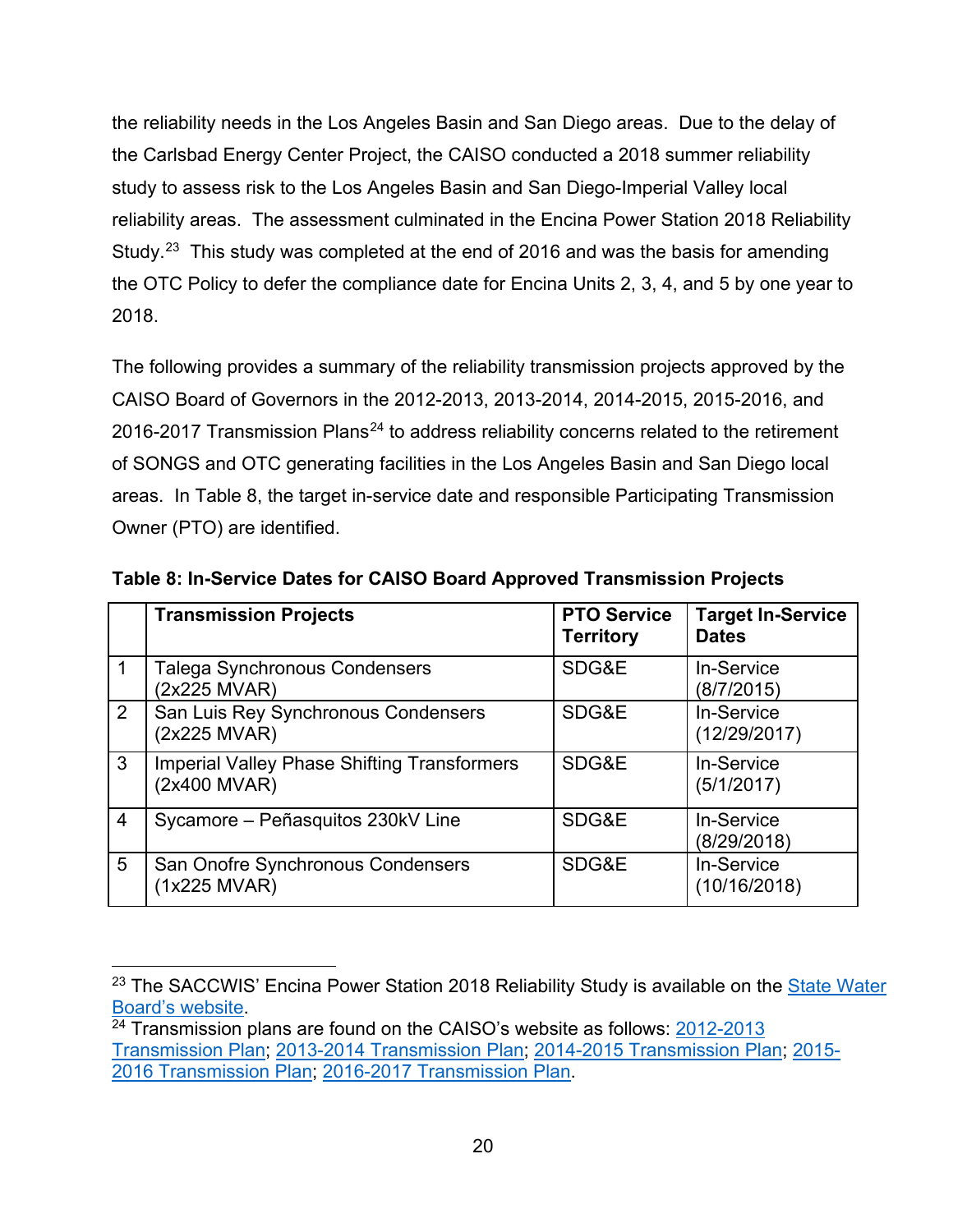|                | <b>Transmission Projects</b>                                             | <b>PTO Service</b><br><b>Territory</b> | <b>Target In-Service</b><br><b>Dates</b>                                      |
|----------------|--------------------------------------------------------------------------|----------------------------------------|-------------------------------------------------------------------------------|
| 6              | Miguel VAR Support (450 MVAR)                                            | SDG&E                                  | In-Service<br>(4/28/2017)                                                     |
| $\overline{7}$ | Santiago Synchronous Condensers<br>(3x81 MVAR)                           | <b>SCE</b>                             | In-Service<br>(12/8/2017)                                                     |
| 8              | Mesa Loop-In Project and South of Mesa<br>230kV Line Upgrades            | <b>SCE</b>                             | 3/31/2022                                                                     |
| 9              | Extension of Huntington Beach Unit 3<br>Synchronous Condenser (140 MVAR) | <b>SCE</b>                             | <b>RMR</b> contract<br>extended and<br>expired on<br>12/31/2017 <sup>25</sup> |

#### <span id="page-21-0"></span>**Mesa Loop-In Substation Project**

The Mesa Loop-In Substation Project operational date is delayed until 2022. SCE filed an application for a Permit to Construct (PTC) the Mesa Loop-In Substation Project with the CPUC on March 13, 2015. On February 9, 2017, SCE received the PTC from the CPUC. SCE received the first Notice to Proceed from the CPUC on September 27, 2017, and the second Notice to Proceed for the remaining scope of work (remaining substation, satellite substation work, telecom scope of work) on November 15, 2017. Construction of the project commenced on October 2, 2017. The current schedule forecasts a March 2022 in-service date as noted in the SCE 10Q and Federal Energy Regulatory Commission (FERC) form 730.

The Mesa 230 kV loop-in portion of the Mesa Loop-In Project has been completed, bringing new power sources to Mesa substation. The 230 kV bus tie breaker is operated in the closed position (while 500kV portion is constructed) to help mitigate loading concerns. Therefore, at this time, the SACCWIS is not recommending an amendment to the OTC Policy to extend compliance dates to provide grid reliability associated with the Mesa Loop-In Substation Project.

<span id="page-21-1"></span> $25$  The contract for the synchronous condensers expired on Dec. 31, 2017, and they are no longer operating.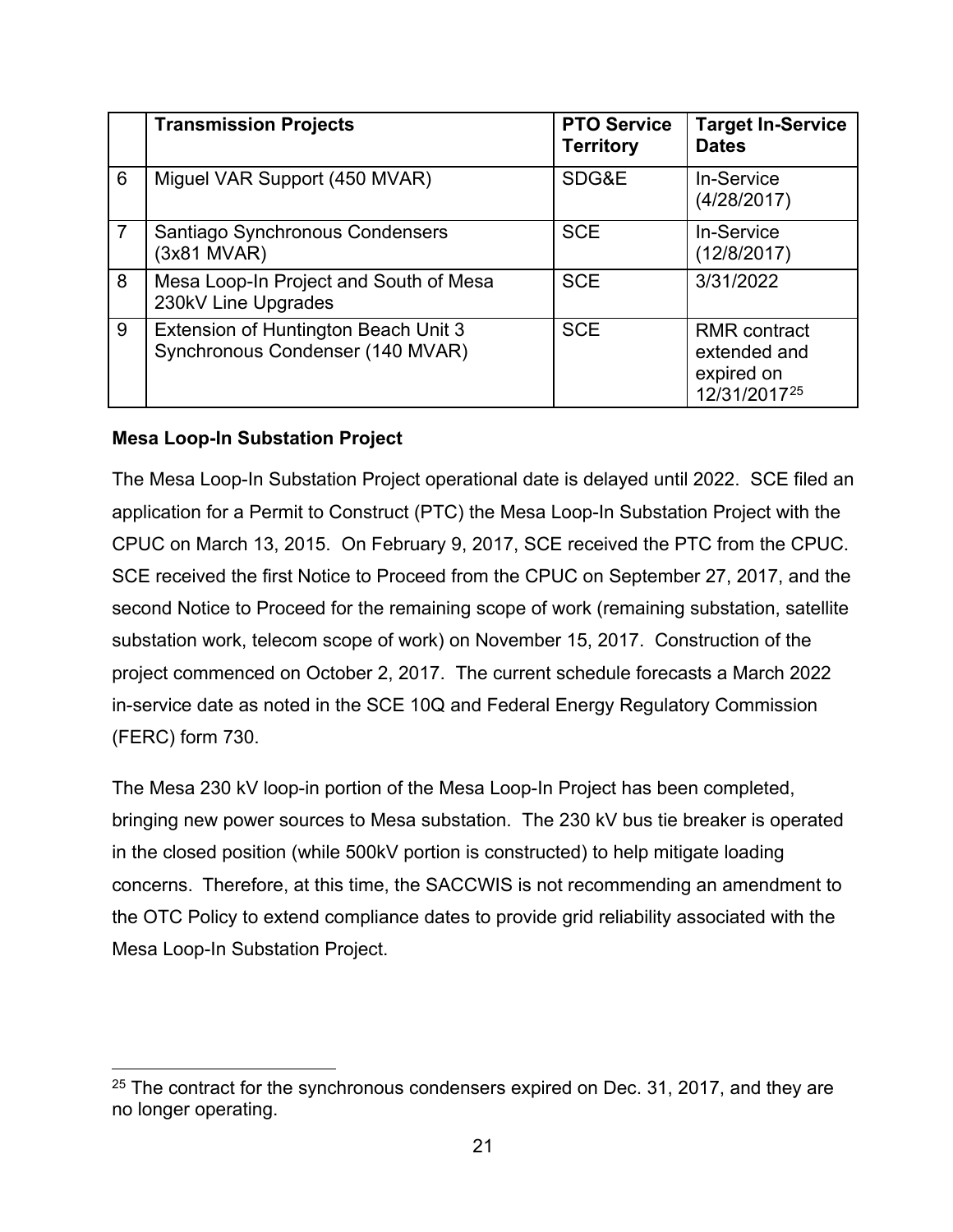#### <span id="page-22-0"></span>**CPUC Incremental Capacity Procurement Pursuant to D.19-11-016**

On November 7, 2019, the CPUC adopted D.19-11-016 directing procurement of 3,300 MW from load serving entities under the CPUC's jurisdiction to ensure system-wide electric reliability. The decision also recommended that the State Water Board consider revising the OTC Policy to extend the compliance dates for Alamitos Units 3, 4, and 5 for up to three years, Huntington Beach Unit 2 for up to three years, Redondo Beach Units 5, 6, and 8 for up to two years, and Ormond Beach Units 1 and 2 for up to one year. Ultimately the SACCWIS recommended a slight modification to the State Water Board to extend the OTC Policy compliance dates of Alamitos Units 3, 4, and 5 for three years through December 31, 2023, Huntington Beach Unit 2 for three years through December 31, 2023, Ormond Beach Units 1 and 2 for three years through December 31, 2023, and Redondo Beach Units 5, 6, and 8 for one year through December 31, 2021. The modification was in recognition of comments the State Water Board received. The State Water Board received comments regarding impacts from the continued operation of Redondo Beach. The State Water Board also received comments from the Oxnard City Manager on November 18, 2019, noting his support for an extension of Ormond Beach Units 1 and 2 if the City Council and GenOn agree on a plan to perform comprehensive decommissioning, dismantling, and remediation of the site. An amendment to the OTC Policy compliance dates for Alamitos, Huntington Beach, Ormond Beach, and Redondo Beach consistent with recommendation of the SACCWIS was adopted by the State Water Board on September 1, 2020.

The CPUC continues to monitor procurement under D.19-11-016.<sup>26</sup> That decision required 50 percent of the required procurement to be online by August 1, 2021; 75 percent to be online by August 1, 2022; and 100 percent to be online by August 1, 2023. In D.20-12-044, the CPUC established interim milestones and reporting deadlines (September 1, February 1, and August 1) for each procurement tranche.[27](#page-22-2)

<span id="page-22-2"></span><span id="page-22-1"></span><sup>&</sup>lt;sup>26</sup> CPUC D.19-11-016 can be found on the [CPUC's website.](https://docs.cpuc.ca.gov/PublishedDocs/Published/G000/M356/K271/356271811.PDF)<br><sup>27</sup> CPUC D.20-12-044 can be found on the CPUC's website.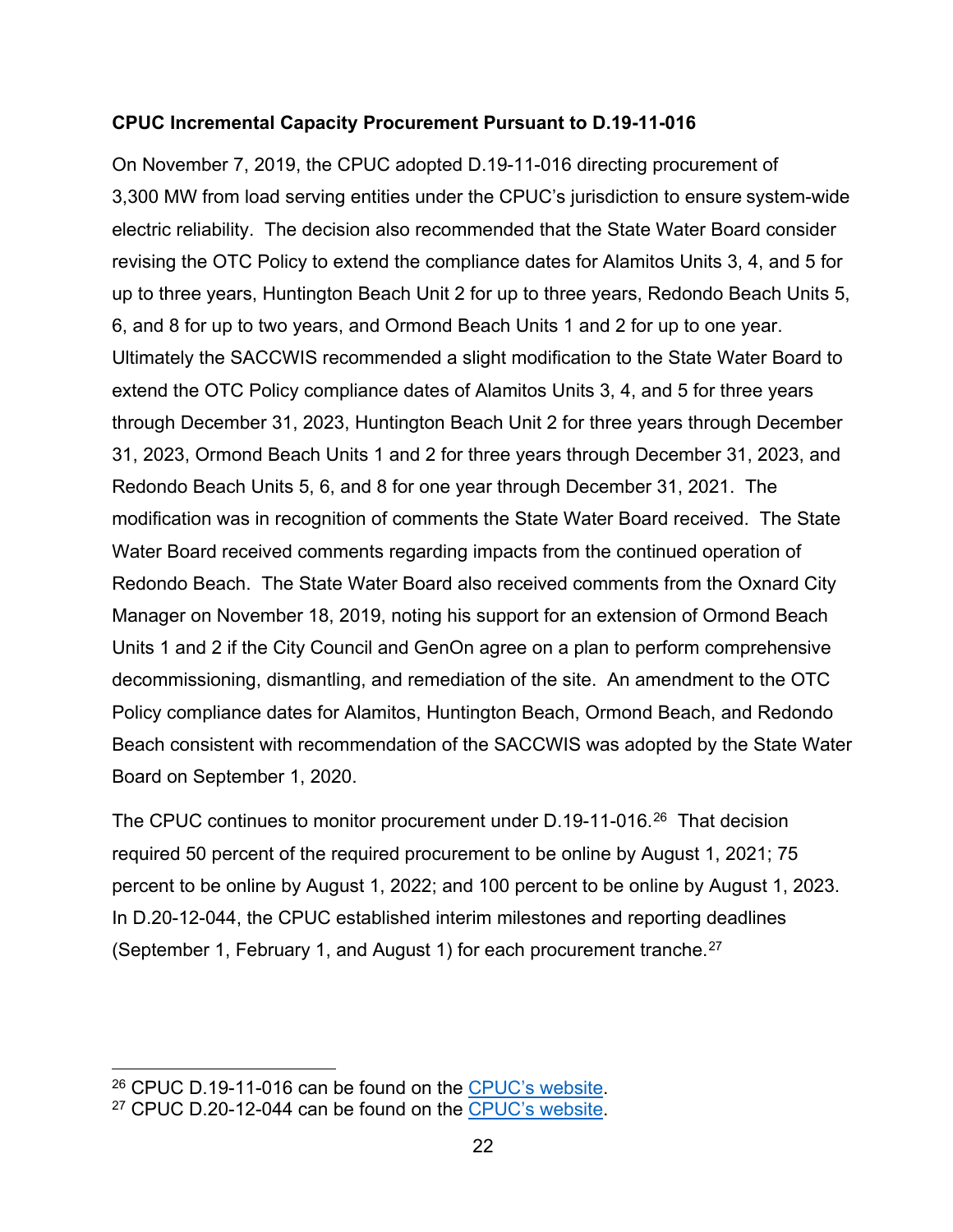#### <span id="page-23-0"></span>**IV. Local Air District Permitting and Rulemaking Activity Affecting Power Plants**

In accordance with their 2016 Air Quality Management Plan, the SCAQMD has been working to transition from their local market-based pollutant trading Regional Clean Air Incentives Market (RECLAIM) program back to source-specific command-and-control rules that reflect Best Available Retrofit Control Technology (BARCT). All of the OTC power plants in SCAQMD participate in RECLAIM.[28](#page-23-2)

Amendments to Rule 1135 for electric generating facilities were adopted in 2018 to reflect BARCT. The rule currently exempts OTC power plants from the BARCT standards through their OTC Policy compliance dates, including approved extensions, as long as other applicable air quality rule requirements are satisfied. Presently, emission offset requirements for OTC power plants undergoing repower are satisfied through access to SCAQMD's internal offset bank on a fee basis through provisions in Rules 1304 and 1304.1. Although RECLAIM program transition work is ongoing, SCAQMD currently does not have plans to change the eligibility of these plants' access to the internal offset bank, and to date U.S. EPA has not requested any changes with respect to power plants.

SCAQMD plans to amend Rule 1135 in the summer/fall 2021 timeframe, primarily for alignment with U.S. EPA's review of the rule and to update monitoring, recordkeeping, and reporting requirements. Stakeholders could recommend rule changes that may impact OTC repowers at that time. CARB staff will continue to monitor rulemaking activity that could affect power plant operation.

#### <span id="page-23-1"></span>**V. Review of Generating Facility Compliance Dates**

This section identifies specific issues associated with generating facilities in the CAISO's BAA. These facilities include: Moss Landing, Ormond Beach, Huntington Beach, Alamitos, and Redondo Beach.

<span id="page-23-2"></span><sup>28</sup> Includes AES Alamitos, AES Huntington Beach, AES Redondo Beach, El Segundo Power, LADWP Harbor Generating Station, LADWP Haynes Generating Station, LADWP Scattergood Generating Station.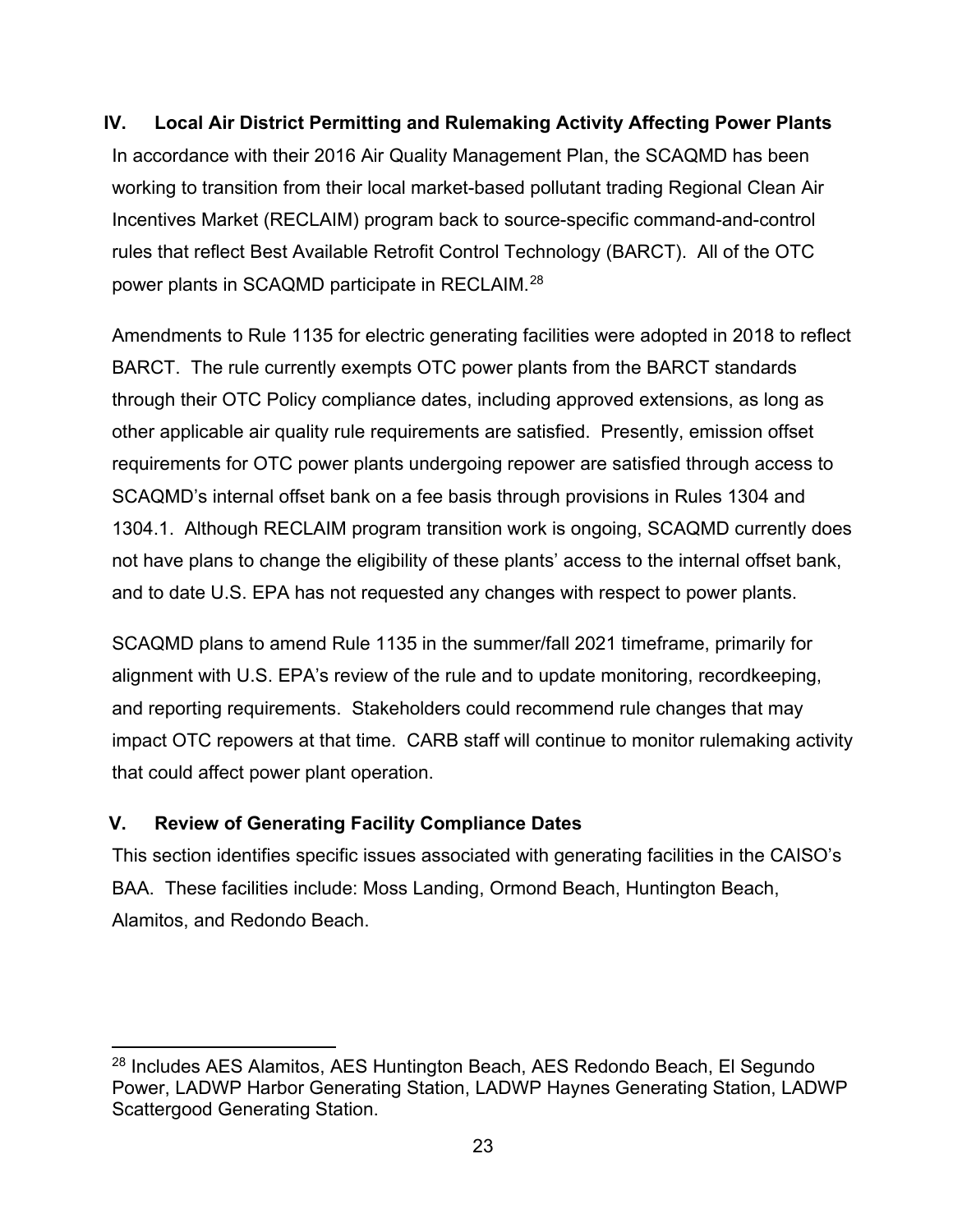#### <span id="page-24-0"></span>**Moss Landing**

Dynegy's Moss Landing facility consists of two types of units – older steam boiler units and new combined cycle units. Units 6 and 7 are steam boilers with a capacity of roughly 750 MW each for a total of 1,510 MW. Units 1 and 2 are combined cycle units. Each 510 MW unit consists of two combustion turbines and a heat recovery steam generator. The final compliance date for Moss Landing under the original OTC Policy was December 31, 2017. In a signed settlement agreement on October 9, 2014, between Dynegy and the State Water Board, staff committed to seek an OTC compliance date extension through December 31, 2020, for Units 1, 2, 6, and 7. On April 7, 2015, the State Water Board adopted the OTC Policy amendment (Resolution No. 2015-0018) to extend the compliance date to December 31, 2020.

In its November 25, 2013, letter to the State Water Board, Dynegy stated its intent to implement Track 2 for Units 1 and 2 as well as Units 6 and 7. In its November 2014 updated implementation plan, Dynegy again stated its intent to implement Track 2 for Units 1 and 2 and identified its plans to achieve Track 2 compliance through prior flow reduction credits, use of operational controls, and installation of technology controls. Dynegy also stated its intent to implement Track 2 for Units 6 and 7 by December 31, 2020, or to cease operation until compliance was achieved. In its January 5, 2017, letter to the State Water Board, Dynegy indicated that it no longer intended to achieve Track 2 compliance for Units 6 and 7 and instead retired both units. Dynegy subsequently sent an updated implementation plan to the State Water Board and confirmed that Units 6 and 7 were shut down on January 1, 2017.[29](#page-24-1)

On August 27, 2020, the CPUC issued Resolution E-5097, which approved a contract with SCE for portions of the energy produced by Moss Landing Units 1 and 2 through 2022.[30](#page-24-2) On October 23, 2020, the State Water Board confirmed that Moss Landing

<span id="page-24-1"></span><sup>&</sup>lt;sup>29</sup> The Dynegy Settlement updated Implementation Plan is available on the State Water [Board's website.](https://www.waterboards.ca.gov/water_issues/programs/ocean/cwa316/powerplants/moss_landing/)<br><sup>30</sup> CPUC Resolution E-5097 is available on the [CPUC's website.](https://docs.cpuc.ca.gov/PublishedDocs/Published/G000/M345/K893/345893728.PDF)

<span id="page-24-2"></span>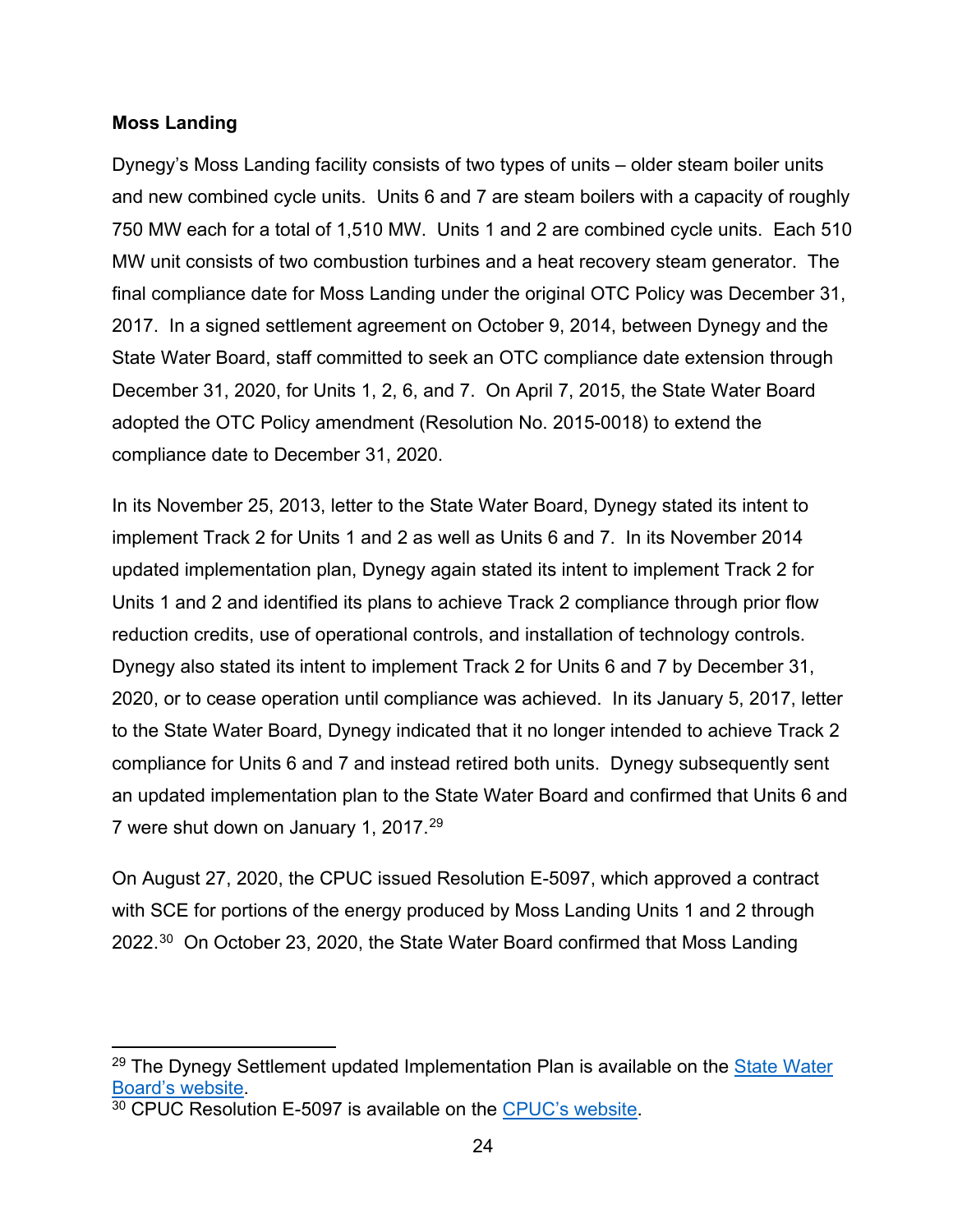Power Plant was in compliance with the OTC Policy via Track 2 and the terms of the 2014 Settlement entered into by the State Water Board and Dynegy Moss Landing, LLC.

The SACCWIS does not recommend a change in compliance dates for the units at the Moss Landing facility.

#### <span id="page-25-0"></span>**Ormond Beach**

NRG's Ormond Beach Generating Station consists of two steam boiler units using oncethrough cooling with a combined capacity of 1,486 MW. An October 9, 2014 settlement agreement between the State Water Board and NRG determined Track 1 to be infeasible. NRG confirmed its intent to retire the facility by its OTC Policy compliance date in its implementation plan update sent to the State Water Board on January 19, 2018. On February 28, 2018, NRG notified the CPUC of its intention to shut down and retire Ormond Beach by October 1, 2018.

However, on September 28, 2018, NRG sent a letter to the CAISO to withdraw the earlier shutdown notice to meet local area reliability needs in 2019 pursuant to D.18-06-030. The CAISO's 2019 Local Capacity Technical Analysis Final Report (released May 15, 2018) identified that at least one Ormond Beach unit is needed to meet local capacity requirements, and this need cannot be addressed with other alternatives in time to meet the 2019 calendar year. As a result, CPUC decision D.18-06-030 required SCE to attempt to sign a contract with NRG for power from Ormond Beach for 2019 and 2020 to meet local capacity requirements. SCE filed an Advice Letter with the CPUC on September 4, 2018, seeking approval of a contract with NRG for power from Ormond Beach Unit 2 from January 1, 2019, through November 30, 2019; this contract was approved by the CPUC on September 26, 2018. On November 5, 2018, SCE filed another Advice Letter seeking approval of a contract with Ormond Beach Unit 2 from December 1, 2019, through December 31, 2020. This contract was approved by the CPUC on March 28, 2019, in Resolution E-4986. Based on the CPUC's decision D.19- 11-016, the SACCWIS published a final report on January 23, 2020, recommending an extension of Ormond Beach's compliance date by three years. On August 27, 2020, the CPUC issued Resolution E-5099, which approved a contract with SCE for Ormond Beach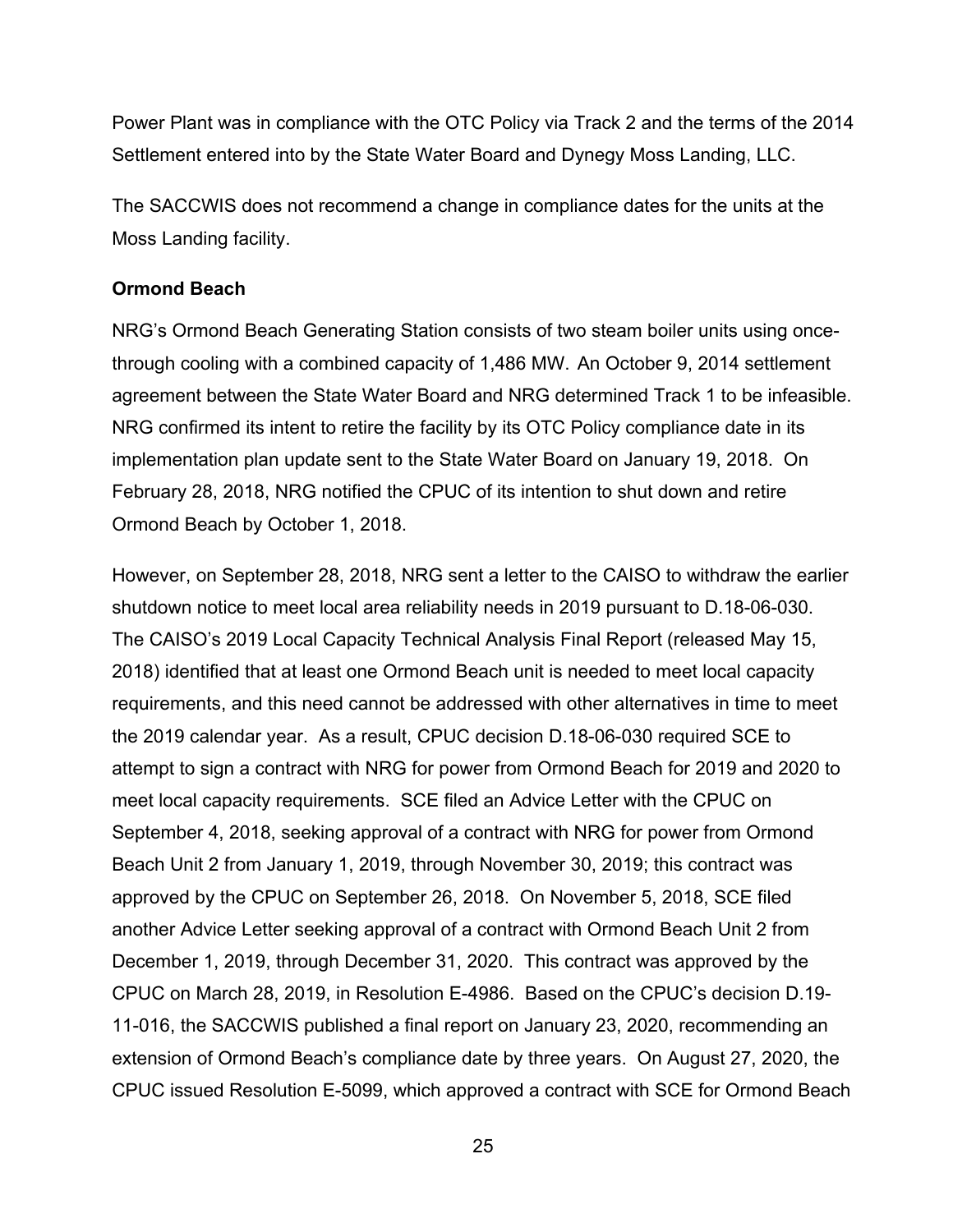Units 1 and 2 through 2023. On September 1, 2020, the State Water Board amended the OTC Policy, which extended the compliance date for Ormond Beach Units 1 and 2 until December 31, 2023. The National Pollutant Discharge Elimination System (NPDES) permit for this facility was amended to reflect this change, effective January 1, 2021.

At this time, the SACCWIS does not recommend a change in compliance dates for the Ormond Beach facility.

#### <span id="page-26-0"></span>**Huntington Beach**

AES Huntington Beach consists of four units. Units 3 and 4 retired on October 31, 2012, and were converted to synchronous condensers to provide voltage support in 2013. The synchronous condensers ceased the use of once-through cooling and permanently retired in September 2018. Unit 1 ceased the use of once-through cooling and retired on December 31, 2019. Unit 2 uses once-through cooling and has a capacity of 226 MW.

The Huntington Beach PTA was approved by the CEC on April 12, 2017. AES submitted an application for a 939 MW Combined Cycle Gas Turbine (CCGT) power plant, which was approved by the CEC on October 29, 2014. Subsequently, AES was selected for a Power Purchase Agreement (PPA) for a 644 MW power plant by SCE for the Huntington Beach facility, with different equipment configurations than had been approved by the CEC. The CPUC approved SCE procurement selection of the Huntington Beach repowering project for the Western Los Angeles Basin local capacity needs per D.15-11- 041 at the November 19, 2015 CPUC voting meeting. On September 14, 2015, AES submitted a PTA for an 844 MW power plant, comprised of a 644MW CCGT in phase 1 and a 200 MW Single Cycle Gas Turbine (SCGT) in phase 2. The CEC approved the revised project on April 12, 2017.

Huntington Beach was awarded a PPA for 644 MW capacity with an initial date of May 1, 2020. This required the shutdown of one Huntington Beach unit prior to the OTC Policy compliance date due to limited interconnection capacity and to satisfy the SCAQMD rules for new emission sources. Huntington Beach Unit 1 complied with the OTC Policy on December 31, 2019, and the 644 MW CCGT began commercial operation in May 2020. AES does not plan to retrofit any of the existing units with alternate cooling technologies

26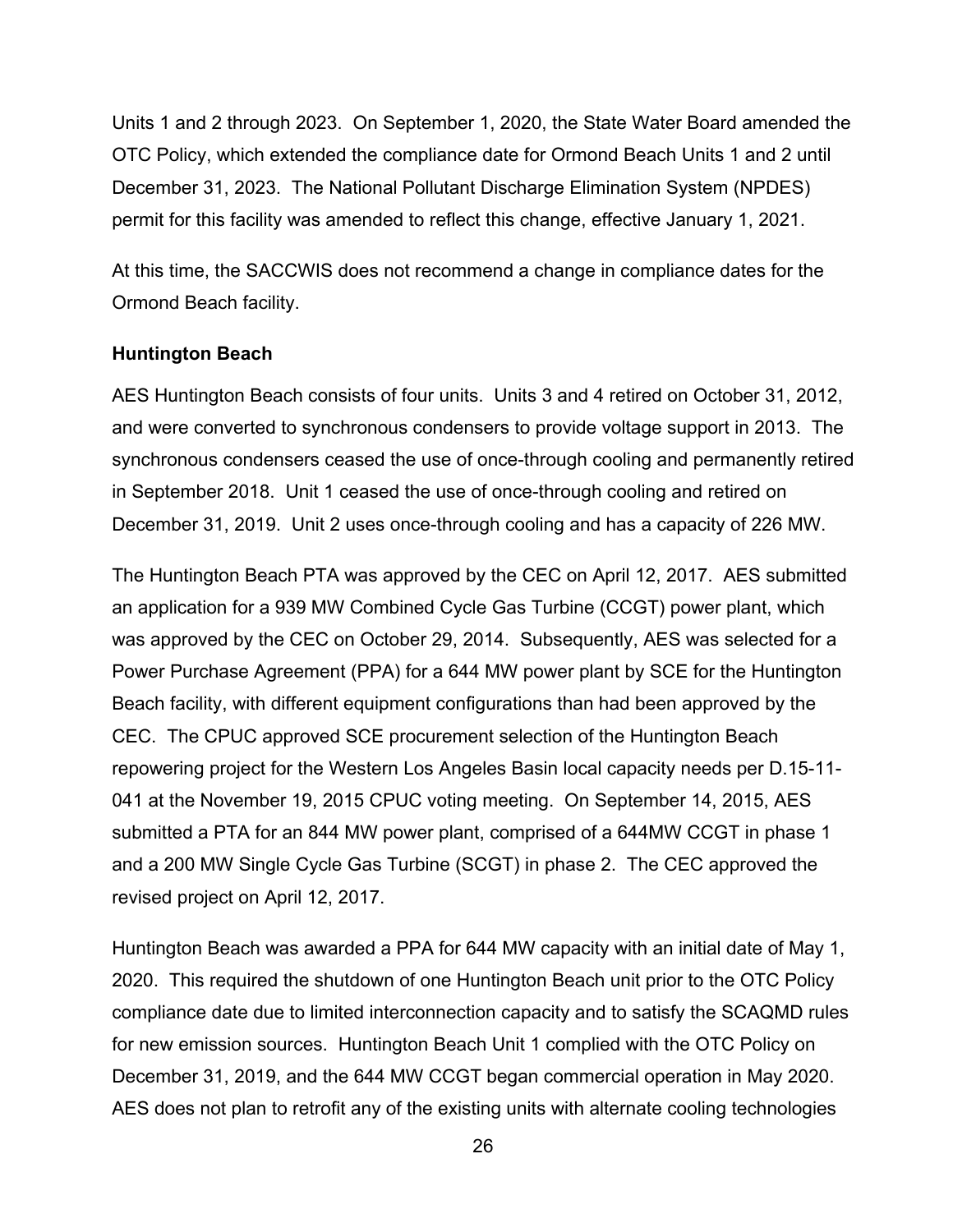to comply with Track 1 or utilize any operational or technical measures to comply with Track 2.

In its 2019-2020 transmission planning process reliability studies, the CAISO modeled the proposed 644 MW Huntington Beach repowering to replace the Huntington Beach generating facility after 2020.

In its December 18, 2020 implementation plan update to the State Water Board, AES confirmed its intention to comply with the OTC Policy compliance dates for the Huntington Beach generating unit that uses once-through cooling. A power purchase agreement has been executed with a non-utility Load Serving Entity that would extend the operation of Huntington Beach Unit 2 through December 31, 2023. Units 1, 3, and 4 have shut down to enable the new combined-cycle gas turbine (CCGT) at Huntington Beach to be placed in service. The Huntington Beach Phase 1 CCGT completed construction and began commercial operations as of February 4, 2020. On September 1, 2020, the State Water Board amended the OTC Policy, which extended the compliance date for Huntington Beach Unit 2 until December 31, 2023.

At this time, the SACCWIS does not recommend a change in compliance dates for the Huntington Beach facility.

#### <span id="page-27-0"></span>**Alamitos**

Alamitos consists of six units using once-through cooling. Total capacity of these units is approximately 2,000 MW. In its December 18, 2020 update to their implementation plan, AES confirmed its intention to comply with the OTC compliance dates for the Alamitos generating units that utilize once-through cooling by utilizing Track 1 and shutting down and permanently retiring these units.

On December 27, 2013, AES filed an AFC with the CEC to repower the facility with four 3-on-1 CCGTs with a net generating capacity of 1,936 MW. On October 26, 2015, AES submitted a Supplemental Application for Certification, replacing the prior application, for a 1,040 MW power plant, comprised of a 640 MW CCGT in phase 1 and a 400 MW SCGT in phase 2. The CEC approved the project on April 12, 2017.

27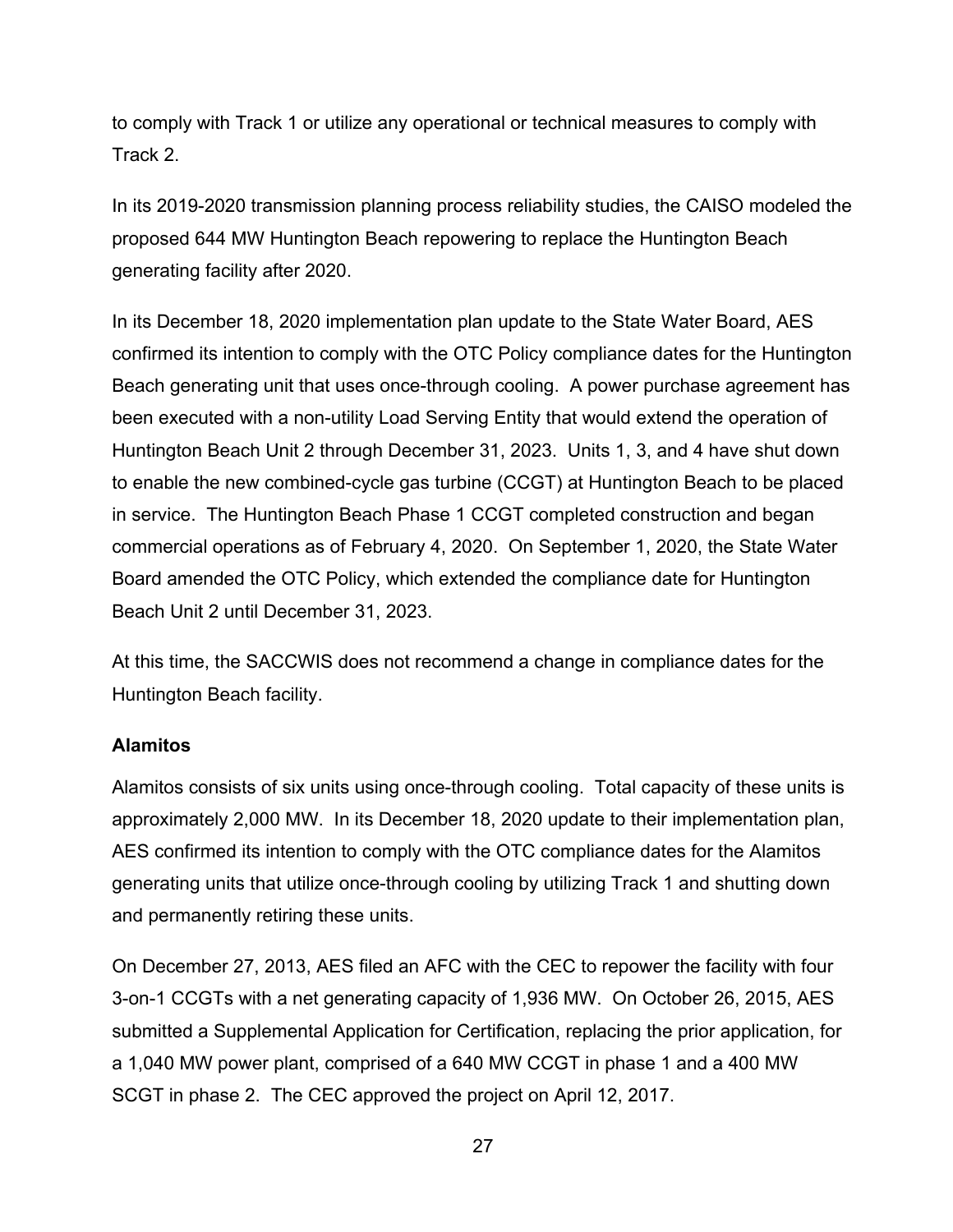AES Alamitos was awarded a PPA for 640 MW of CCGT and 100 MW of energy storage capacity, and commercial operation began on June 1, 2020, and January 1, 2021, respectively. AES continues to pursue contracts and approvals for the additional 200 MW of storage and 400 MW of gas peakers. In its December 18, 2020, update to the State Water Board, AES stated there are currently no plans to proceed with the Phase 2 SCGT at Alamitos.

Alamitos generating units 1, 2, and 6 retired on December 31, 2019, to provide emission offsets for the new 640 MW CCGT, which began commercial operations as of February 4, 2020. AES does not plan to retrofit any of the existing units with alternate cooling technologies to comply with Track 1 or utilize any operational or technical measures to comply with Track 2. A resource adequacy contract has been executed with SCE that would extend the operation of Alamitos Units 3, 4, and 5 through December 31, 2023. The contract received final approval from the CPUC on August 27, 2020.<sup>31</sup> On September 1, 2020, the OTC Policy was amended to continue the operations of Alamitos Units 3, 4, and 5 until December 31, 2023. The NPDES Permit was amended and Time Schedule Order (TSO) approved to reflect this change, effective January 1, 2021. Further, the San Gabriel River Metals Total Maximum Daily Load has been amended and a contract with SCE has been approved to allow for continued operation of Alamitos Units 3, 4, or 5 until their compliance date of December 31, 2023 (see Resolution E-5098). $^{32}$  $^{32}$  $^{32}$ 

In its 2019-2020 transmission planning studies, the CAISO modeled the proposed 640 MW Alamitos Energy Center to replace Alamitos OTC generation after 2020. An extension of the compliance date has been approved to meet local capacity needs in the Western LA Basin due to the delay of the Mesa Loop-In Project as well as CAISO system capacity needs.

At this time, the SACCWIS does not recommend a change in compliance dates for the Alamitos facility.

<span id="page-28-0"></span><sup>&</sup>lt;sup>31</sup> The resource adequacy contracts for the Alamitos units received CPUC approval on September 28, 2017.

<span id="page-28-1"></span><sup>32</sup> CPUC Resolution E-5098 is available on the [CPUC's website.](https://docs.cpuc.ca.gov/PublishedDocs/Published/G000/M346/K106/346106084.PDF)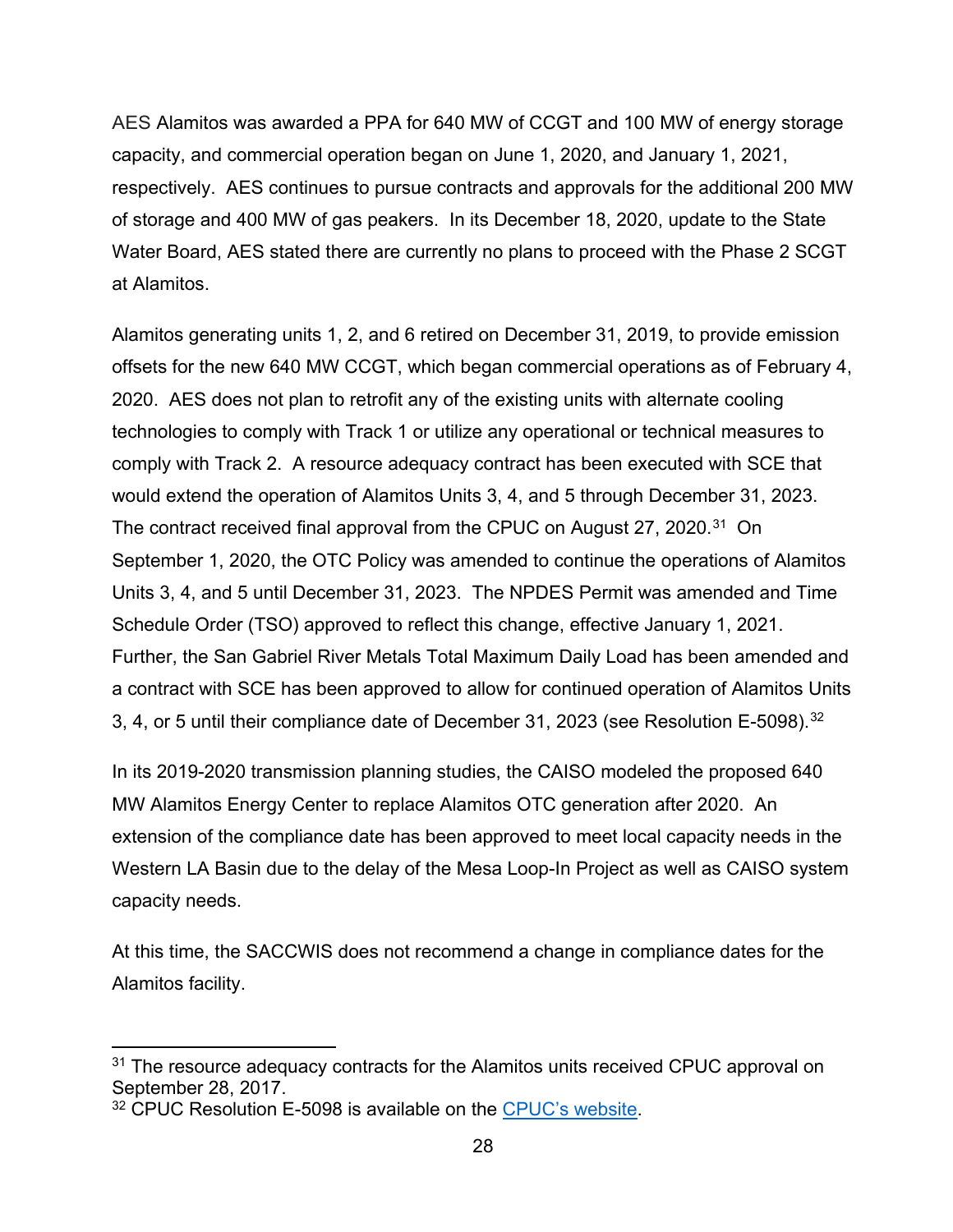#### <span id="page-29-0"></span>**Redondo Beach**

Redondo Beach consists of four units using once-through cooling. The total capacity of these units is approximately 1,300 MW. In its December 18, 2020, update to their implementation plan, AES reaffirmed its intent to comply with Track 1 of the OTC Policy and to shut down and permanently retire all generating units at Redondo Beach per the compliance dates included in the OTC Policy.

Unit 7 was shut down on September 30, 2019, in advance of the OTC Policy compliance date to accommodate the provision of SCAQMD Rule 1304(a)(2) for offset exemptions for the new Huntington Beach CCGT. Redondo Beach has executed power purchase agreements with 16 non-utility Load Serving Entities for Units 5, 6 and 8 through December 31, 2021.

In 2013, AES proposed to repower the Redondo Beach facility in order to comply with the OTC Policy. The proposed repowering project is a natural-gas fired, combined-cycle, aircooled electrical generating facility with a net generating capacity of 496 MW. As detailed later in this report, AES' AFC at the CEC is suspended. AES proposed alternative land use of the site, the CEC suspended the application on September 2, 2014, and a ballot initiative with the City of Redondo Beach to rezone the property to allow commercial and residential usage including a hotel occurred on March 3, 2015. The voters of the City of Redondo Beach rejected the ballot initiative to redevelop the property, resulting in AES resuming permitting efforts to repower the facility. On November 6, 2015, AES and the City of Redondo Beach filed a petition with the CEC requesting that the AFC proceeding be suspended until August 1, 2016. On November 25, 2015, the CEC suspended the proceedings, but stated that the suspension will remain in place until the applicant or other party makes a motion to reopen the proceeding and the CPUC grants the requested reopening. In early 2016, AES placed the power plant and its 51-acre site on the commercial real estate market. On August 12, 2016, AES and the City of Redondo Beach submitted a notice of agreement to continue the suspension until February 1, 2017. On March 30, 2020, AES closed on the sale of the Redondo Beach site, and AES withdrew the AFC on April 7, 2020.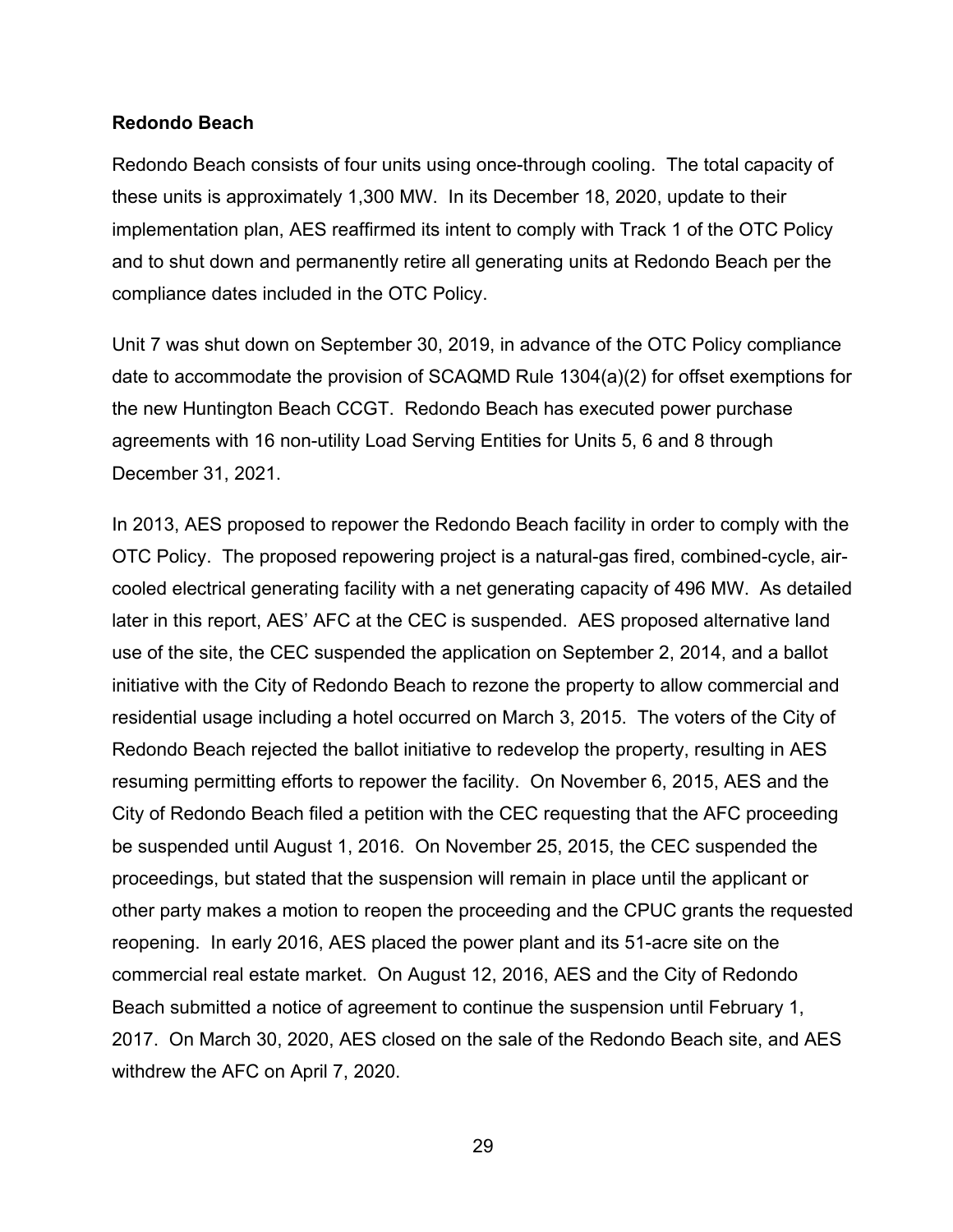On September 1, 2020, the OTC Policy was amended to continue the operations of Redondo Beach Units 5, 6, and 8 until December 31, 2021. The NPDES Permit was amended and TSO approved, effective January 1, 2021.

Previously, the CPUC, CAISO, and CEC indicated that a request for extending Redondo Beach's compliance date may be necessary depending on the pace and success of incremental procurement authorized by the CPUC. Additionally, in amending the OTC Policy on September 1, 2020, the State Water Board recognized in finding twenty of the adopting resolution (Resolution No. 2020-0029) that the CPUC, CAISO, and CEC may be revising their forecasting models to account for unexpectedly high peak energy demands during widespread extreme high temperatures, and may determine that there is a need to request additional extensions of compliance dates to maintain grid reliability and avoid rolling blackouts in the future.

At this time, the SACCWIS recommends an OTC Policy compliance date extension for Redondo Beach for two years, through December 31, 2023, to address system-wide grid reliability needs as described below.

# <span id="page-30-0"></span>**VI. System-Wide Grid Reliability Concerns and Need for Redondo Beach Generating Stations' Operation Through 2023**

The CPUC, CAISO, and CEC all have critical roles in ensuring reliability for California's electrical system. The three agencies continue to collaborate to study electric reliability issues associated with the compliance schedule under the OTC Policy. The CPUC considers procurement authorizations for its jurisdictional load serving entities; the CAISO conducts reliability analysis and examines infrastructure upgrades and additions in its transmission planning process; and the CEC evaluates and, when necessary, issues licenses to site new generation resources.

## <span id="page-30-1"></span>**Final Root Cause Analysis and Recent Backstop Actions**

In August 2020, swaths of the western United States encountered a prolonged and extreme heat storm. This led to a series of circumstances that ultimately required the CAISO to initiate rotating outages in its BAA to prevent wide-spread service interruptions. Subsequent to these outages, Governor Gavin Newsom directed the CPUC, CAISO, and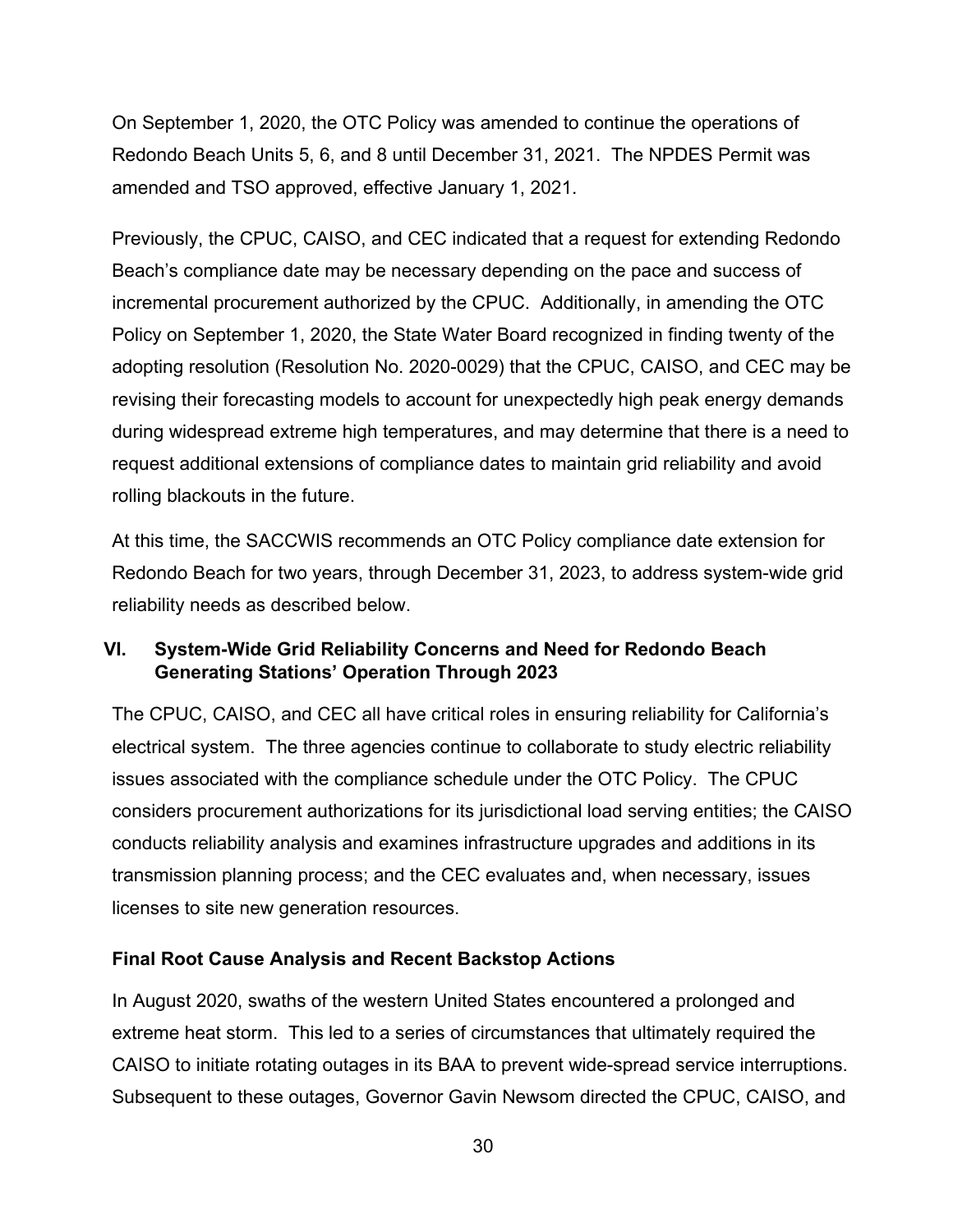CEC to publish a report identifying the root cause of the events leading to these outages. Consistent with this directive, the CPUC, CAISO, and CEC published a Final Root Cause Analysis report on January 13, 2021.<sup>33</sup> The Final Root Cause Analysis points to three main factors that led to these outages, which are discussed in greater detail below along with recent backstop actions.

1. **"The climate change-induced extreme heat wave across the western United States resulted in demand for electricity exceeding existing electricity resource adequacy (RA) and planning targets.** Taking into account 35 years of weather data, the extreme heat wave experienced in August was a 1-in-30 year weather event in California. In addition, this climate change-induced extreme heat wave extended across the western United States. The resulting demand for electricity exceeded the existing electricity resource planning targets and resources in neighboring areas were also strained."[34](#page-31-1)

Although future weather conditions are not known today, climate change-induced impacts could result in a variety of outcomes, including: extreme and prolonged heat waves that drive up demand and cause generator-forced outages; droughts that reduce hydroelectric generation in California and nearby states that export electricity to California; altered weather patterns that reduce wind and solar generation; and wildfires that threaten transmission lines.

The current 15 percent planning reserve margin (PRM) was not designed to capture the uncertainties related to these scenarios. As a result, increasing the PRM is being considered. The CAISO has proposed for consideration to the CPUC a higher interim PRM of 17.5 percent that would apply both at system peak and at a critical hour after the peak while more substantive reforms are considered. A recent ruling in the

<span id="page-31-0"></span><sup>&</sup>lt;sup>33</sup> The Final Root Cause Analysis for the Mid-August 2020 Extreme Heat Wave can be found on [CAISO's website.](http://www.caiso.com/Documents/Final-Root-Cause-Analysis-Mid-August-2020-Extreme-Heat-Wave.pdf)<br><sup>34</sup> CAISO, CPUC, and CEC, *Final Root Cause Analysis: Mid-August 2020 Extreme Heat* 

<span id="page-31-1"></span>*Wave*, January 13, 2021, pp. 3-4.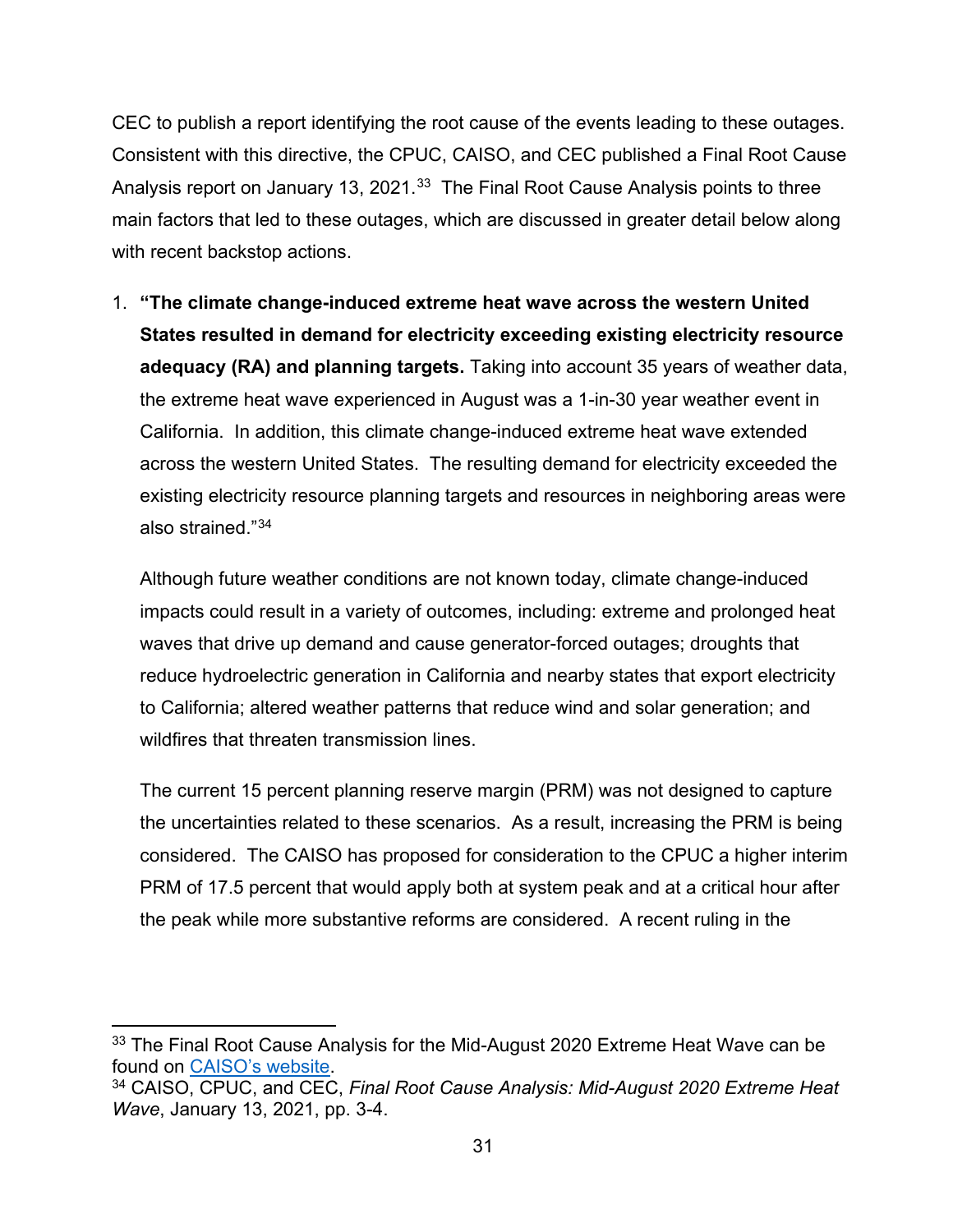CPUC's IRP proceeding proposes using a 20.7 percent PRM at system peak for reliability planning purposes.<sup>35</sup>

The CEC will focus on additional reliability-related actions in the 2021 Integrated Energy Policy Report (IEPR).<sup>36</sup> The general scope of the IEPR addresses both electric reliability and natural gas reliability issues, as well as the development of an electric reliability Contingency Plan.<sup>[37](#page-32-2)</sup> The Contingency Plan is being prepared by the CEC in coordination with the Governor's Office, CPUC, CAISO, and other appropriate state agencies and stakeholders. It will lay out a process to sequence emergency measures in rank order to minimize the potential for outages, while considering environmental, equity, and safety impacts.

2. **"In transitioning to a reliable, clean, and affordable resource mix, resource planning targets have not kept pace to ensure sufficient resources that can be relied upon to meet demand in the early evening hours. This made balancing demand and supply more challenging during the extreme heat wave.** The rotating outages both occurred after the period of gross peak demand, during the "net demand peak," which is the peak of demand net of solar and wind generation resources. With today's new resource mix, behind-the-meter and front-of-meter (utility-scale) solar generation declines in the late afternoon at a faster rate than demand decreases. These changes in the resource mix and the timing of the net peak have increased the challenge of maintaining system reliability, and this challenge is amplified during an extreme heat wave."<sup>38</sup>

<span id="page-32-0"></span><sup>35</sup> CPUC, Administrative Law Judge's Ruling Seeking Feedback on Mid-Term Reliability Analysis and Proposed Procurement Requirement, Order Instituting Rulemaking to Continue Electric Integrated Resource Planning and Related Procurement Processes, [Rulemaking 20-05-003,](https://docs.cpuc.ca.gov/PublishedDocs/Efile/G000/M367/K037/367037415.PDF) February 22, 2021.

<span id="page-32-1"></span><sup>36</sup> Additional details are available on the [CEC's website.](https://www.energy.ca.gov/data-reports/reports/integrated-energy-policy-report/2021-integrated-energy-policy-report)

<span id="page-32-2"></span><sup>37</sup> CAISO, CPUC, and CEC, *Final Root Cause Analysis: Mid-August 2020 Extreme Heat Wave*, January 13, 2021, p. 73.

<span id="page-32-3"></span><sup>38</sup> CAISO, CPUC, and CEC, *Final Root Cause Analysis: Mid-August 2020 Extreme Heat Wave*, January 13, 2021, p. 4.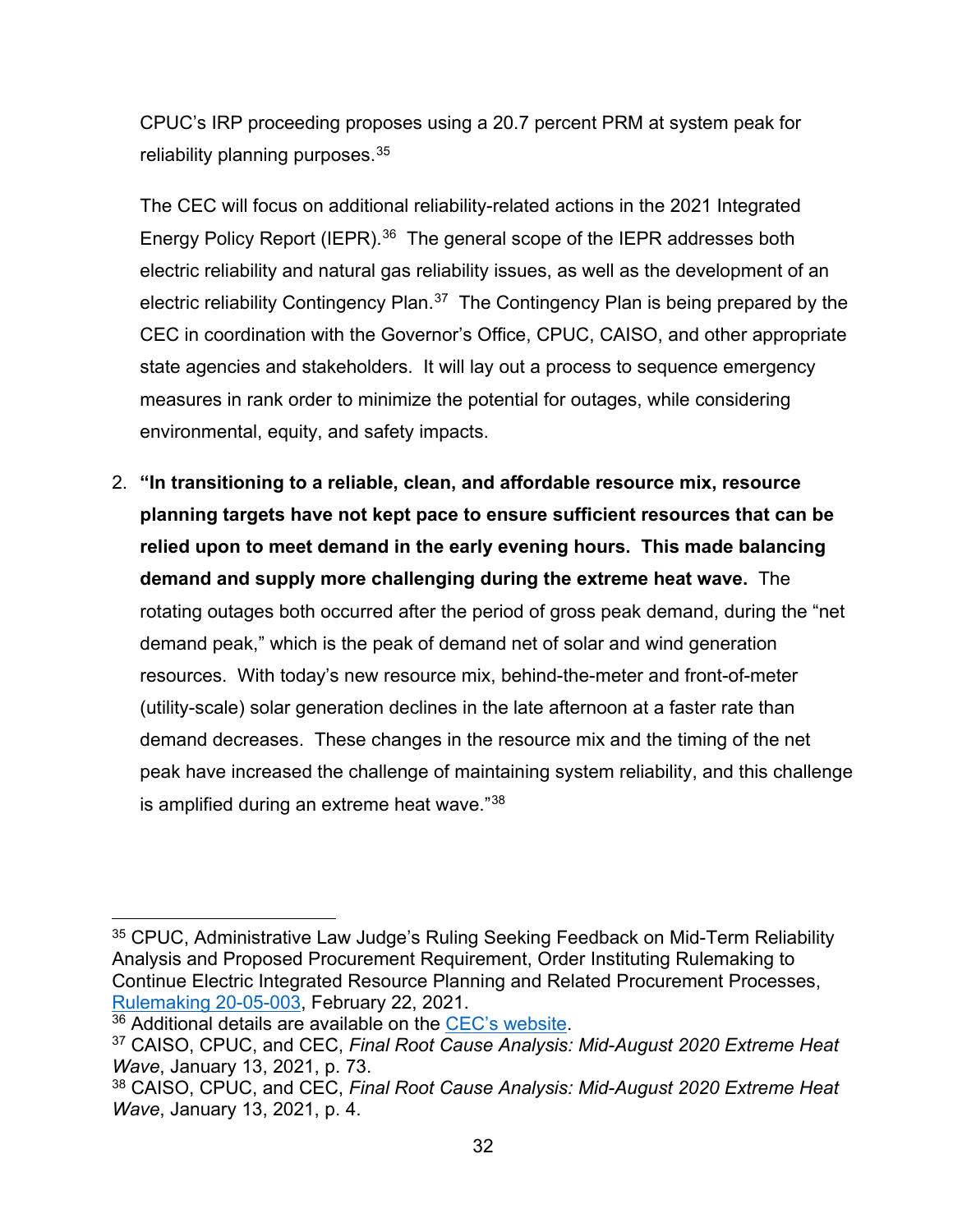The Final Root Cause Analysis lists several actions that will address the contributing factors that caused the August 2020 rotating outages, including "expedit[ing] the regulatory and procurement processes to develop additional resources that can be online by 2021" and to ensure resources are effective during the net demand peak. The CPUC specifically opened R.20-11-003 in November 2020 to establish policies, processes, and rules to ensure reliable electric service in California in the event of an extreme weather event in 2021. [39](#page-33-0)

On February 11, 2021, the CPUC adopted D.21-02-028, which directs Pacific Gas and Electric Company, SCE, and SDG&E to procure additional capacity that is effective during the net demand peak for summer  $2021<sup>40</sup>$  $2021<sup>40</sup>$  $2021<sup>40</sup>$  Specifically, the investor-owned utilities (IOUs) were authorized to seek incremental capacity from existing plants, capacity that is at risk of retirement, incremental energy storage, and firm forward imported energy. The CPUC has also solicited party proposals for securing additional demand-side resources that can be available during the net demand peak period for summer 2021 and summer 2022. A subsequent CPUC decision addressing these measures is expected in the coming months.

These resource additions are on top of prior directives from the CPUC that will result in an increase of over 2,200 MW of new battery storage that can help meet the net peak demand by 2022. Most recently, the CPUC released a ruling seeking party comments on whether another 1,800 MW of procurement should be accelerated to be online by August 2023; comments from parties on the feasibility of that expedited procurement are due on March 19, 2021.[41](#page-33-2)

3. **"Some practices in the day-ahead energy market exacerbated the supply challenges under highly stressed conditions.** A subset of energy market practices

<span id="page-33-0"></span><sup>&</sup>lt;sup>39</sup> Documents pertaining to CPUC proceeding R.20-11-003 can be found on CPUC's [website.](https://apps.cpuc.ca.gov/apex/f?p=401:56:0::NO:RP,57,RIR:P5_PROCEEDING_SELECT:R2011003)<br><sup>40</sup> Additional details are available on the <u>CPUC's website</u>.<br><sup>41</sup> CPUC, Administrative Law Judge's Ruling Seeking Feedback on Mid-Term Reliability

<span id="page-33-1"></span>

<span id="page-33-2"></span>Analysis and Proposed Procurement Requirement, Order Instituting Rulemaking to Continue Electric Integrated Resource Planning and Related Procurement Processes, Rulemaking 20-05-003, February 22, 2021.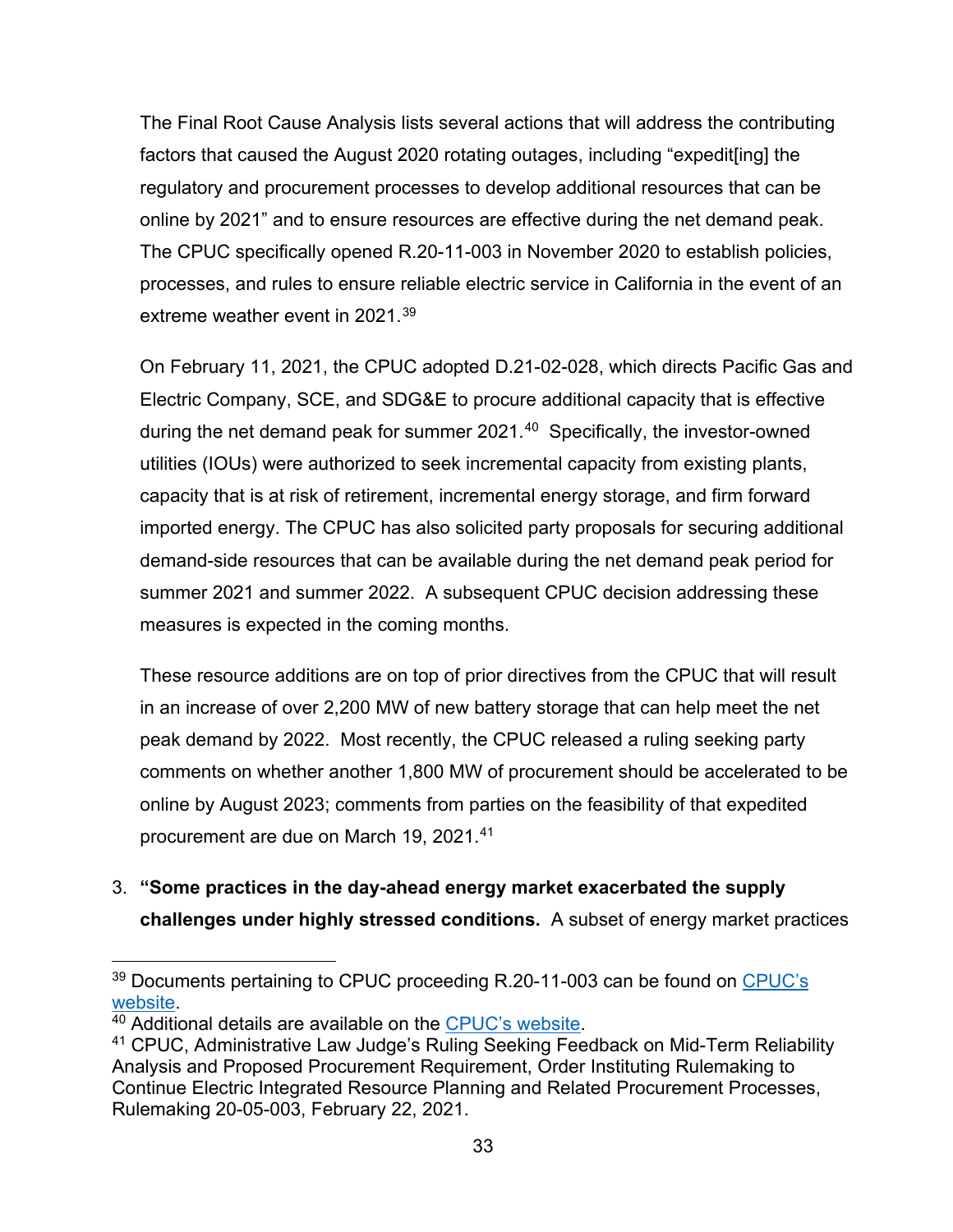contributed to the inability to obtain or prioritize energy to serve CAISO load in the day-ahead market that could have otherwise relieved the strained conditions on the CAISO grid on August 14 and 15."[42](#page-34-0)

In addition, the combination of existing real-time scheduling priorities and a previously implemented market enhancement inadvertently caused the CAISO's markets to fail to account for the obscuring effects of under-scheduling and convergence bidding during August's stressed operating conditions.<sup>[43](#page-34-1)</sup> The CAISO has conducted a market enhancements stakeholder initiative to address the market-related factors identified in the Final Root Cause Analysis and plans to bring the proposals to its Board of Governors for approval in March 2021, with targeted implementation of changes by June 2021.[44](#page-34-2) 

The CPUC, CAISO, and CEC have been taking decisive action to address each of the above three factors. Although the proposals from each agency have not yet been fully implemented, they continue to collaborate towards the implementation of identified and potential solutions to support system-wide grid reliability; however, a great deal of uncertainty remains. At this point in time it is unclear whether authorized or proposed procurement will be realized and whether such procurement will adequately address the net demand peak period; whether an average level of imports can be delivered, whether actual operating conditions stay within planning targets for load, forced outages and needed operating reserves; whether all existing resources stay online and load serving entities are able to contract for all necessary resources in the CAISO BAA; and whether new and untested programs will perform as anticipated.

In addition to actions taken to address the findings and recommendations of the Final Root Cause Analysis, in 2020 almost 400 MW of resources announced their intent to

<span id="page-34-0"></span><sup>42</sup> CAISO, CPUC, and CEC, *Final Root Cause Analysis: Mid-August 2020 Extreme Heat Wave*, January 13, 2021, p. 5.

<span id="page-34-1"></span><sup>43</sup> CAISO, CPUC, and CEC, *Final Root Cause Analysis: Mid-August 2020 Extreme Heat Wave*, January 13, 2021, p. 5.

<span id="page-34-2"></span><sup>44</sup> Details regarding this market enhancements stakeholder initiative are available on the [CAISO's website.](https://stakeholdercenter.caiso.com/StakeholderInitiatives/Market-enhancements-for-summer-2021-readiness)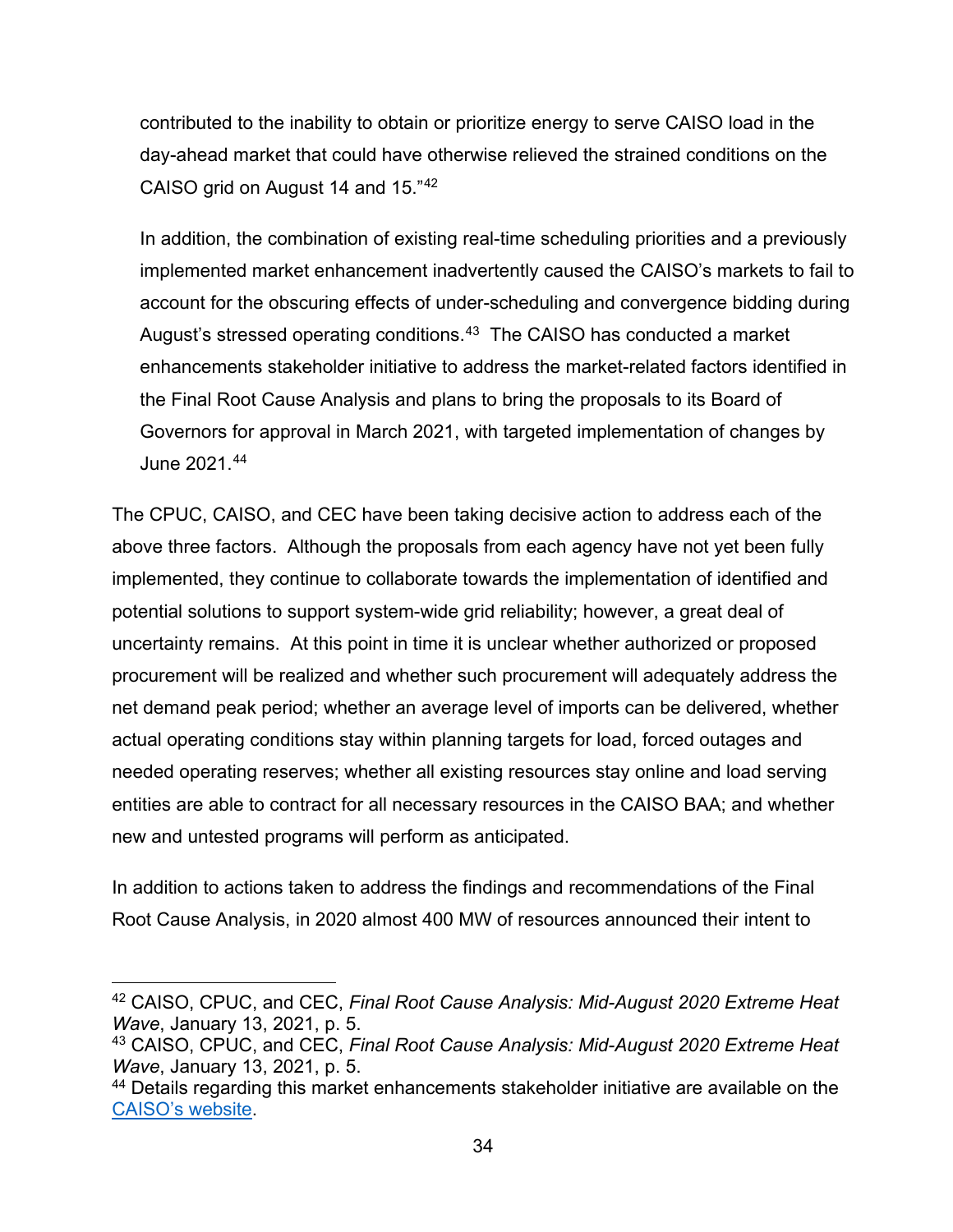retire or mothball from the CAISO system. The first group of announced retirements included approximately 150 MW of cogeneration resources in local capacity areas.[45](#page-35-1) Since these resources were needed in their respective local areas for reliability, the CAISO was authorized by its Board of Governors to retain these resources under a costbased contract to designate these resources as "reliability must run" (RMR) backstop resources. In December 2020, the CAISO Board of Governors approved the first ever system RMR for a 248 MW cogeneration power plant, which is needed to support systemwide reliability needs. $46$  Unlike a local RMR, a resource needed for system-level reliability signals that all resources are equally needed to maintain reliability.

# <span id="page-35-0"></span>**System-wide Grid Reliability Analysis**

Following the Final Root Cause Analysis, the CPUC, CAISO, and CEC conducted a stack analysis to compare the forecasted demand in 2022 to all of the existing energy producing and load reduction resources and energy producing resources expected to come online by 2022. This analysis was completed by "stacking up" resource capacity values and comparing them to the forecasted demand plus two PRM alternatives. The analysis was conducted based on publicly available data at the time of publication of this report or using average or expected values.

# Demand Analysis at the Most Critical Hour

To ensure the stack analysis considered the periods of greatest need, the analysis focused on the most critical hour after peak of the forecasted demand for each month June through October 2022. Demand is typically the highest during these months.

Traditionally, stack analyses focus on the gross demand peak hour. However, with the proliferation of solar resources, both behind-the-meter and grid-connected, the most critical hours the grid typically experiences are now after the peak load period. This period is when load is still relatively high, but intermittent resource generation (such as

<sup>45</sup> See [CAISO's website](http://www.caiso.com/Pages/documentsbygroup.aspx?GroupID=95DD1499-4A5C-4F12-8AA4-E66E3564FC4C) for additional details.

<span id="page-35-2"></span><span id="page-35-1"></span><sup>46</sup> See [CAISO's website](http://www.caiso.com/Documents/DecisiononReliabilityMust-RunDesignations-Memo-Dec2020.pdf) for additional details.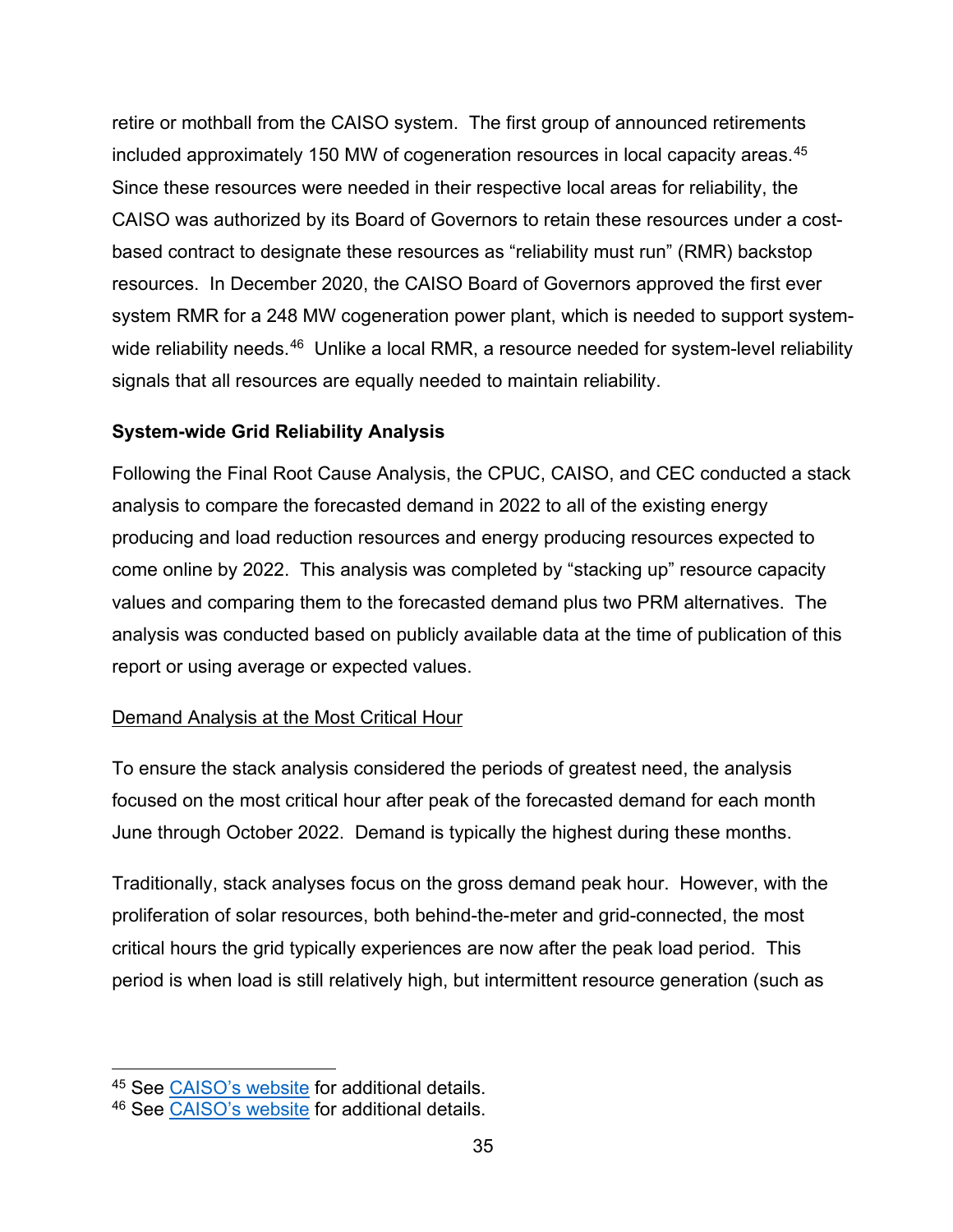solar) is below its capacity value and output is rapidly declining, otherwise known as the "net demand peak period" between 4 p.m. and 9 p.m.

To account for this pattern, the CPUC, CAISO and CEC created a stack analysis that addresses declining intermittent generation in the evening hours. For ease of comparison, the hour that ends (hour ending, HE) at 8 p.m. Pacific Daylight Time (PDT) was selected because solar generation is at or near zero by the end of the hour, but the demand remains relatively high compared to the peak. Table 9 shows this relationship. In July and August, the load for HE 8 p.m. PDT is over 600 MW lower than the peak of the month, which occurs an hour or two earlier. For June, September, and October, the difference is much smaller.

|           | Peak   | Peak<br>demand<br>hour ending | Load for HE | Peak demand<br>minus HE 8 p.m.<br>PDT load |
|-----------|--------|-------------------------------|-------------|--------------------------------------------|
| Month     | demand | PDT                           | 8 p.m. PDT  | $-[D]$<br>TB1                              |
| [A]       | Bl     | C                             |             | ЕI                                         |
| June      | 41,255 | 7 p.m.                        | 41,204      | 51                                         |
| July      | 44,424 | 6 p.m.                        | 43,603      | 822                                        |
| August    | 44,684 | 6 p.m.                        | 44,009      | 675                                        |
| September | 45,448 | 7 p.m.                        | 45,343      | 105                                        |
| October   | 37,036 | 8 p.m.                        | 37,036      |                                            |

# **Table 9: Comparison of June-October 2022 Peak Demand and Load for HE 8 p.m. PDT (MW)**

Source: California Energy Commission, 2020 Integrated Energy and Policy Report, California Energy Demand Update 2020 Hourly Forecast for CAISO footprint, mid-demand and mid additional achievable energy efficiency case.

Figures 3 through 7 show five illustrative snapshots of renewable generation in the CAISO market during the middle of each month from June through October 2020. Each figure shows that solar generation declines from a peak of approximately 10,000 MW or more to less than 300 MW by 8:00 p.m. PDT (shown in military time 20:00).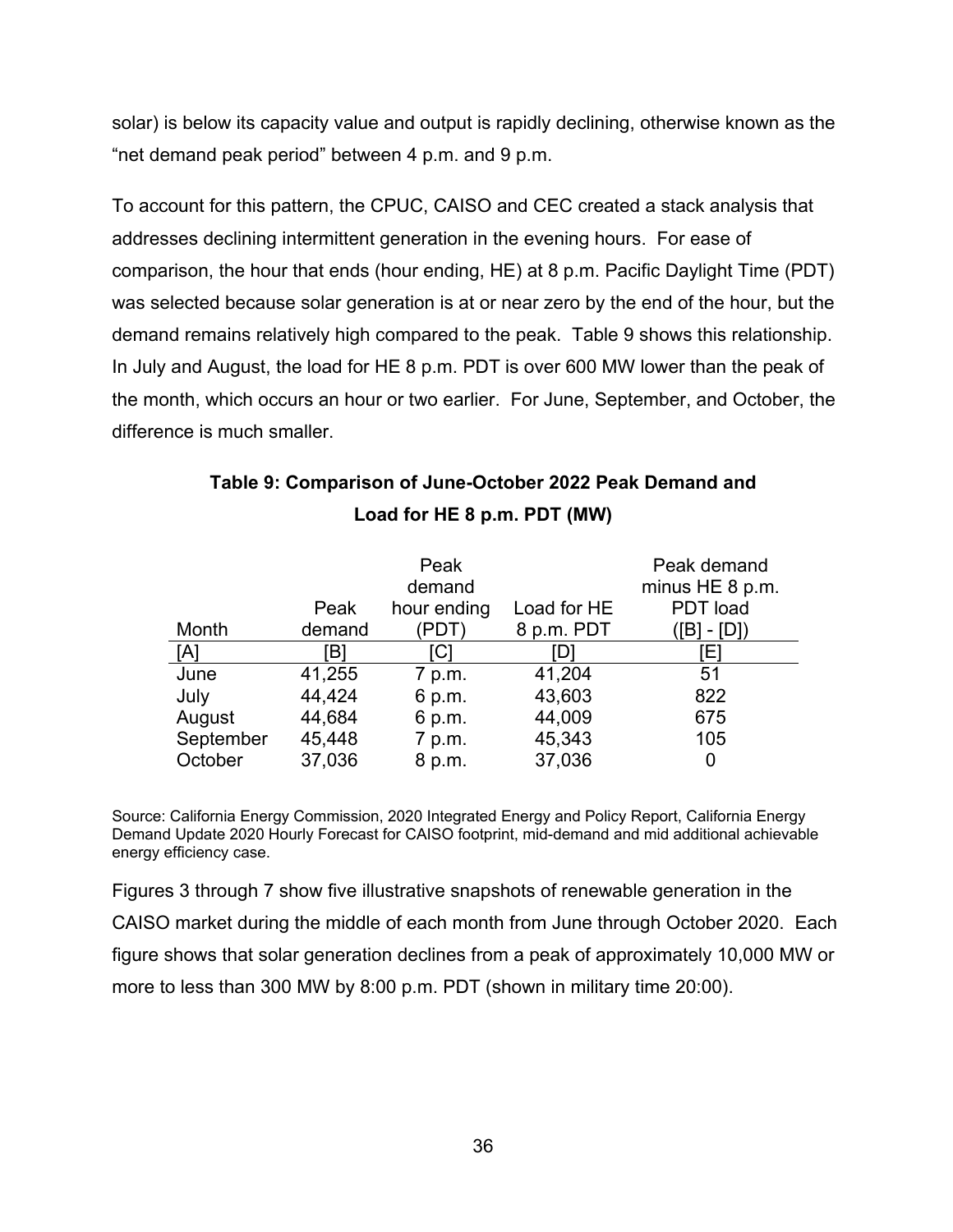

**Figure 3: Illustrative Snapshot of Renewable Generation in CAISO Footprint mid-June**

**Figure 4: Illustrative Snapshot of Renewable Generation in CAISO Footprint mid-July**

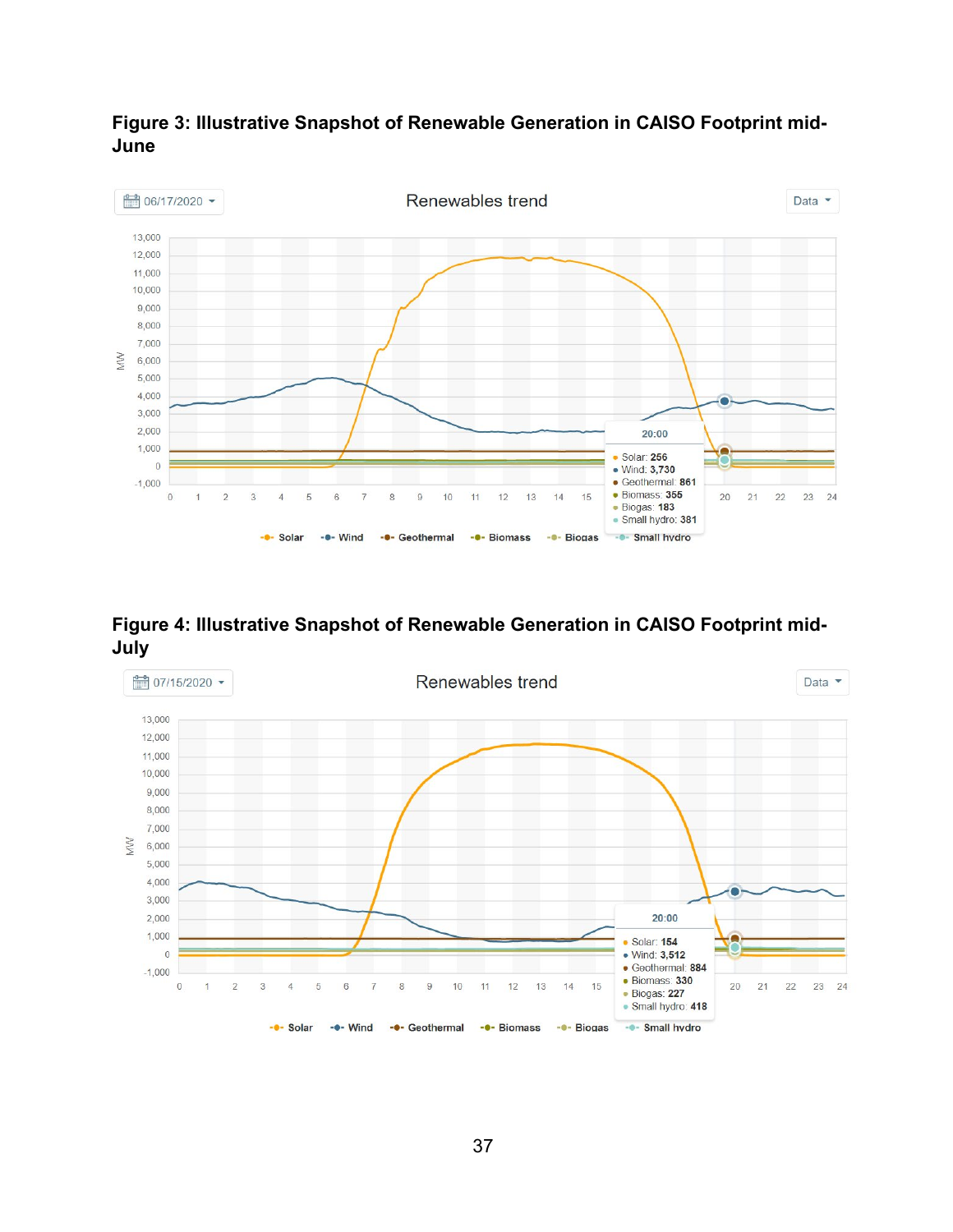

# **Figure 5: Illustrative Snapshot of Renewable Generation in CAISO Footprint mid-August**

# **Figure 6: Illustrative Snapshot of Renewable Generation in CAISO Footprint mid-September**

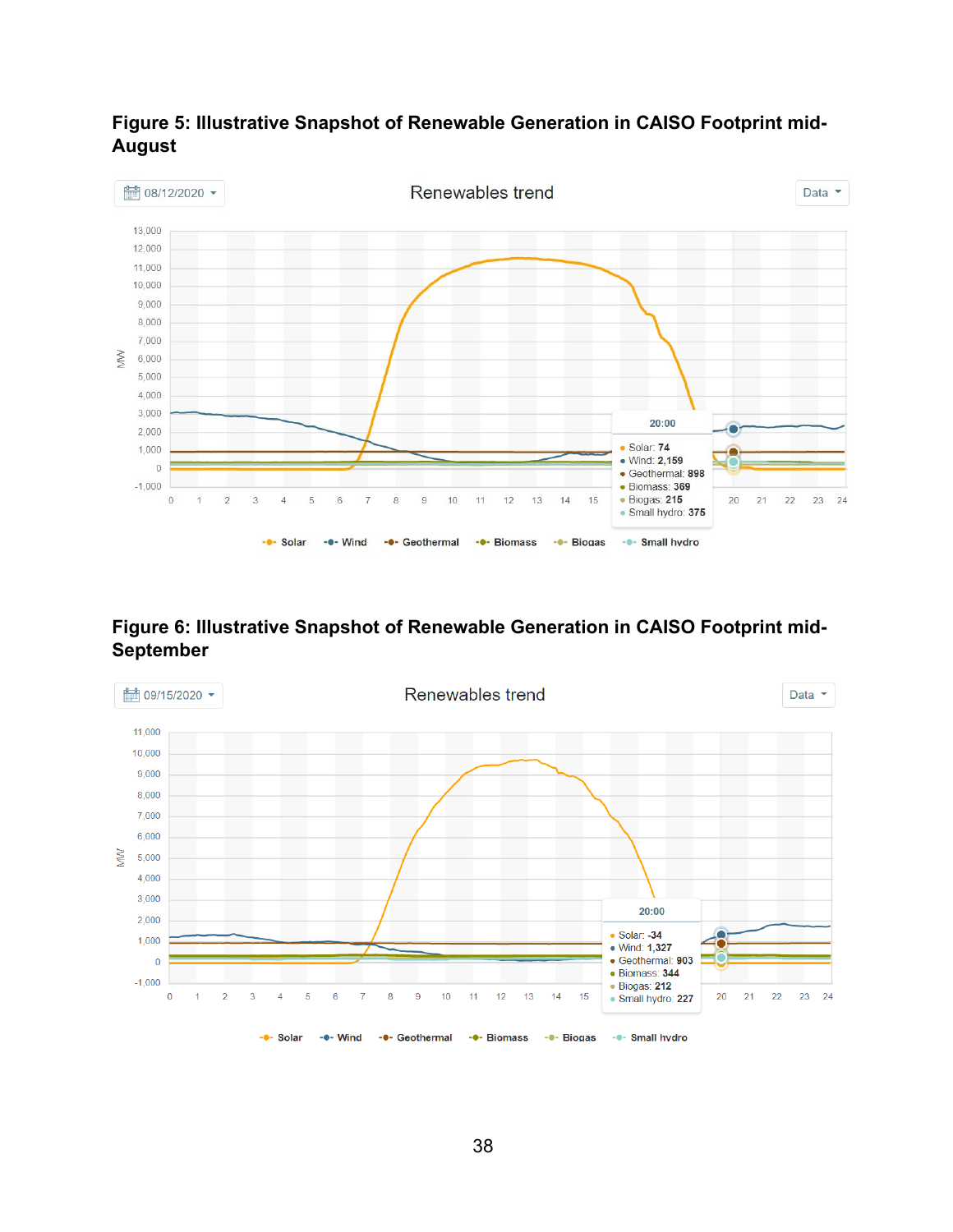

# **Figure 7: Illustrative Snapshot of Renewable Generation in CAISO Footprint mid-October**

#### Resource Stack Analysis

Detailed assumptions and sources of data for the resource stack analysis described herein are provided in Appendix B.

The stack analysis employed for this exercise reflects zero solar generation recognizing the minimal solar output at the end of the hour, if not over the whole hour, for the HE 8 p.m. PDT in each of the summer months.

For all other existing resources, the analysis used as a starting point the 2021 net qualifying capacity (NQC) values available for each month and assumed the same resources with these NQC values will be available in 2022, except for Redondo Beach. The NQC values reflect the amount of capacity that can be counted towards meeting the load plus PRM. They are based on counting methodologies established by the CPUC and tested for deliverability by the CAISO.

For demand response resources, the Final Root Cause Analysis showed that approximately 50 percent of the demand response procured by the CPUC's jurisdictional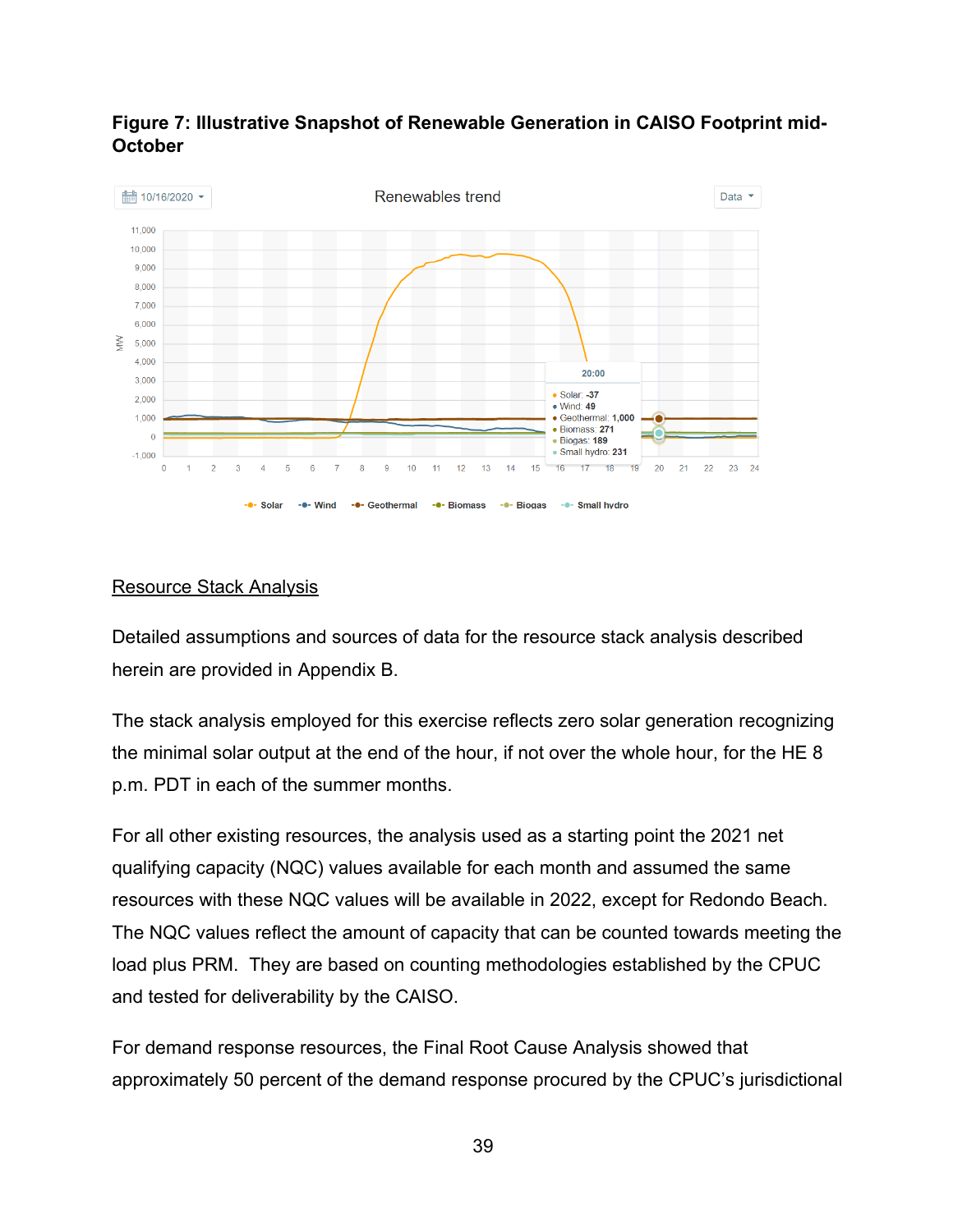load serving entities was effective during the mid-August rotating outages.<sup>47</sup> The stack analysis assumed an improvement in overall performance to 60 percent of the 2021 NQC value by 2022. For imports, the stack analysis assumed procurement of resource adequacy imports based on the historical average from 2015 through 2020 for each month. This assumption does not consider whether tightening supply conditions in the rest of the west could decrease imports into the CAISO footprint. Imports may decrease due to west-wide heat waves like those experienced during mid-August 2020, drought conditions in neighboring states that reduce the amount of surplus hydroelectric energy available for export, or the retirement of major resources in the rest of the west.

For incremental resources, the stack analysis relied on the CPUC's list of new resources expected to be online by August each year through 2022 (both contracted and uncontracted) to reflect potential supply.<sup>[48](#page-40-1)</sup> This list of resources was developed from a variety of CPUC proceedings. Not all resources were explicitly procured to address the Final Root Cause Analysis findings, and not all of the resources can be counted-on to be effective during the net demand peak period. To address this concern, the stack analysis removed stand-alone solar capacity to reflect little to no generation at HE 8 p.m. PDT, although solar paired with storage is included at its NQC value. All other resources were also assumed to be effective later in the day.

## Forecasted Demand and Planning Reserve Margin

All of the existing and incremental resource capacity is "stacked up" and compared to the demand at HE 8 p.m. PDT, plus a PRM. The forecasted demand contained in the stack analysis is based on the 1-in-2 average hourly forecast for June through October 2022, which is derived from the mid-demand and mid-additional achievable energy efficiency scenario from the CEC's 2020 IEPR Update.

<span id="page-40-0"></span><sup>47</sup> CAISO, CPUC, and CEC, *Final Root Cause Analysis: Mid-August 2020 Extreme Heat Wave*, January 13, 2021, p. 56.<br><sup>48</sup> CPUC Energy Division, *Status of New Resources Expected*, November 2020. See

<span id="page-40-1"></span>[CPUC's website](https://www.cpuc.ca.gov/WorkArea/DownloadAsset.aspx?id=6442466860) for additional details.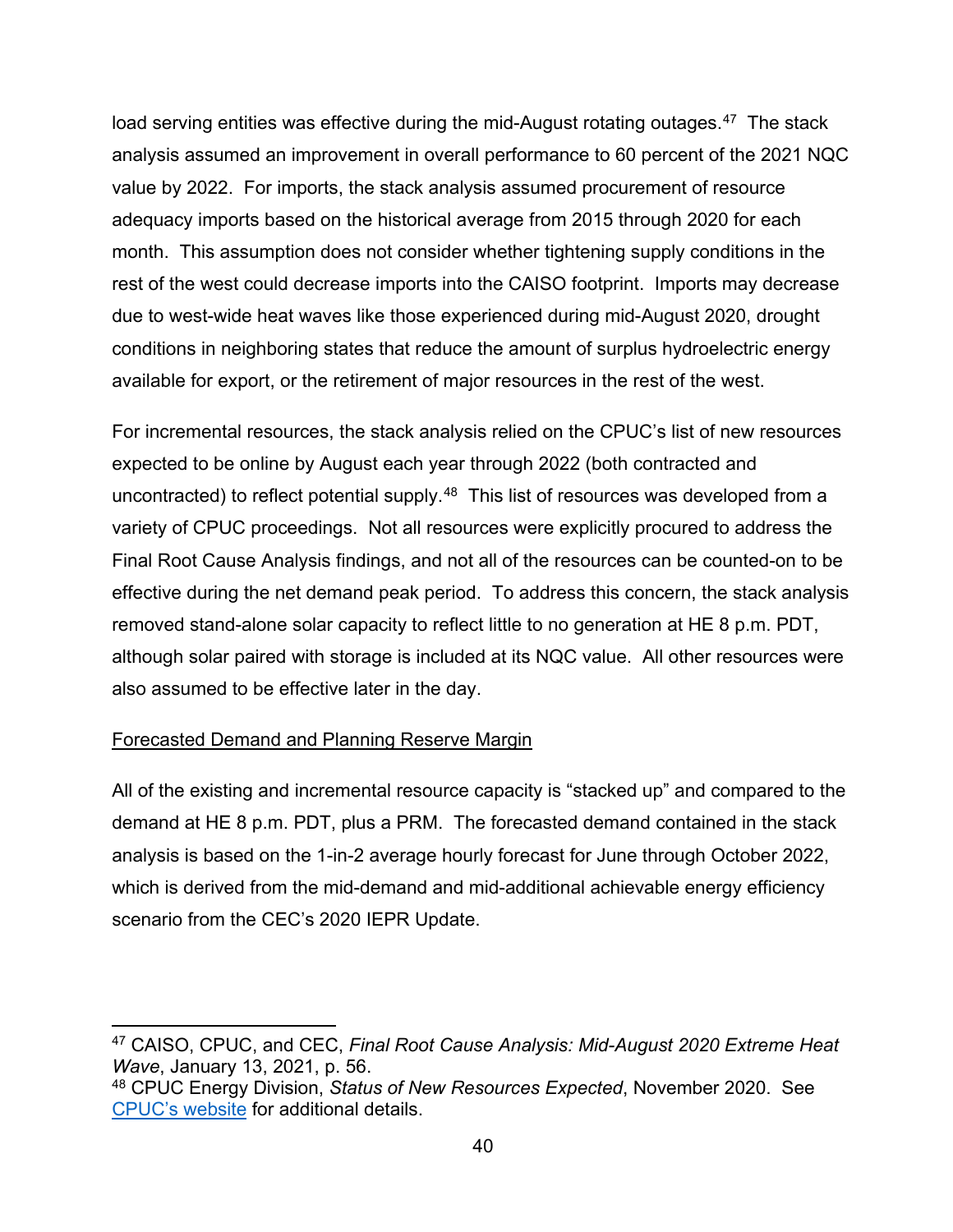This stack analysis compared two PRM levels. The first is the current 15 percent PRM, comprised of a 6 percent margin for required operating reserves plus a 9 percent margin for the combination of above average load and generation forced outage rates. The second PRM is the CAISO's proposed 17.5 percent PRM, comprised of a 6 percent margin for required operating reserves, 4 percent margin for the difference between a forecasted 1-in-2 and 1-in-5 system demand, and 7.5 percent margin for forced outages based on North American Electric Reliability Corporation Generator Availability Data System data.[49](#page-41-0) The 17.5 percent PRM is based on the CAISO's analysis that the current PRM does not fully address the findings in the Final Root Cause Analysis noted above.

Table 10 below provides the numerical comparison between the total resource stack versus the load for HE 8 p.m. PDT, plus a 15 percent and 17.5 percent PRM.

<span id="page-41-0"></span><sup>49</sup> CAISO, Legal and Policy Brief of the California Independent System Operator, CPUC Rulemaking 20-11-003, February 5, 2021. A 1-in-2 forecast reflects a 50 percent probability that the forecasted peak will be less than actual peak load, and a 50 percent probability that the forecasted peak will be greater than actual peak load. A 1-in-5 forecast reflects a 20 percent probability that the forecasted peak load will be greater than actual peak load and reflects an above average load level.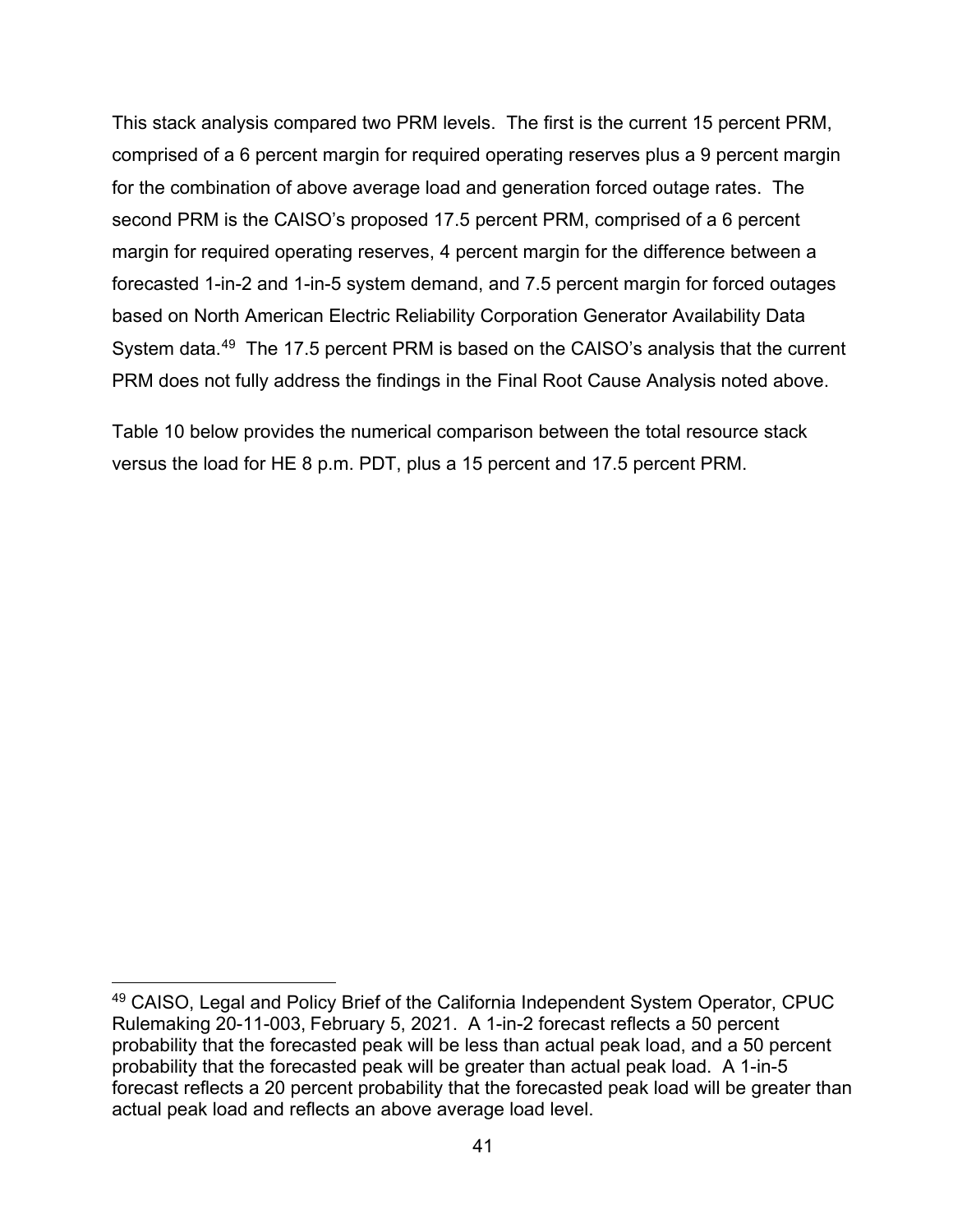#### **Table 10: Surplus and Shortfall of 2022 Existing and Expected Online Resource Stack Without Redondo Beach as Compared to Load for HE 8 p.m. PDT Plus 15 percent and 17.5 percent PRM (MW)**

|           | Existing<br>and<br>expected |            |                |                 |                | Resource    |
|-----------|-----------------------------|------------|----------------|-----------------|----------------|-------------|
|           | online                      |            |                | 17.5%           |                | stack       |
|           | resource                    |            | <b>15% PRM</b> | <b>PRM</b>      | Resource       | minus       |
|           | stack                       | Load       | plus load      | plus load       | stack minus    | 17.5%       |
|           | without                     | for HE     | for            | for             | <b>15% PRM</b> | PRM plus    |
|           | Redondo                     | 8 p.m.     | HE 8 p.m.      | HE <sub>8</sub> | plus load      | load        |
| Month     | <b>Beach</b>                | <b>PDT</b> | <b>PDT</b>     | p.m. PDT        | ([B] - [D])    | ([B] - [E]) |
| [A]       | Έl                          | [C]        | ID1            | [E]             | FI             | G1          |
| June      | 49,466                      | 41,204     | 47,385         | 48,415          | 2,082          | 1,051       |
| July      | 50,819                      | 43,603     | 50,143         | 51,233          | 676            | (414)       |
| August    | 52,073                      | 44,009     | 50,610         | 51,711          | 1,463          | 363         |
| September | 50,715                      | 45,343     | 52,145         | 53,278          | (1,430)        | (2, 563)    |
| October   | 47,537                      | 37,036     | 42,591         | 43,517          | 4,946          | 4,020       |

*Note: In columns [F] and [G], a surplus is shown in black font and a shortfall is shown in red font within parentheses.* 

Based on only the existing and expected online incremental resources, the results showed shortfalls in September 2022 under both the current 15 percent PRM and the proposed 17.5 percent PRM of 1,430 MW and 2,563 MW, respectively, as well as a smaller 414 MW shortfall in July under the proposed 17.5 percent PRM. This projected shortfall is conservative, as it assumes load serving entities will contract with all existing and incremental resources known today. This assumption also assumes all existing resources today (except Redondo Beach) remain operational through summer 2022, incremental resources come online as expected, and load serving entities are able to contract for all resources within the CAISO BAA plus at least the historical average level of resource adequacy imports.

For all other months, the stack analysis signaled that there may be sufficient NQC available for procurement to satisfy both current and proposed PRM levels if contracted by load serving entities. However, because the resource adequacy program is designed to give load serving entities additional time during the year to layer in additional

42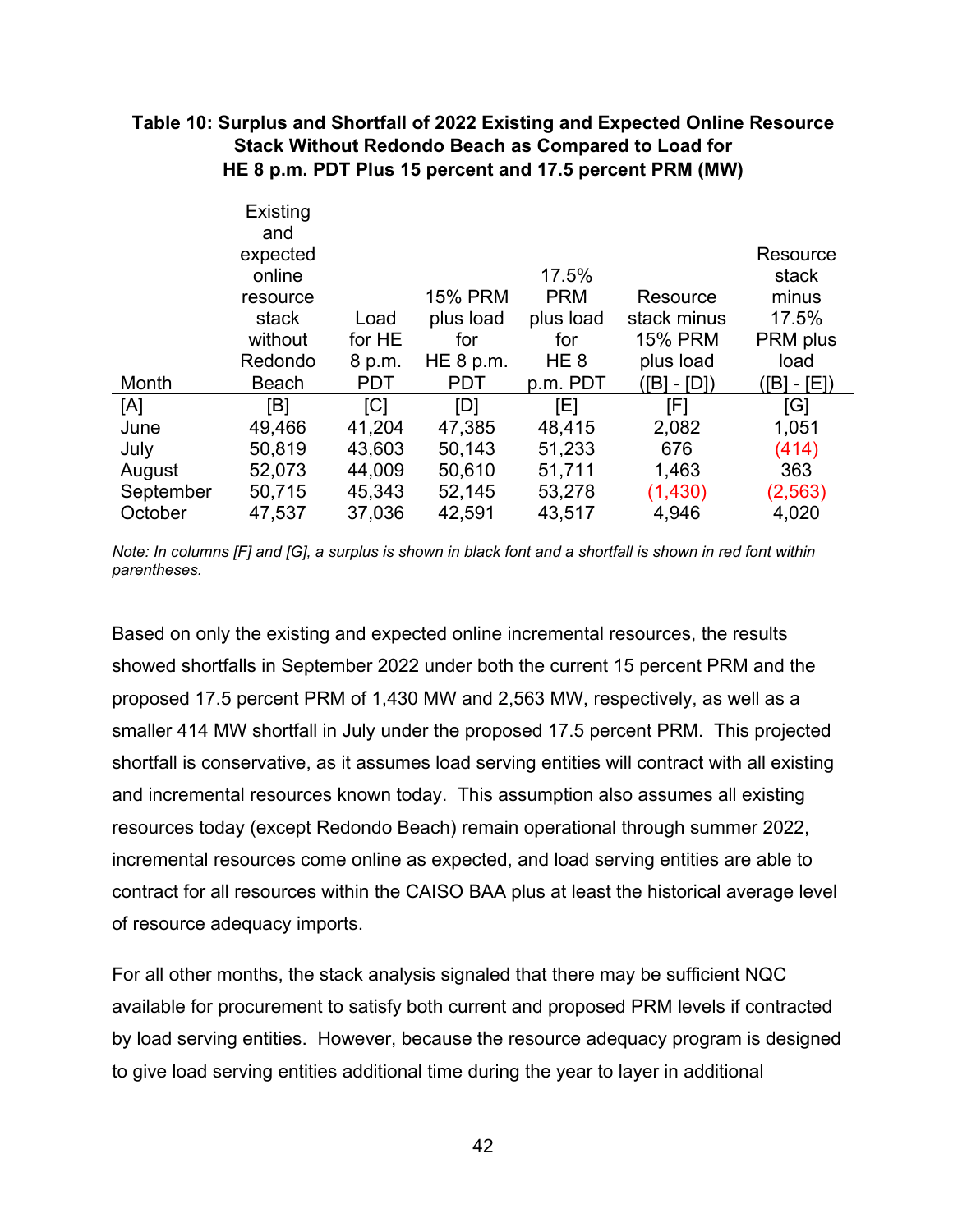procurement for the summer months, the total level of procurement is not known at this time.<sup>[50](#page-43-0)</sup>

#### Resource Stack Analysis Projections for 2022

Table 11 compares stack analysis projections for September 2022, the month with the largest anticipated shortfall, to CPUC staff estimates for expedited procurement that is effective at the 8 p.m. hour. Assuming the expedited procurement results in 1,500 MW of additional capacity that can effectively address energy needs during the net demand peak, the shortfall in September is potentially reduced to a 70 MW surplus under a 15 percent PRM but still a 1,063 MW shortfall under a 17.5 percent PRM. Note that at the time of publication of this report, the CPUC has not yet voted on additional expedited procurement, and once adopted some of the proposed programs are likely to be new and untested. In addition, some of the resources targeted in that proceeding—such as contracting with resources at risk of retirement and securing contracts for imported energy—overlap with resources that are already counted in other categories of the resource stack. Consequently, the incremental resources that will result from that procurement are estimates only, and there is likely to be a non-trivial level of risk and uncertainty associated with the resources being proposed in that effort.

Table 11 also includes the capacity from Redondo Beach Units 5, 6, and 8 that would be available should the OTC Policy compliance deadline be extended through December 31, 2023. The combination of the capacity potentially available from expedited procurement and from Redondo Beach results in a 900 MW surplus for September 2022 under the current 15 percent PRM. However, there is a 229 MW deficit under the 17.5 percent PRM.

<span id="page-43-0"></span><sup>&</sup>lt;sup>50</sup> Annual resource adequacy filings are due every October for the following program year to meet 90 percent of the total requirement. 100 percent of the requirement is not due until 45 days before the operating month. In order other words, total procurement for September 2022 will not be fully known until mid-July 2022.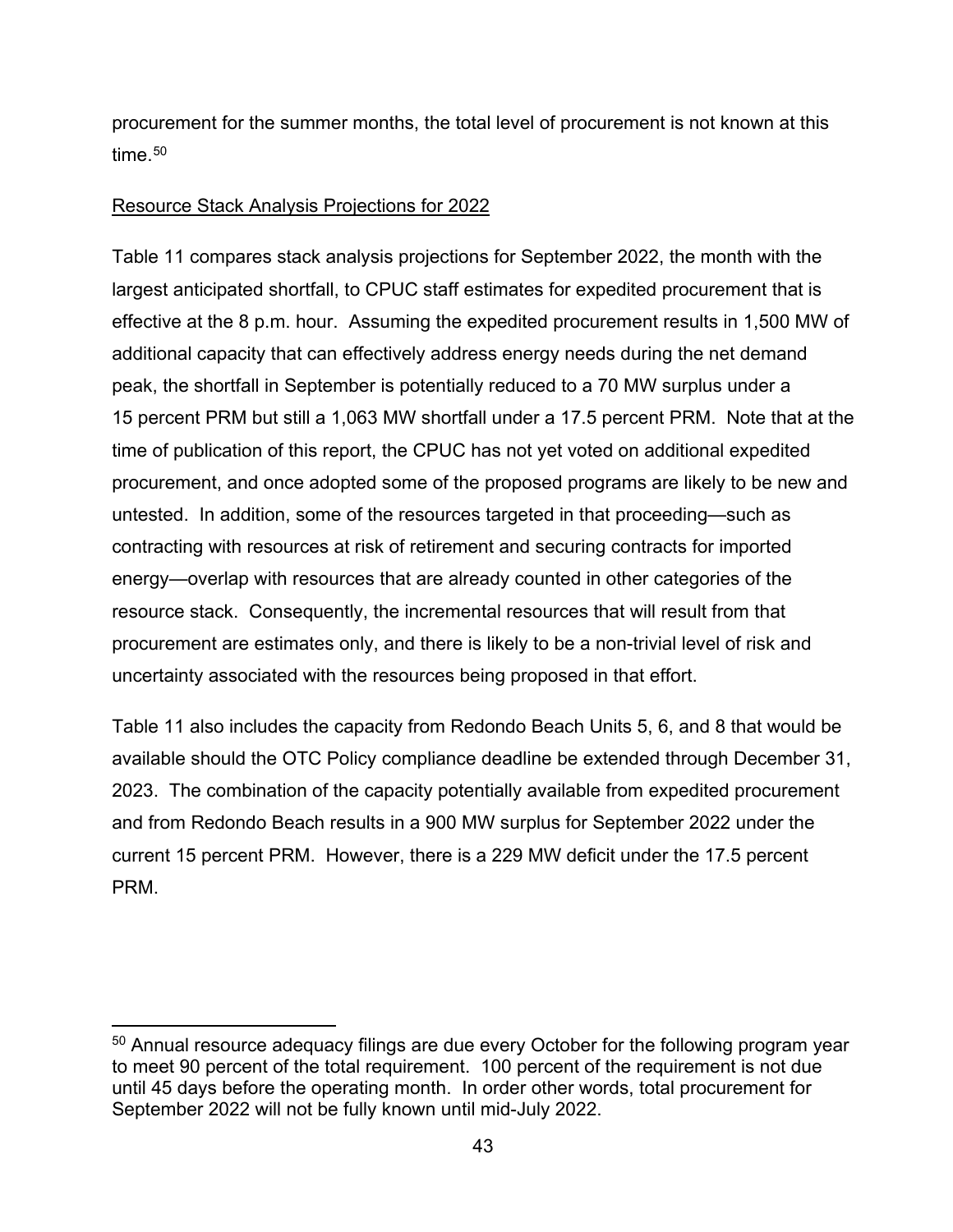#### **Table 11: Surplus and Shortfall for September 2022 Total Resource Stack as Compared to Load for HE 8 p.m. PDT Plus 15 percent and 17.5 percent PRM (MW)**

|                   |                                             | <b>15% PRM</b> | 17.5% PRM |
|-------------------|---------------------------------------------|----------------|-----------|
| [1]               | Existing and expected online resource stack | (1,430)        | (2, 563)  |
| $\lceil 2 \rceil$ | Estimated CPUC expedited procurement        | 1,500          | 1,500     |
| $\lceil 3 \rceil$ | Sub-total with only expedited procurement   | 70             | (1,063)   |
| [4]               | Redondo Beach Units 5, 6, and 8 (RB)        | 834            | 834       |
| [5]               | Total with expedited procurement and RB     | 904            | (229)     |

*Note: A surplus is shown in black font and a shortfall is shown in red font within parentheses.* 

Figure 8 shows stacked resource columns for June through October 2022 compared with the forecasted load for HE 8 p.m. PDT, plus a 15 percent and 17.5 percent PRM for each stack. The figure includes both the estimated CPUC expedited procurement as well as the extension of Redondo Beach Units 5, 6, and 8.

In addition to the projected 2022 stack analysis, Figure 8 also includes a historical comparison based on an actual weather event. On August 18, during the mid-August 2020 heat wave, the day-ahead forecast was projected to be 48,000 MW at HE 8 p.m. PDT. This is over 4,000 MW higher than the projected August 2022 forecast at HE 8 p.m. PDT. Adding in the required 6 percent operating reserves and the CAISO's recommended forced outage rate of 7.5 percent results in a total requirement of 54,480 MW. This requirement is illustrated with a horizontal dotted line. The conditions surrounding this event and level of demand—extended high temperatures and stressed grid conditions throughout the western United States—are representative of the circumstances in which the capacity of Redondo Beach would be most needed.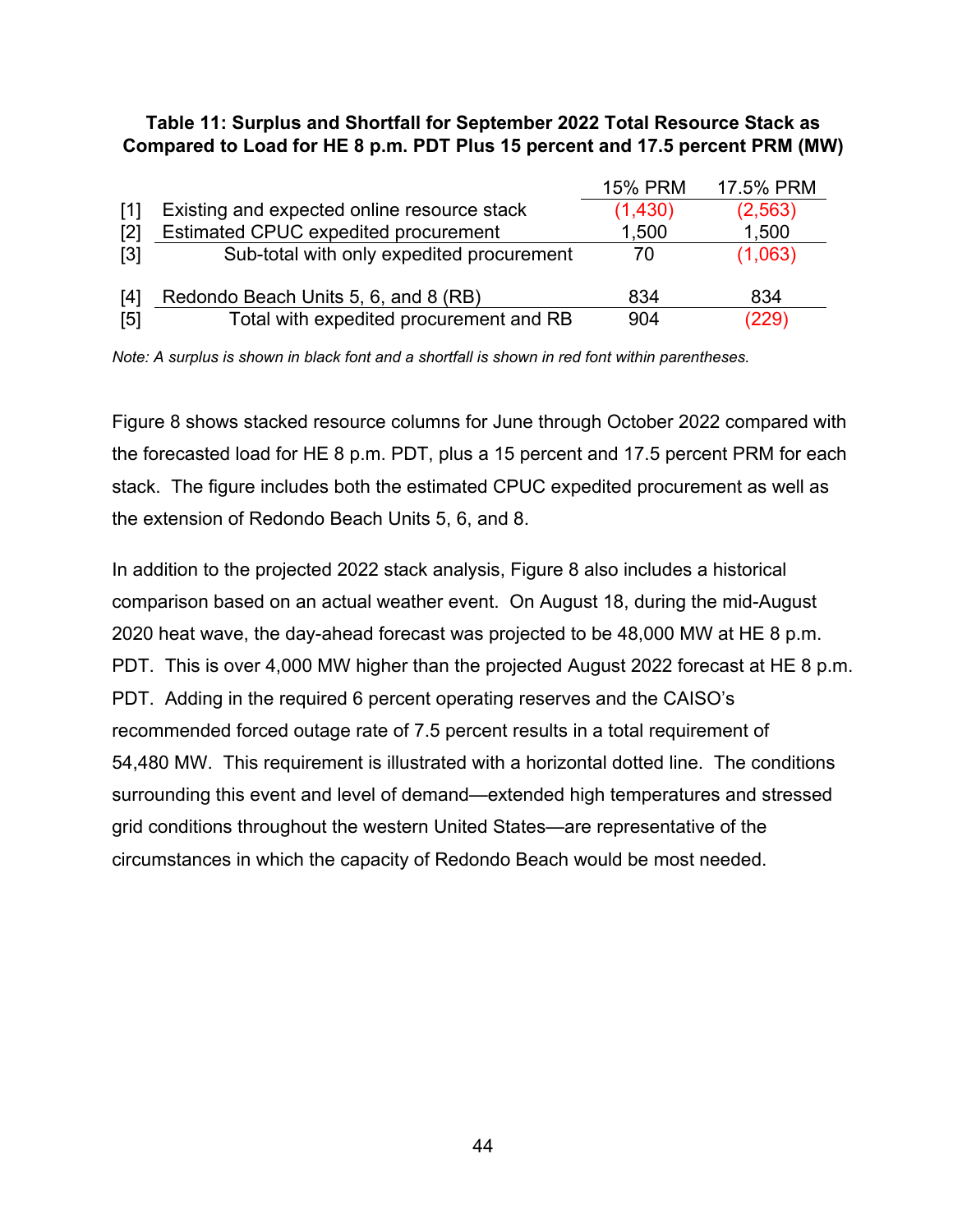

# **Figure 8: June – October 2022 Resource Stack vs. Load for HE 8 p.m. PDT Plus 15 percent and 17.5 percent PRM**

#### Projections for 2023

There are several uncertainties in developing a 2023 stack analysis, as neither the 2022 nor 2023 NQC lists are available, current procurement authorizations are either still in progress or not yet approved, and the resource adequacy program continues to evolve. At this time, the CEC's demand forecast is showing approximately 500 MW of load increase at HE 8 p.m. PDT between 2022 and 2023, as shown in Table 12 below.

|           | 2022 Load     | 2023 Load     | Increase in |
|-----------|---------------|---------------|-------------|
|           | for HE 8 p.m. | for HE 8 p.m. | 2023 Load   |
| Month     | PDT           | <b>PDT</b>    | - [B])      |
| [A]       | [B]           | [C]           | D           |
| June      | 41,204        | 41,610        | 406         |
| July      | 43,603        | 44,031        | 428         |
| August    | 44,009        | 44,406        | 397         |
| September | 45,343        | 45,826        | 483         |
| October   | 37,036        | 37,589        | 554         |

| Table 12: Increase in Forecasted 2023 Load for HE 8 p.m. PDT |  |
|--------------------------------------------------------------|--|
|                                                              |  |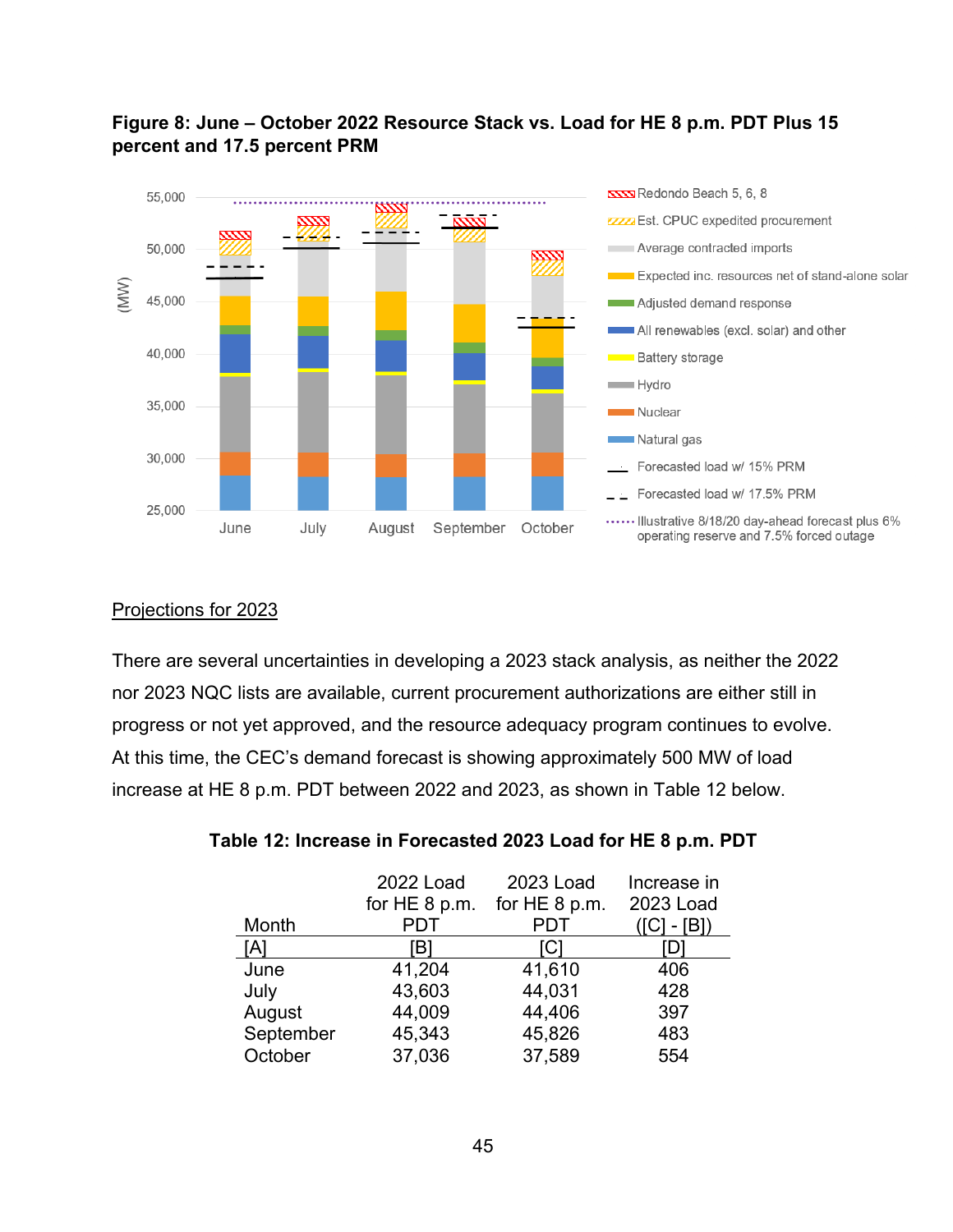Should the demand for energy increase in 2023 as projected, the power generated by Redondo Beach will be critical to offset system-wide grid shortfalls.

#### <span id="page-46-0"></span>**VII. SACCWIS Recommendation and Alternatives**

SACCWIS considered the following alternatives to address grid reliability and makes the following recommendation.

# <span id="page-46-1"></span>**Alternative 1 & Recommendation – Extend OTC Compliance Date for Redondo Beach for Two Years**

The SACCWIS recommends the State Water Board amend the OTC Policy to extend the compliance date of Redondo Beach Units 5, 6, and 8 for two years from December 31, 2021, to December 31, 2023.

The extension would help meet system reliability needs for September 2022 at HE 8 p.m. PDT as demonstrated by the system-wide grid shortfalls in the 2022 stack analysis. The second year of the extension is necessary to address the uncertainty in the 2023 resource supply stack and the CEC's forecasted 500 MW increase in demand between 2022 and 2023. The stack analysis indicates shortfalls of 1,430 MW under a 15 percent PRM and 2,563 MW under a 17.5 percent PRM, with the only resources online in 2022 being those that currently exist (not including Redondo) and those expected to come online by 2022. Assuming 1,500 MW of additional, expedited procurement comes online on schedule, the power generated by Redondo Beach would help offset a remaining shortfall of 1,063 MW, based on a 17.5 percent PRM. The 17.5 percent PRM is a more conservative reserve margin, in part intended to reduce the risk of power outages when demand is high during west coast-wide heat waves. The addition of 834 MW from Redondo Beach would help meet the demand and significantly offset system-wide grid shortfalls.

Even with an extension of the Redondo Beach compliance date, California may experience black-outs or brown-outs during times when electrical demand is high and imports are unreliable due to similar high demands in other states or BAAs, such as during extreme and prolonged heat waves. However, this risk would be significantly decreased due to the availability of additional power from Redondo Beach.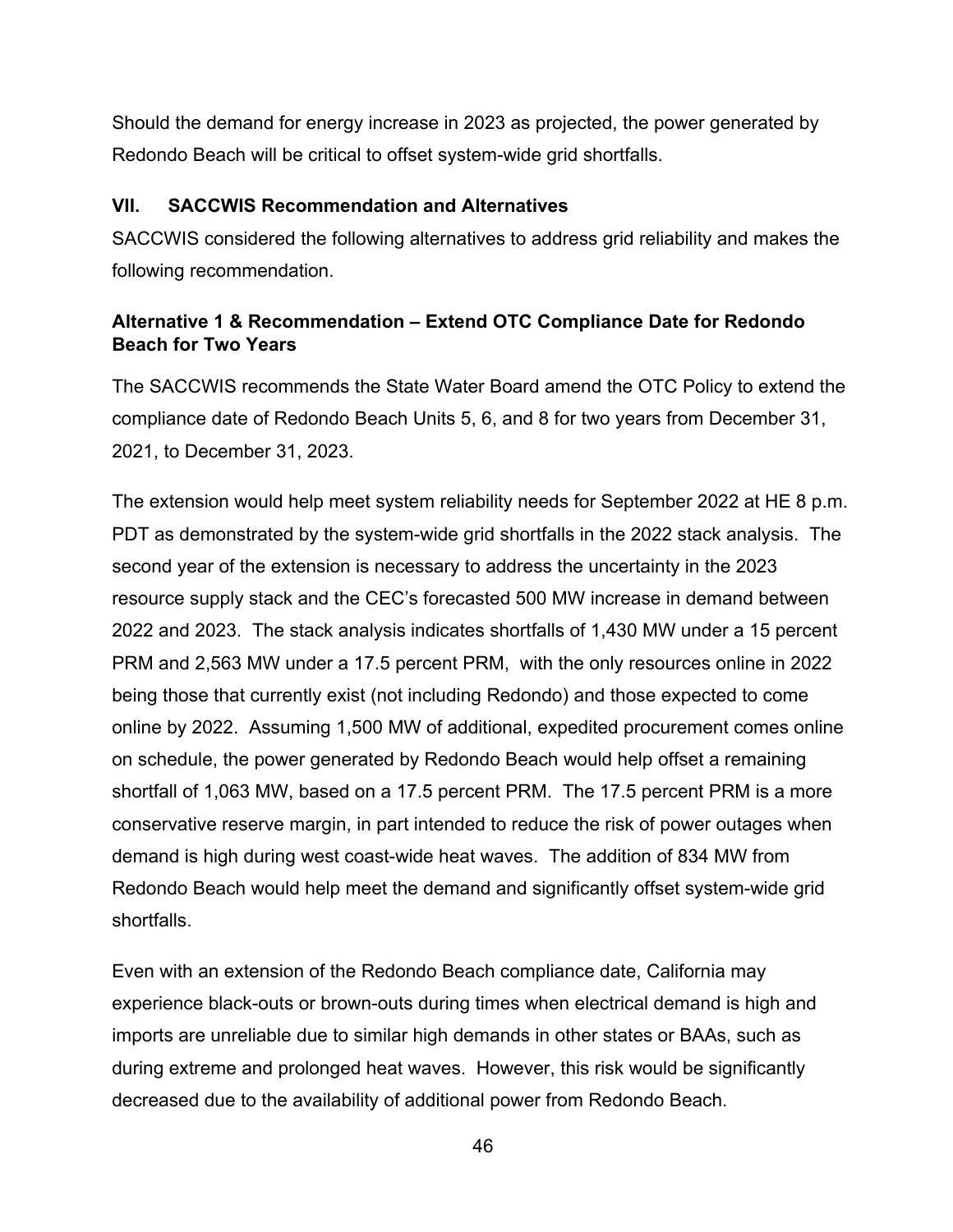Furthermore, a two-year extension would minimize the regulatory risk of returning to the State Water Board should the power generated by Redondo Beach be needed in 2023. Should it be determined that there is no need for Redondo Beach in 2023, the unit may retire earlier than its compliance date deadline.

This recommendation follows indications from the CPUC, CAISO, and CEC that a request for extending Redondo Beach's compliance date may be necessary depending on the pace and success of incremental procurement authorized by the CPUC.<sup>51</sup> Additionally, in amending the OTC Policy on September 1, 2020, the State Water Board recognized that "portions of California were subject to rotating power outages during mid-August 2020 due largely to unexpectedly high peak energy demands during widespread extreme high temperatures. The CPUC, CAISO, and CEC may be revising their forecasting models to account for this scenario, and may determine that there is a need to request additional extensions of final compliance dates to maintain grid reliability and avoid similar blackouts in the future."[52](#page-47-1)

Since September 1, 2020, critical uncertainties discussed both in this report and in the Final Root Cause Analysis have sparked efforts from the CPUC, CAISO, and CEC to revise their forecasting models and have highlighted the need for additional capacity. Specifically, these uncertainties include:

- 1. Whether authorized or proposed procurement will adequately address the net demand peak period;
- 2. Whether imports can be successfully contracted for up to at least the historical average resource adequacy levels despite tightening supply conditions in the rest of the west;
- 3. Whether resources assumed online today will remain so beyond 2021 and perform as expected;
- 4. Planning processes have not entirely changed to address high loads and the net demand peak but expedited actions seek to provide a stop-gap;

<sup>51</sup> Additional details are available on the [State Water Board's website.](https://www.waterboards.ca.gov/water_issues/programs/ocean/cwa316/docs/otc_letter.pdf)

<span id="page-47-1"></span><span id="page-47-0"></span><sup>&</sup>lt;sup>52</sup> The Resolution is found on the **State Water Board's website**.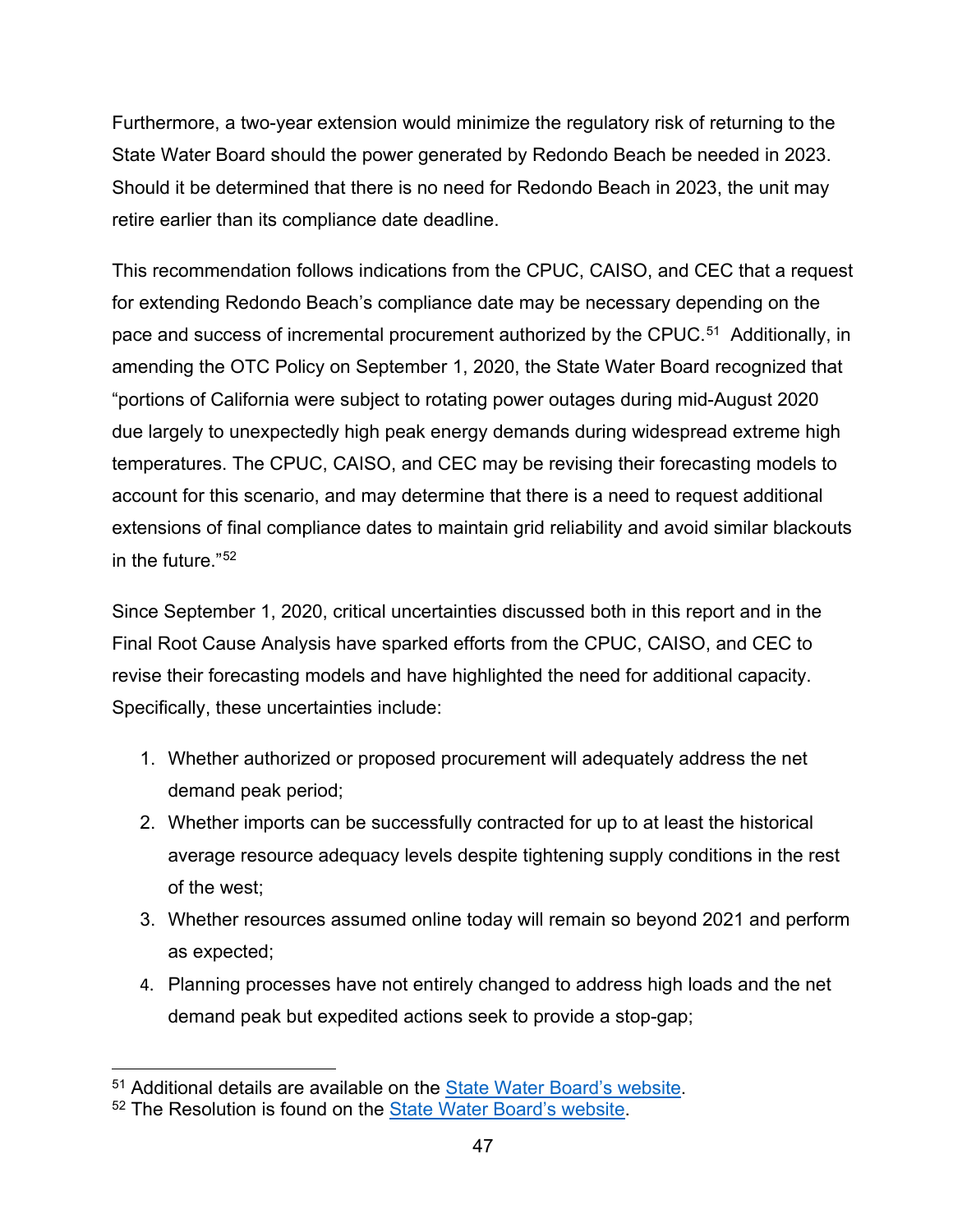- 5. Processes that address additional procurement and market changes are still in progress, and once implemented a fair amount of uncertainty regarding their effectiveness will remain; and
- 6. Lastly, there are a variety of climate-change and real-time conditions that could negatively impact the operation of the fleet but are unknown until much closer to the operational period, such as drought, wildfires threatening generation and transmission infrastructure, and cloud cover which reduces solar output and battery storage charging capability.

The CPUC has authorized new electric resources to replace a portion of the OTC fleet's capacity subject to the OTC Policy, and will continue to monitor this procurement, as well as incremental procurement under D.19-11-016 and R.20-11-003. As part of this process, and pursuant to a request by the State Water Resources Control Board, the CPUC submitted its first quarterly report on D.19-11-016 procurement on March 16, 2021. Additionally, efforts are underway to address the recommendations of the Final Root Cause Analysis of the mid-August rotating outages. Though incremental procurement is in progress or soon to be authorized, not all of the new resources can address the critical grid needs later in the evening.

Extending the compliance date for Redondo Beach would be responsive to supporting system-wide grid reliability concerns in summer 2022 and 2023 due to extreme and prolonged climate-change induced weather conditions and would ensure that the electrical power needs essential for the welfare of the citizens of the State of California are met. Furthermore, the extension would also provide a necessary "bridge" as new procurement comes online, some of which will specifically address critical grid needs during the net demand peak period.

#### <span id="page-48-0"></span>**Alternative 2 – Extend OTC Compliance Date for Redondo Beach for One Year**

In this alternative, SACCWIS would recommend the State Water Board extend the OTC Policy compliance date for Redondo Beach Units 5, 6, and 8 for one year, until December 31, 2022.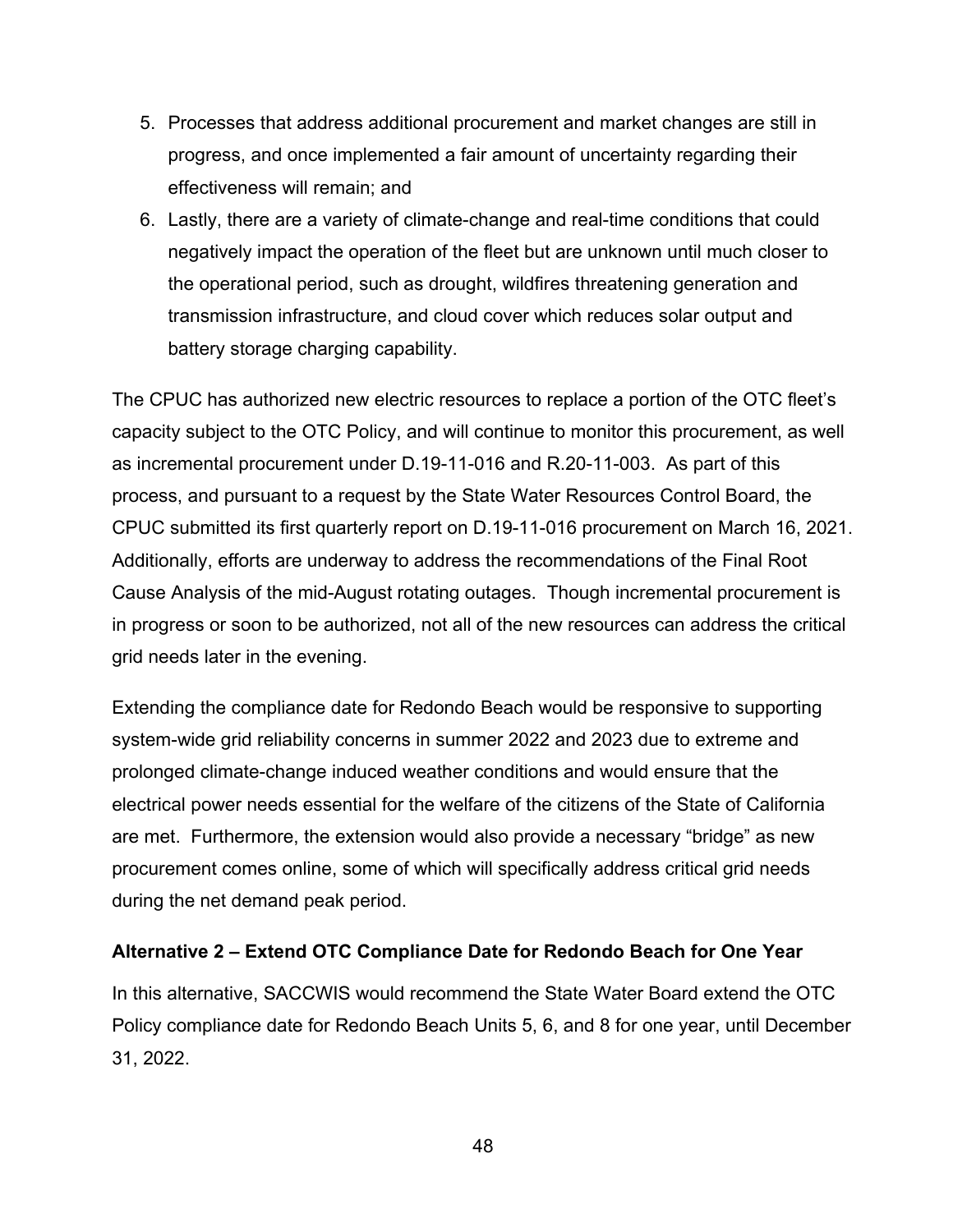This alternative would help meet system reliability needs for September 2022 at HE 8 p.m. PDT. The need for an extension of Redondo Beach is demonstrated by the stack analysis, which shows shortfalls of 1,430 MW under a 15 percent PRM and 2,563 MW under a 17.5 percent PRM, with the only resources online in 2022 being those that currently exist (not including Redondo Beach) and those expected to come online by 2022. Assuming 1,500 MW of additional expedited procurement comes online on schedule, the power generated by Redondo Beach would help offset a remaining shortfall of 1,063 MW, based on a 17.5 percent PRM.

Even with an extension of the Redondo Beach compliance date, California may experience black-outs or brown-outs during times when electrical demand is high and imports are unreliable due to similar high demands in other states or BAAs, such as during extreme and prolonged heat waves. However, this risk would be significantly decreased due to the availability of an additional 834 MW from Redondo Beach to help meet the high demand in 2022.

This alternative would not help meet system reliability needs in 2023 due to the high level of uncertainty around resource supply. If a need is subsequently identified for 2023, there may not be enough time to conduct regulatory processes to amend the OTC Policy and further extend the compliance date. Similarly, depending on when a need is identified, the resource owner may not be capable of keeping the plant in service for an additional year.

#### <span id="page-49-0"></span>**Alternative 3 – No Action**

In this alternative, SACCWIS would recommend no change to the OTC Policy compliance date. Redondo Beach would stop using ocean water for once-through cooling on or before December 31, 2021. California may experience black-outs or brown-outs during times when electrical demand is high and imports are unreliable due to similar high demands in other states or BAAs.

49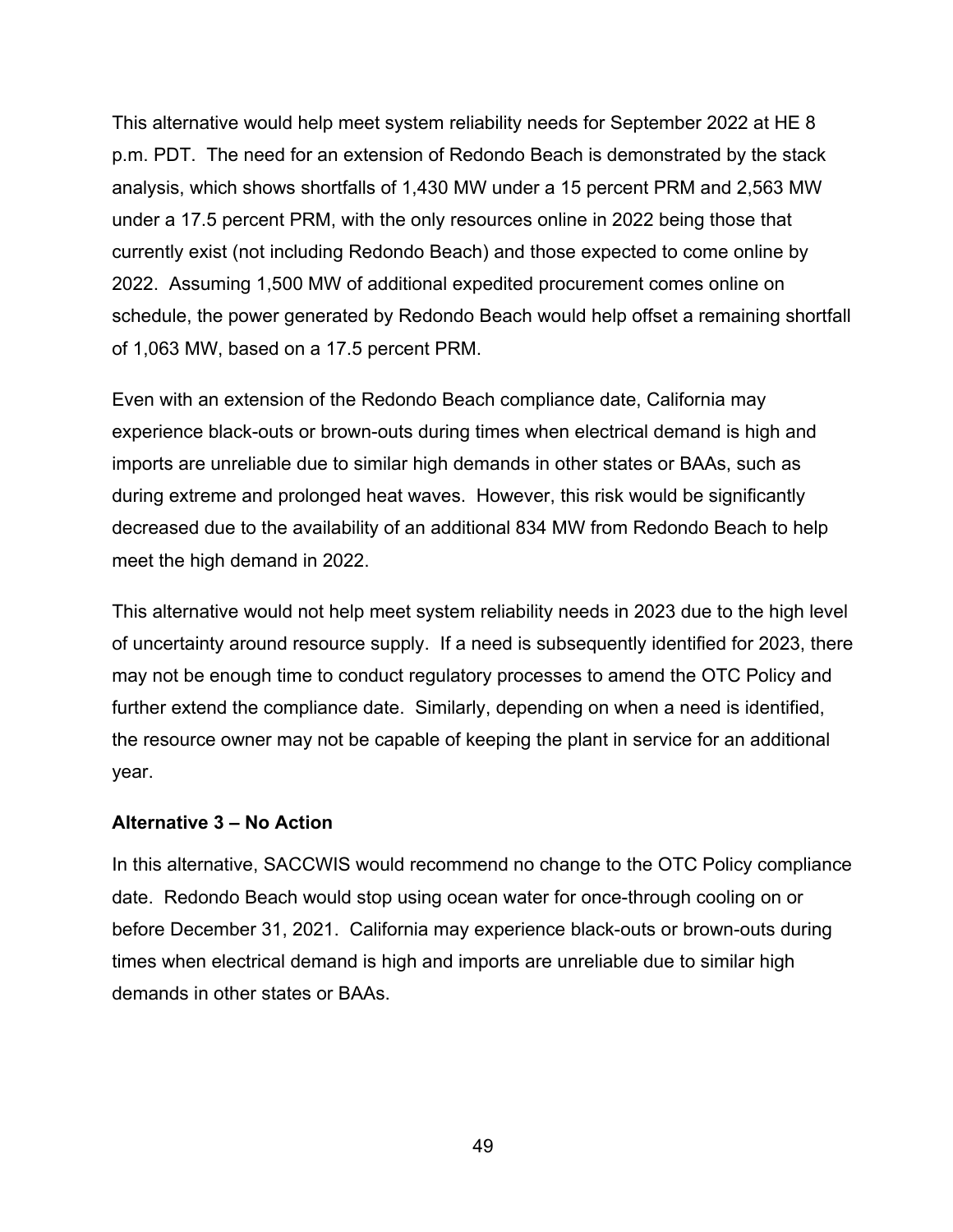#### <span id="page-50-0"></span>**VIII. Regulatory Requirements**

The following section describes water quality and air quality regulatory requirements and procedures related to a compliance date extension for Redondo Beach. These actions are separate and distinct from the contracting process for the power plant. If the State Water Board approves an OTC Policy compliance date extension, contracting for the power plant would occur separately and through other processes. The procurement process will identify the specific capacity needed to meet reliability requirements.

#### <span id="page-50-1"></span>**Water Quality**

Following the SACCWIS' recommendation to extend the compliance date for Redondo Beach, the State Water Board would consider adopting an amendment to the OTC Policy to extend the compliance date. The most likely process will be for the State Water Board to consider the amendment in fall 2021 with sufficient time for the California Office of Administrative Law to review the amendment prior to December 31, 2021.

An alternative suspension process involves the CAISO sending letters to SACCWIS, the State Water Board, and the Los Angeles Regional Water Board notifying them that continued operation of Redondo Beach is deemed necessary to maintain grid reliability beyond December 31, 2021, and requesting suspension of Redondo Beach's compliance date for more than 90 days per Section 2.B.(2)(b) of the OTC Policy. Executive directors of the CEC and CPUC have ten days to submit letters stating any opposition to the suspension. If there is no opposition from the other energy agencies, the State Water Board shall conduct a hearing during the 90-day suspension or within 90 days of receiving the notification to determine whether to suspend the compliance date for more than 90 days. Per the OTC Policy, the State Water Board will afford significant weight to the recommendations of the CAISO. If suspended, the State Water Board would need to amend the OTC Policy on or before the end of the suspension period granted by the State Water Board.

Additionally, the NPDES permit and associated TSO issued to Redondo Beach by the Los Angeles Regional Water Quality Control Board (Los Angeles Regional Water Board) will expire on September 30, 2021, and December 31, 2021, respectively. Upon

50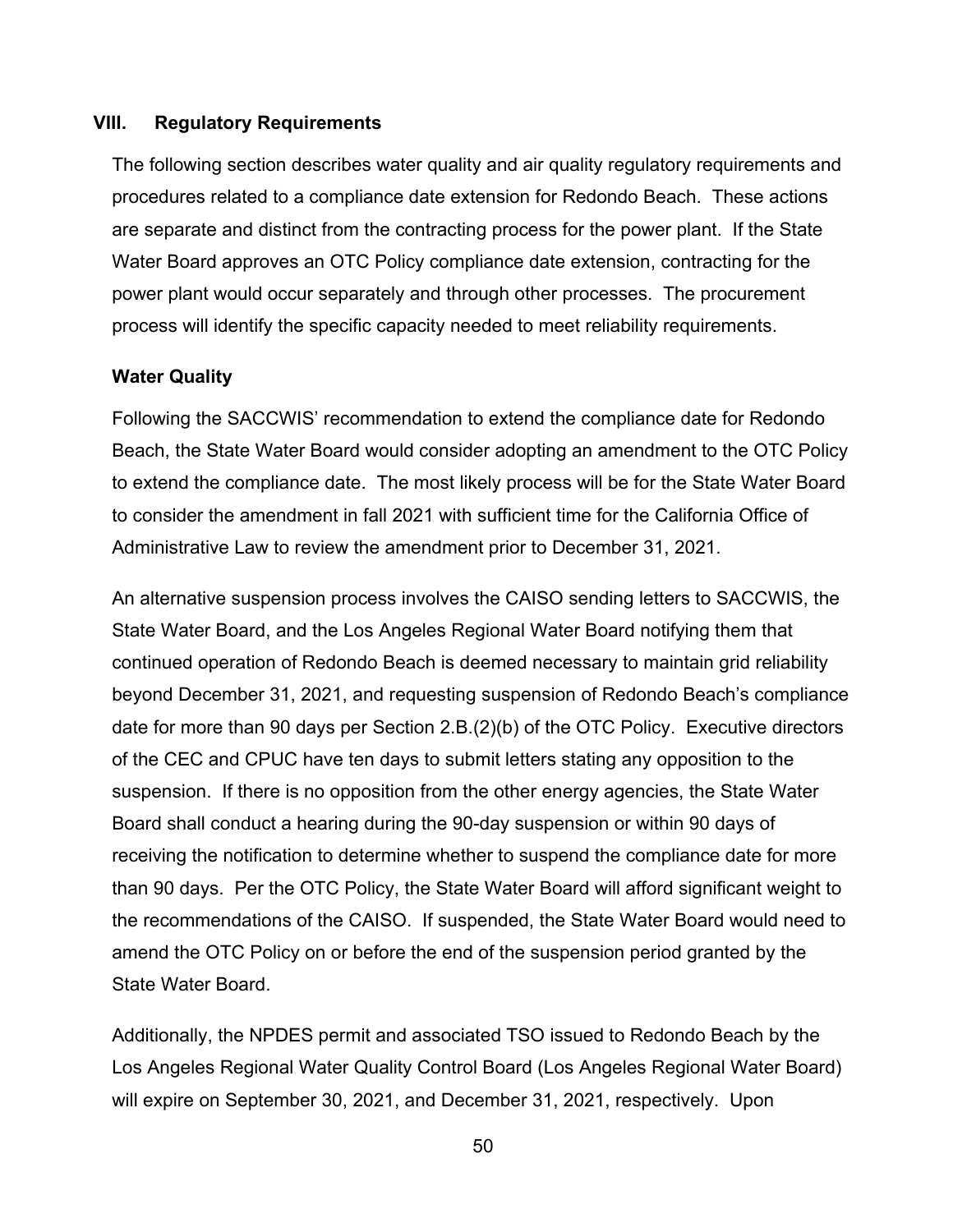submission of a complete Report of Waste Discharge, the NPDES permit may be administratively extended until the adoption of a new order; however, no additional time could be given to Redondo Beach to comply with certain final effluent limitations in this NPDES permit unless a revised TSO is adopted by the Los Angeles Regional Water Board. The Los Angeles Regional Water Board can develop a revised TSO for Redondo Beach concurrently with the OTC Policy amendment.

## <span id="page-51-0"></span>**Air Quality**

Stationary source permitting in California is the shared responsibility of CARB, the State's 35 local air pollution control agencies (air districts or districts), and U.S. EPA Region 9. CARB does not issue any preconstruction or operating permits for stationary sources, but plays an oversight role over district permitting programs. In California, a new or modified stationary source that will emit air pollutants typically must meet certain emission control requirements and obtain preconstruction and operating permits from the district where the source is located. The district prepares an engineering analysis and places conditions in the preconstruction permits to ensure compliance with the requirements of federal, State, and local air pollution regulations. Once construction is complete and compliance with preconstruction permit conditions is verified, an operating permit is issued. Title V is a federal Clean Air Act program, implemented by the states, designed to standardize operating permits and the permitting process for major sources of emissions.

Redondo Beach is located in the jurisdiction of the South Coast Air Quality Management District (SCAQMD) and has a valid Title V permit (expires on February 4, 2024). Generating Units 5, 6, and 8 can continue operating as long as the facility maintains compliance with its permit and any future applicable federal, state, and local air regulatory requirements.

## <span id="page-51-1"></span>**IX. Conclusions**

The SACCWIS recommends that the State Water Board extend the OTC Policy compliance date for Redondo Beach Units 5, 6, and 8 for two years through December 31, 2023, to help offset system-wide grid shortfalls projected during periods of high energy demand during the net demand peak period. Demand is projected to be highest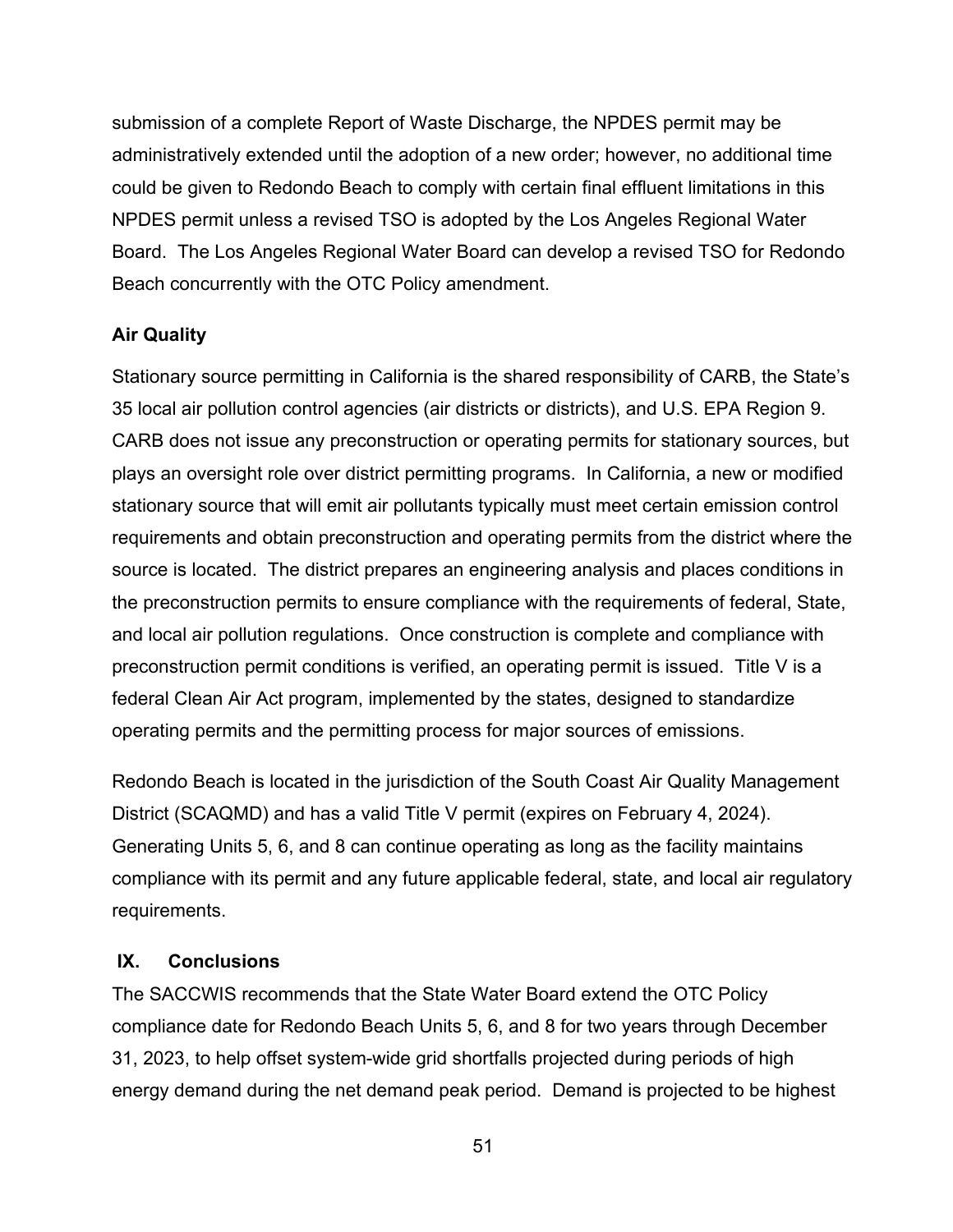in September 2022 and 2023 during the 8:00 p.m. hour, with highest needs during extreme and prolonged west coast-wide heat waves induced by climate change. Extending the compliance date for Redondo Beach would be responsive to supporting system-wide grid reliability concerns in summer 2022 and 2023 and would ensure that the electrical power needs essential for the welfare of the residents of the State of California are met.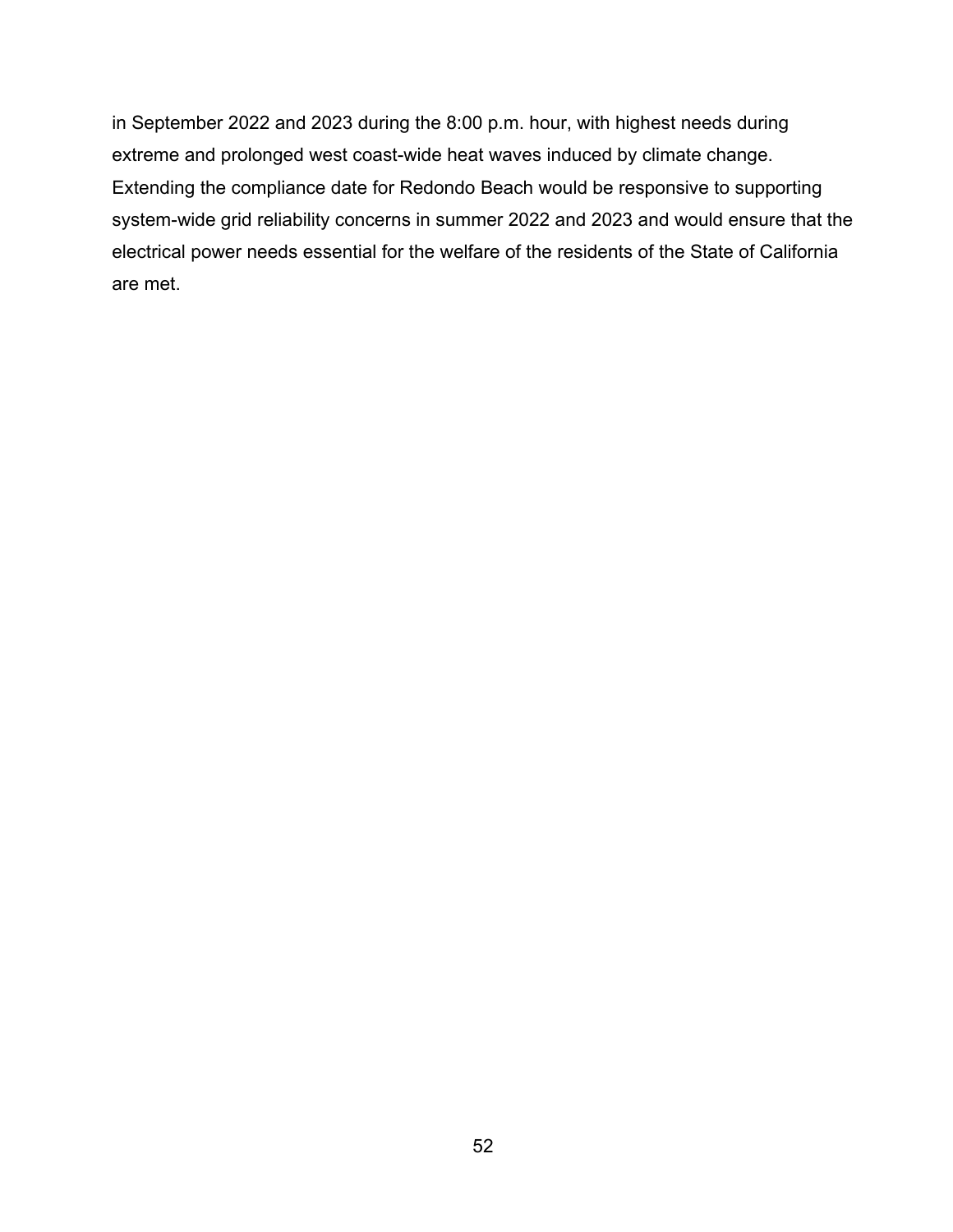#### **APPENDIX A**

#### **AVERAGE ANNUAL FLOW RATE DATA FOR ONCE-THROUGH COOLING FACILITIES**

<span id="page-53-0"></span>

|                                                | <b>Average Annual Flow Rate (MGD)</b> |                |                |                |                |                |                |                |                |
|------------------------------------------------|---------------------------------------|----------------|----------------|----------------|----------------|----------------|----------------|----------------|----------------|
| <b>Power Plant Name</b>                        | 2010                                  | 2011           | 2012           | 2013           | 2014           | 2015           | 2016           | 2017           | 2018           |
| Humboldt Bay Power Plant Units 1&2             | $\Omega$                              | $\Omega$       | $\overline{0}$ | 0              | $\overline{0}$ | $\Omega$       | $\Omega$       | $\mathbf{0}$   | $\mathbf 0$    |
| <b>Potrero Power Plant</b>                     | 152                                   | $\overline{0}$ | $\overline{0}$ | $\overline{0}$ | $\overline{0}$ | $\overline{0}$ | $\overline{0}$ | $\mathbf{0}$   | $\mathbf 0$    |
| <b>Contra Costa Generating Station</b>         | 15.4                                  | 33             | 53             | 17             | $\overline{0}$ | $\overline{0}$ | $\overline{0}$ | $\overline{0}$ | $\overline{0}$ |
| <b>Pittsburg Power Plant</b>                   | 18.8                                  | 16.9           | 79             | 48.8           | 26             | 67             | 32             | 0.07           | $\overline{0}$ |
| <b>Moss Landing Power Plant</b>                | 289.9                                 | 212.3          | 396.4          | 353.6          | 244.9          | 312.5          | 231            | 135.2          | 200.3          |
| Diablo Canyon Nuclear Power Plant              | 2,347                                 | 2,368          | 2,277          | 2,311          | 2,242          | 2,360          | 2,372          | 2,286.4        | 2,338          |
| <b>Morro Bay Power Plant</b>                   | 21.5                                  | 41.7           | 50.2           | 22.7           | 0.2            | $\overline{0}$ | $\overline{0}$ | $\overline{0}$ | $\overline{0}$ |
| El Segundo Generating Station                  | 112.9                                 | 97             | 197            | 217            | 107            | 135            | $\overline{7}$ | 4.58           | $\Omega$       |
| <b>Haynes Generating Station Units 1&amp;2</b> | 720                                   | 812            | 886            | 725            | 471            | 506            | 448            | 355.5          | 441            |
| <b>Scattergood Generating Station</b>          | 276.4                                 | 299            | 296.8          | 272            | 244            | 311            | 151            | 109.8          | 108            |
| <b>Harbor Generating Station</b>               | 45.5                                  | 44.0           | 47.3           | 46.8           | 49.6           | 49.1           | 47             | 50.07          | 46             |
| <b>Alamitos Generating Station</b>             | 2.9                                   | 106            | 375            | 496            | 332            | 324            | 317            | 316.21         | 114.74*        |
| <b>Redondo Beach Generating Station</b>        | 59                                    | 180            | 178            | 95             | 107            | 142            | 95             | 156.95         | $75.3*$        |
| <b>Mandalay Generating Station</b>             | 39.7                                  | 56             | 77             | 109            | 63             | 78             | 56             | 48.4           | $\overline{3}$ |
| <b>Ormond Beach Generating Station</b>         | 12                                    | 18             | 71             | 133            | 68             | 98             | 60             | 86.6           | 117.9          |
| <b>Huntington Beach Generating Station</b>     | 202.9                                 | 242.6          | 238.5          | 178            | 169            | 159.6          | 134            | 134.2          | 114.5          |
| South Bay Power Plant                          | 34.5                                  | $\overline{0}$ | $\overline{0}$ | $\overline{0}$ | $\mathbf 0$    | $\mathbf 0$    | $\mathbf 0$    | $\mathbf 0$    | $\overline{0}$ |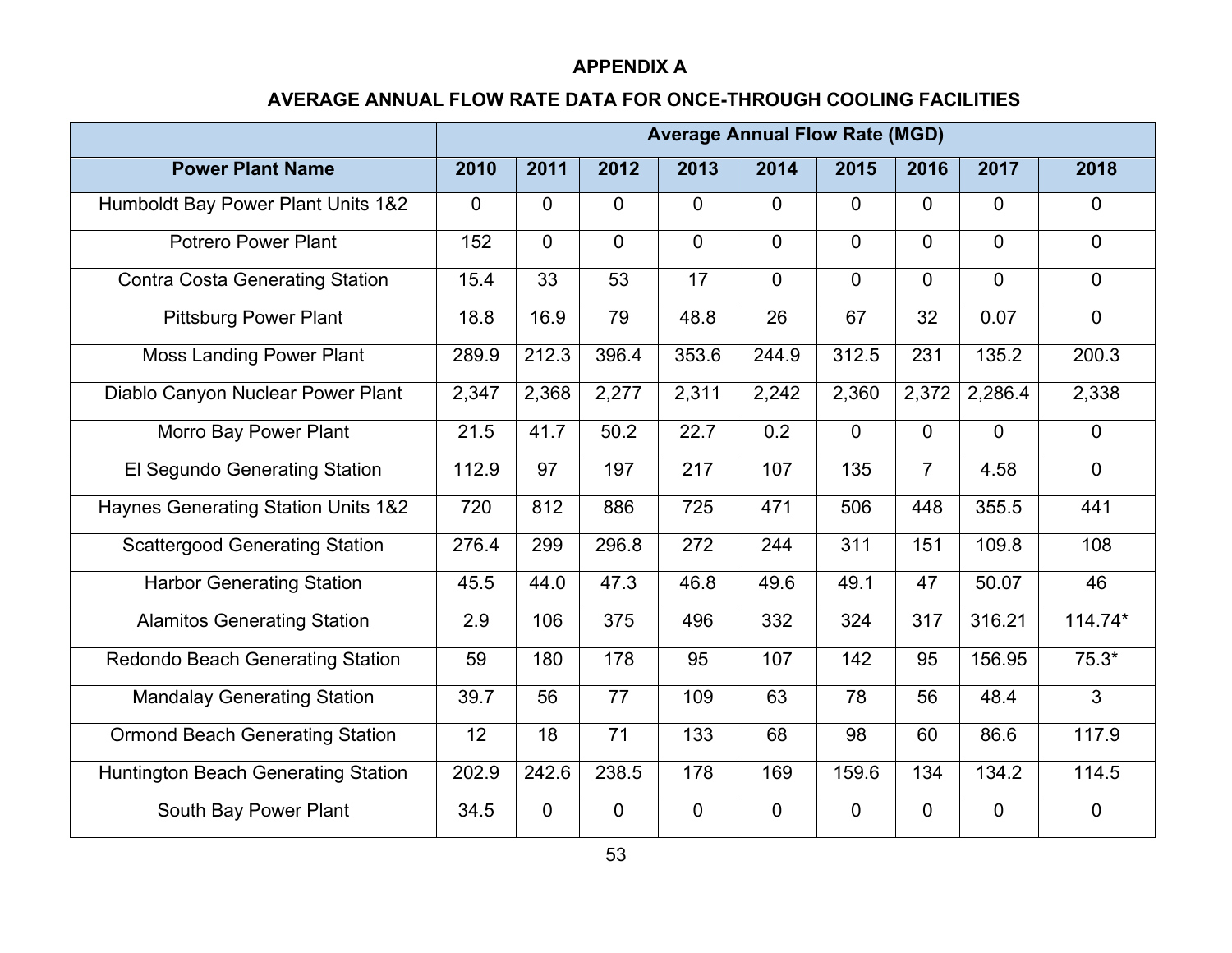|                                       | <b>Average Annual Flow Rate (MGD)</b> |       |       |       |                                                           |       |      |       |         |
|---------------------------------------|---------------------------------------|-------|-------|-------|-----------------------------------------------------------|-------|------|-------|---------|
| <b>Power Plant Name</b>               | 2010                                  | 2011  | 2012  | 2013  | 2014                                                      | 2015  | 2016 | 2017  | 2018    |
| <b>Encina Power Plant</b>             | 211.9                                 | 314.5 | 531.1 | 264.0 | 338.6                                                     | 410.2 | 325  | 387.8 | 356.1   |
| San Onofre Nuclear Generating Station | 2,030                                 | 2,256 | 1,677 | 1,003 | 42                                                        | 42    | 37   |       |         |
| Total                                 | 6,592.3                               | 7.097 |       |       | $7,430.3$   6,291.9   4,504.3   4,994.4   4,312   4,071.8 |       |      |       | 3,915.9 |

Source: EPA Flow Data, (Intergraded Compliance Information System [ICIS] Database) Julie Johnson and Jonathan Dolan. Updated on February 16, 2021.

\*Previous 2018 values for Alamitos and Redondo Beach Generating Stations were not calculated properly. These values have been updated and are now displayed correctly.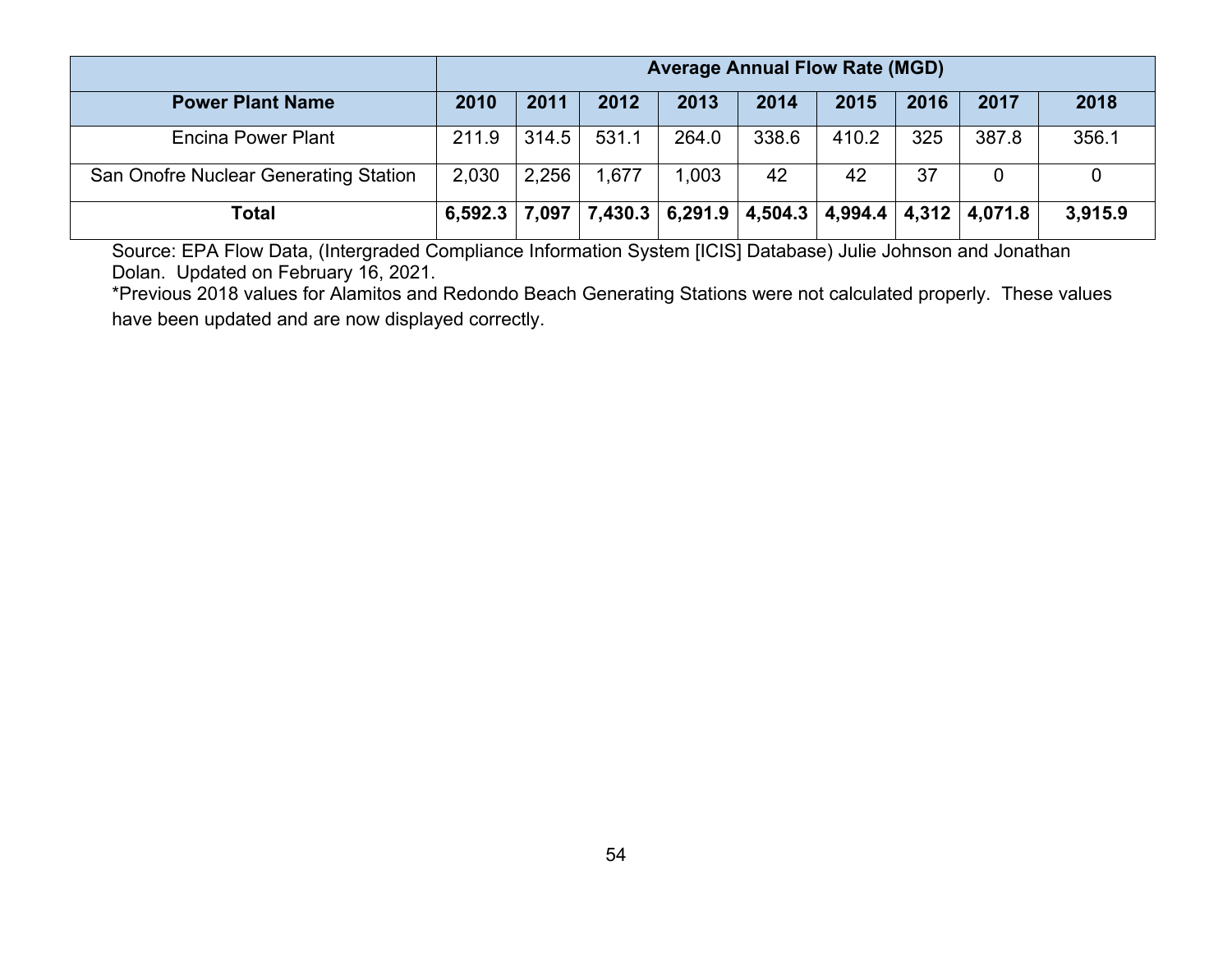# **AVERAGE ANNUAL FLOW RATE DATA FOR ONCE-THROUGH COOLING FACILIITES (CONTINUED)**

|                                            | <b>Average Annual Flow Rate (MGD)</b> |                |  |  |  |  |
|--------------------------------------------|---------------------------------------|----------------|--|--|--|--|
| <b>Power Plant Name</b>                    | 2019                                  | 2020           |  |  |  |  |
| Humboldt Bay Power Plant Units 1&2         | $\overline{0}$                        | $\mathbf 0$    |  |  |  |  |
| <b>Potrero Power Plant</b>                 | $\overline{0}$                        | $\Omega$       |  |  |  |  |
| <b>Contra Costa Generating Station</b>     | $\overline{0}$                        | $\overline{0}$ |  |  |  |  |
| <b>Pittsburg Power Plant</b>               | $\overline{0}$                        | $\overline{0}$ |  |  |  |  |
| <b>Moss Landing Power Plant</b>            | 236.2                                 | 241.2          |  |  |  |  |
| Diablo Canyon Nuclear Power Plant          | 2,067                                 | 2,282          |  |  |  |  |
| Morro Bay Power Plant                      | $\overline{0}$                        | $\mathbf 0$    |  |  |  |  |
| El Segundo Generating Station              | $\overline{0}$                        | $\mathbf 0$    |  |  |  |  |
| Haynes Generating Station Units 1&2        | 398.7                                 | 467.0          |  |  |  |  |
| <b>Scattergood Generating Station</b>      | 98.1                                  | 124.0          |  |  |  |  |
| <b>Harbor Generating Station</b>           | 48.1                                  | 45.0           |  |  |  |  |
| <b>Alamitos Generating Station</b>         | 101.8                                 | 126.7          |  |  |  |  |
| Redondo Beach Generating Station           | 72.4                                  | 80.2           |  |  |  |  |
| <b>Mandalay Generating Station</b>         | $\mathbf 0$                           | $\mathbf 0$    |  |  |  |  |
| <b>Ormond Beach Generating Station</b>     | 146.9                                 | 227.5          |  |  |  |  |
| <b>Huntington Beach Generating Station</b> | 113.4                                 | 82.1           |  |  |  |  |
| South Bay Power Plant                      | $\overline{0}$                        | $\overline{0}$ |  |  |  |  |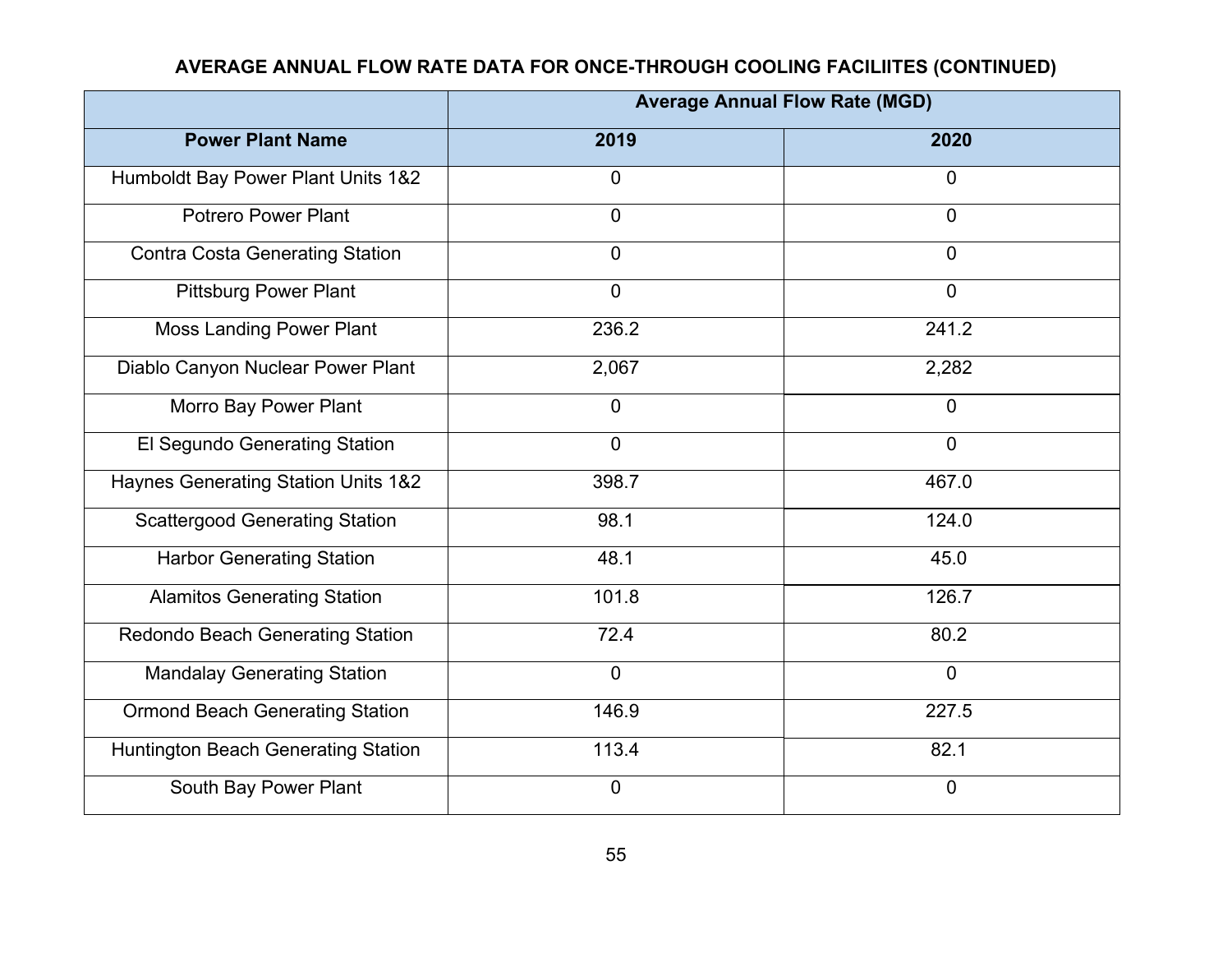|                                       | <b>Average Annual Flow Rate (MGD)</b> |       |
|---------------------------------------|---------------------------------------|-------|
| <b>Power Plant Name</b>               | 2019                                  | 2020  |
| Encina Power Plant                    | 262.1                                 |       |
| San Onofre Nuclear Generating Station |                                       |       |
| Total                                 | 3,545                                 | 3,814 |

Source: EPA Flow Data, (Intergraded Compliance Information System [ICIS] Database) Jonathan Dolan. Updated on February 16, 2021.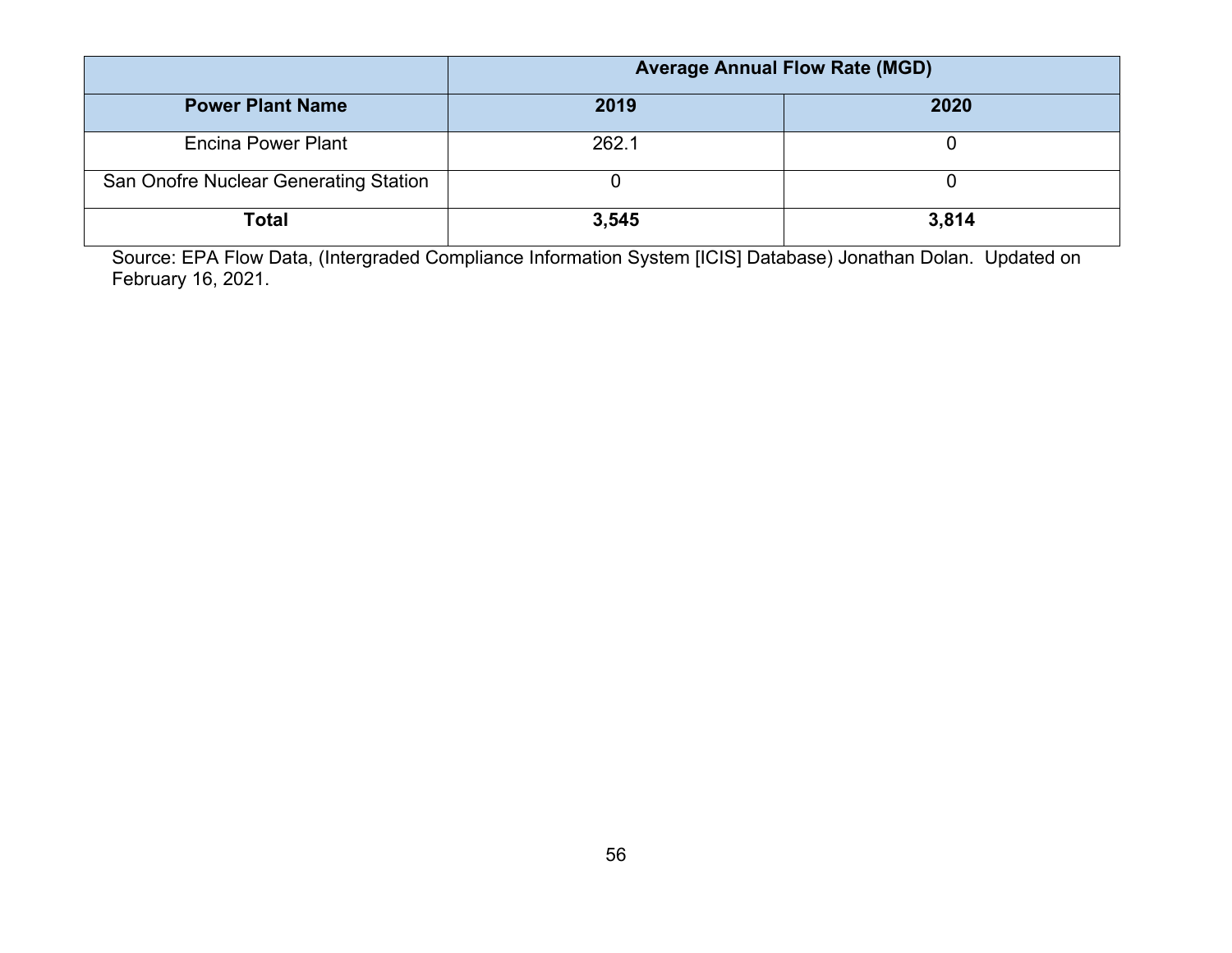# **APPENDIX B**

# <span id="page-57-0"></span>**INPUTS, ASSUMPTIONS, AND METHODOLOGY FOR RESOURCE STACK ANALYSIS**

The table below summarizes the input assumptions for Tables 9 through 12 and Figure 8 for June through October 2022.

| <b>Resource supply stack</b> |                                                                                                                                                                                                                                                                                                                                                                                                                                                                                                                                                                                                                                                                                                                                                                                                                                                                                                                                                                              |  |
|------------------------------|------------------------------------------------------------------------------------------------------------------------------------------------------------------------------------------------------------------------------------------------------------------------------------------------------------------------------------------------------------------------------------------------------------------------------------------------------------------------------------------------------------------------------------------------------------------------------------------------------------------------------------------------------------------------------------------------------------------------------------------------------------------------------------------------------------------------------------------------------------------------------------------------------------------------------------------------------------------------------|--|
| <b>PRM</b>                   | Current PRM - 15 percent. See CPUC's website for details.                                                                                                                                                                                                                                                                                                                                                                                                                                                                                                                                                                                                                                                                                                                                                                                                                                                                                                                    |  |
|                              | CAISO proposed PRM - 17.5 percent comprised of:                                                                                                                                                                                                                                                                                                                                                                                                                                                                                                                                                                                                                                                                                                                                                                                                                                                                                                                              |  |
|                              | 6 percent for operating reserves<br>o Glossary of Terms Used in the North American Electric<br><b>Reliability Corporation's Reliability Standards</b><br>North American Electric Reliability Corporation Contingency<br>$\circ$<br><b>Reserve</b><br>4 percent for load above 1-in-2 system demand<br>Reflects the approximate difference between a 1-in-2 and 1-in-5<br>$\circ$<br>peak forecast. For example, the CAISO footprint coincident<br>peak for 2022 is 45,448 MW for the 1-in-2 forecast. The 1-in-5<br>forecast from the same data set is 47,383 MW, or 4.3 percent<br>higher. An increase from the 1-in-2 to the 1-in-10 forecast<br>reflects a 6.6 percent increase in the peak demand.<br>o Load Serving Entity and Balancing Authority Tables<br>7.5 percent for forced outages<br>Based on the weighted equivalent forced outage rate from the<br>$\circ$<br>North American Electric Reliability Corporation Generator<br><b>Availability Data System.</b> |  |
| Load                         | CEC 2020 2020 IEPR 1-in-2 system peak Mid-Mid Load.<br>Used 2022 forecast for HE 8 p.m. PDT which is HE19 Pacific Standard<br>Time (HE19 PST) in 2020 IEPR data. IEPR dataset is entirely in PST,<br>which does not consider daylight saving.                                                                                                                                                                                                                                                                                                                                                                                                                                                                                                                                                                                                                                                                                                                                |  |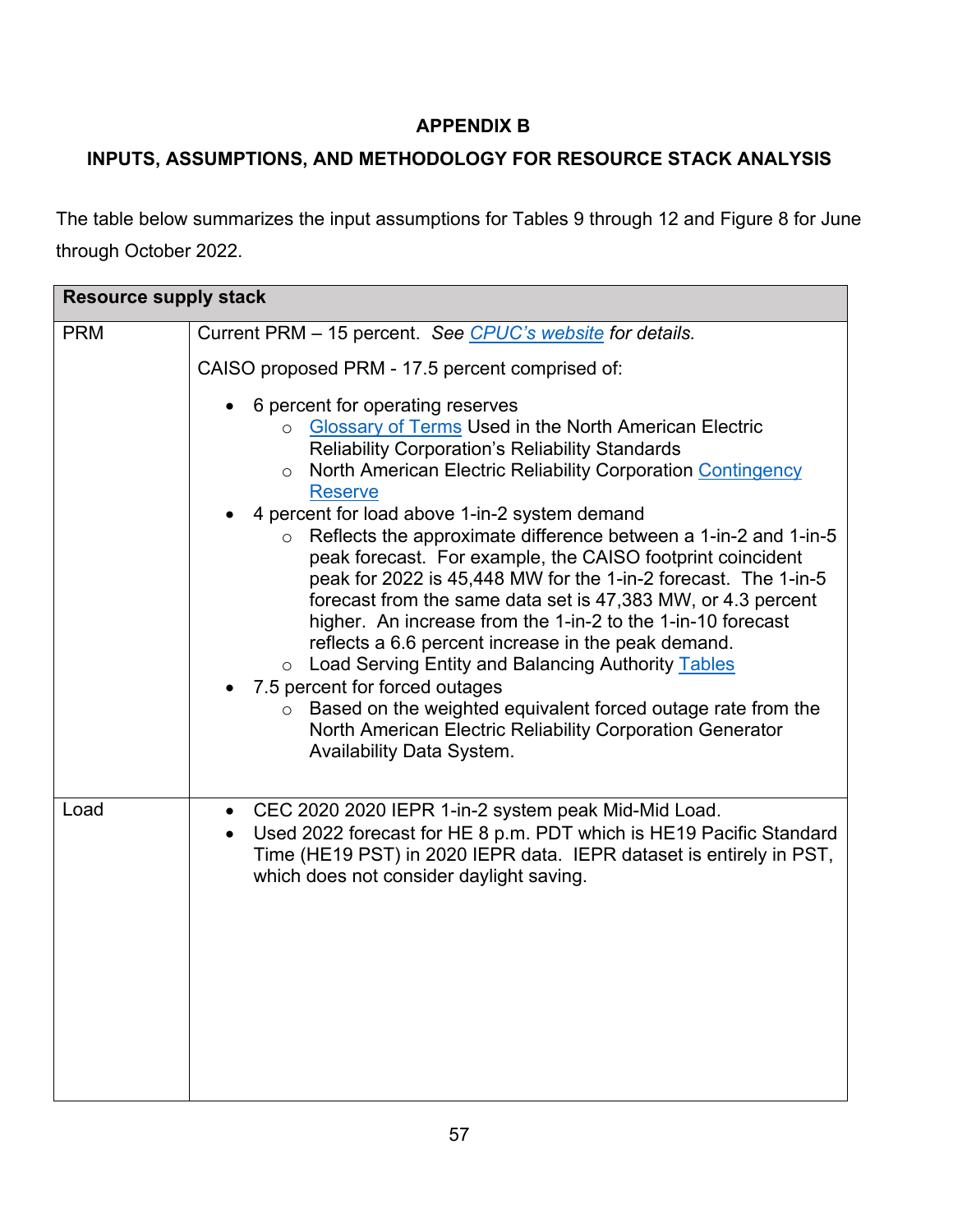| <b>Existing generation</b>                       |                                                                                                                                                                                                                                                                                                                                                                      |  |
|--------------------------------------------------|----------------------------------------------------------------------------------------------------------------------------------------------------------------------------------------------------------------------------------------------------------------------------------------------------------------------------------------------------------------------|--|
| <b>NQC</b>                                       | Final NQC Report for Compliance Year 2021 (Version dated November 13,<br>2020.                                                                                                                                                                                                                                                                                       |  |
|                                                  | Resource IDs from the NQC list were cross-referenced with CAISO Master<br>Control Area Generating Capability List for resource category verification.<br>The Master Control Area Generating Capability List is available on CAISO's<br>website.                                                                                                                      |  |
| <b>Gas Generation</b>                            |                                                                                                                                                                                                                                                                                                                                                                      |  |
| Existing gas<br>generation                       | Existing generators from 2021 NQC list based on values for each month of<br>analysis. Includes OTC units: Alamitos Units 3, 4, and 5; Huntington Beach<br>Unit 2; and Ormond Beach Units 1 and 2. Includes RMR generators:<br>Oakland Unit 2 and 3, Channel Island Power, Greenleaf II Cogen. Note:<br>Midway Sunset Cogeneration was included on the 2021 NQC list. |  |
|                                                  | Includes announced retirements. Does not include new units. Dynamic<br>scheduled generators included in Imports.                                                                                                                                                                                                                                                     |  |
| <b>Nuclear</b>                                   |                                                                                                                                                                                                                                                                                                                                                                      |  |
| Existing<br>nuclear                              | Diablo Canyon Unit 1 and 2. Qualifying capacity based on 2021 NQC list<br>based on monthly values.                                                                                                                                                                                                                                                                   |  |
|                                                  | Dynamic scheduled generators included in Imports.                                                                                                                                                                                                                                                                                                                    |  |
| <b>Existing hydro (including Pumped Storage)</b> |                                                                                                                                                                                                                                                                                                                                                                      |  |
| Large Hydro                                      | >30 MW hydro resources within the CAISO footprint. Qualifying capacity<br>based on 2021 NQC list based on monthly values.                                                                                                                                                                                                                                            |  |
|                                                  | Dynamic scheduled generators included in Imports.                                                                                                                                                                                                                                                                                                                    |  |
| Small Hydro                                      | ≤30MW, renewable portfolio standard eligible resources within the CAISO<br>footprint. Qualifying capacity based on 2021 NQC list based on monthly<br>values.                                                                                                                                                                                                         |  |
| Pumps with<br><b>NQC</b>                         | Pumps designated to provide ancillary services with an NQC value.<br>Qualifying capacity based on 2021 NQC list based on monthly values.                                                                                                                                                                                                                             |  |
| Pumped<br>Storage                                | Includes: Eastwood; Helms Units 1, 2, and 3; Lake Hodges Unit 1 and 2; and<br>San Luis.                                                                                                                                                                                                                                                                              |  |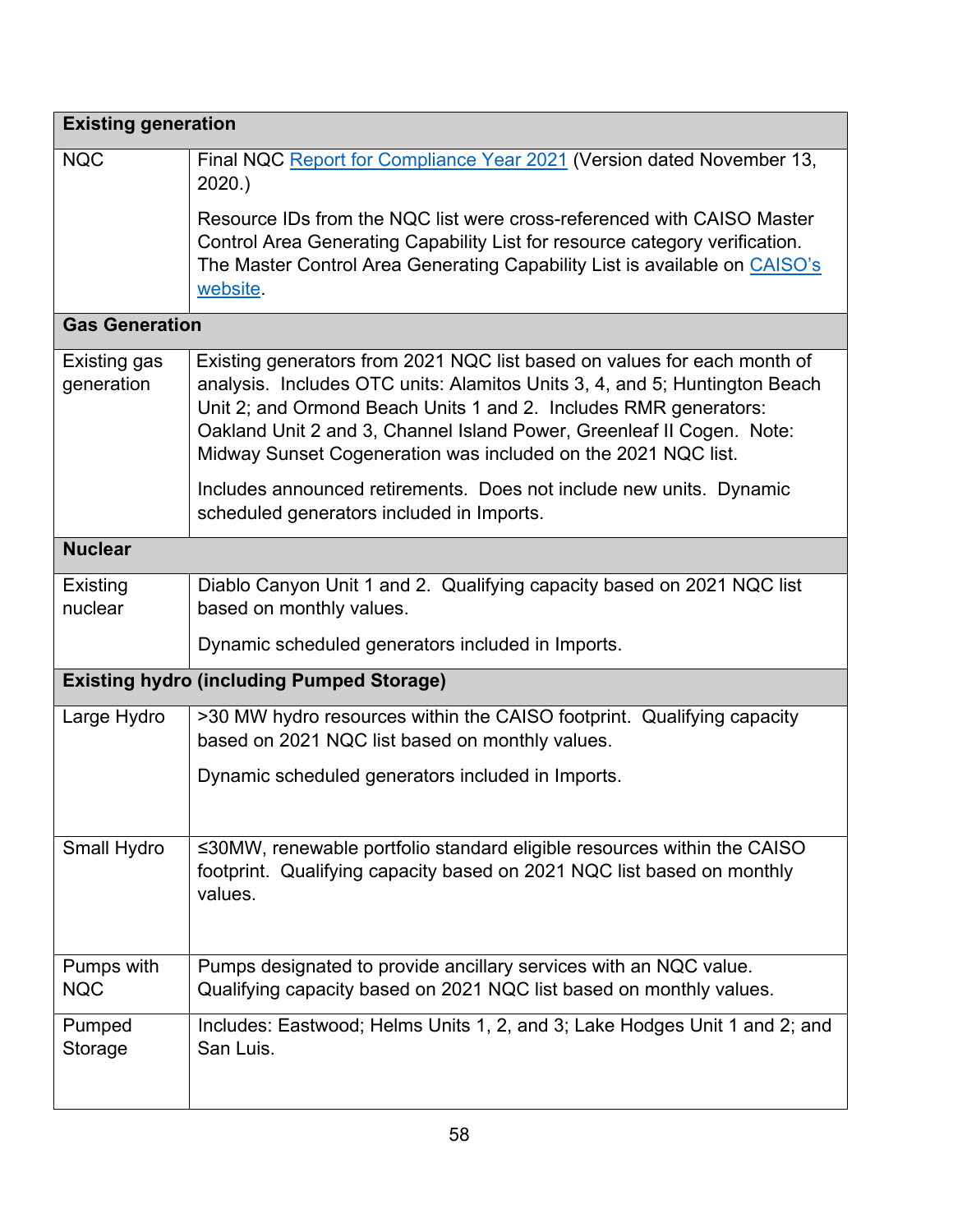| <b>Existing battery</b>                        |                                                                                                                                                                                                                                                                                                                                                                                                                       |  |
|------------------------------------------------|-----------------------------------------------------------------------------------------------------------------------------------------------------------------------------------------------------------------------------------------------------------------------------------------------------------------------------------------------------------------------------------------------------------------------|--|
| Existing<br>batteries                          | Total installed values from 2021 NQC list based on monthly values.                                                                                                                                                                                                                                                                                                                                                    |  |
| <b>Existing renewables and other resources</b> |                                                                                                                                                                                                                                                                                                                                                                                                                       |  |
| Existing wind                                  | Total installed values from 2021 NQC list based on monthly values.                                                                                                                                                                                                                                                                                                                                                    |  |
|                                                | Qualifying capacity based on effective load carrying capability for each month<br>from D.19-06-026.                                                                                                                                                                                                                                                                                                                   |  |
| <b>Existing other</b><br>renewables            | Includes Biomass, Biogas, Geothermal, Heat Recovery, and Waste to Power.<br>Qualifying capacity based on 2021 NQC list based on monthly values.                                                                                                                                                                                                                                                                       |  |
| <b>Existing other</b><br>resources             | Includes coal and miscellaneous resources. Qualifying capacity based on<br>2021 NQC list based on monthly values.                                                                                                                                                                                                                                                                                                     |  |
| <b>Demand Response</b>                         |                                                                                                                                                                                                                                                                                                                                                                                                                       |  |
| Adjusted<br>demand<br>response                 | Demand response assumed to be the sum of two sources (1) IOU programs<br>registered in the CAISO market plus (2) third-party demand response<br>programs in the CPUC-jurisdictional footprint typically shown as resource<br>adequacy.                                                                                                                                                                                |  |
|                                                | Demand response from IOU programs:                                                                                                                                                                                                                                                                                                                                                                                    |  |
|                                                | Individual IOU demand response totals spreadsheets for Pacific Gas &<br>Electric, SCE, and SDG&E. Based on the monthly values from June through<br>October for 2022 Total Event-Based/Supply-Side Programs (inclusive of<br>transmission and distribution loss factor gross up). Monthly totals are further<br>grossed up for 15 percent PRM per current practice.                                                    |  |
|                                                | Demand response from third-party providers:                                                                                                                                                                                                                                                                                                                                                                           |  |
|                                                | Assumed 250 MW per month, equivalent to the current monthly shown<br>resource adequacy levels of demand response.                                                                                                                                                                                                                                                                                                     |  |
|                                                | Adjusted Demand Response assumes a 60 percent success response rate of<br>the total Demand Response for each month based on summer 2020<br>performance of 50 percent with a slight improvement expected by summer<br>2022. See also Final Root Cause Analysis: Mid-August 2020 Extreme Heat<br>Wave, January 13, 2021, "Table 4.3: Comparison of Demand Response<br>Performance During August Stage 3 Events," p. 56. |  |
|                                                | Incremental resources net of stand-alone solar                                                                                                                                                                                                                                                                                                                                                                        |  |